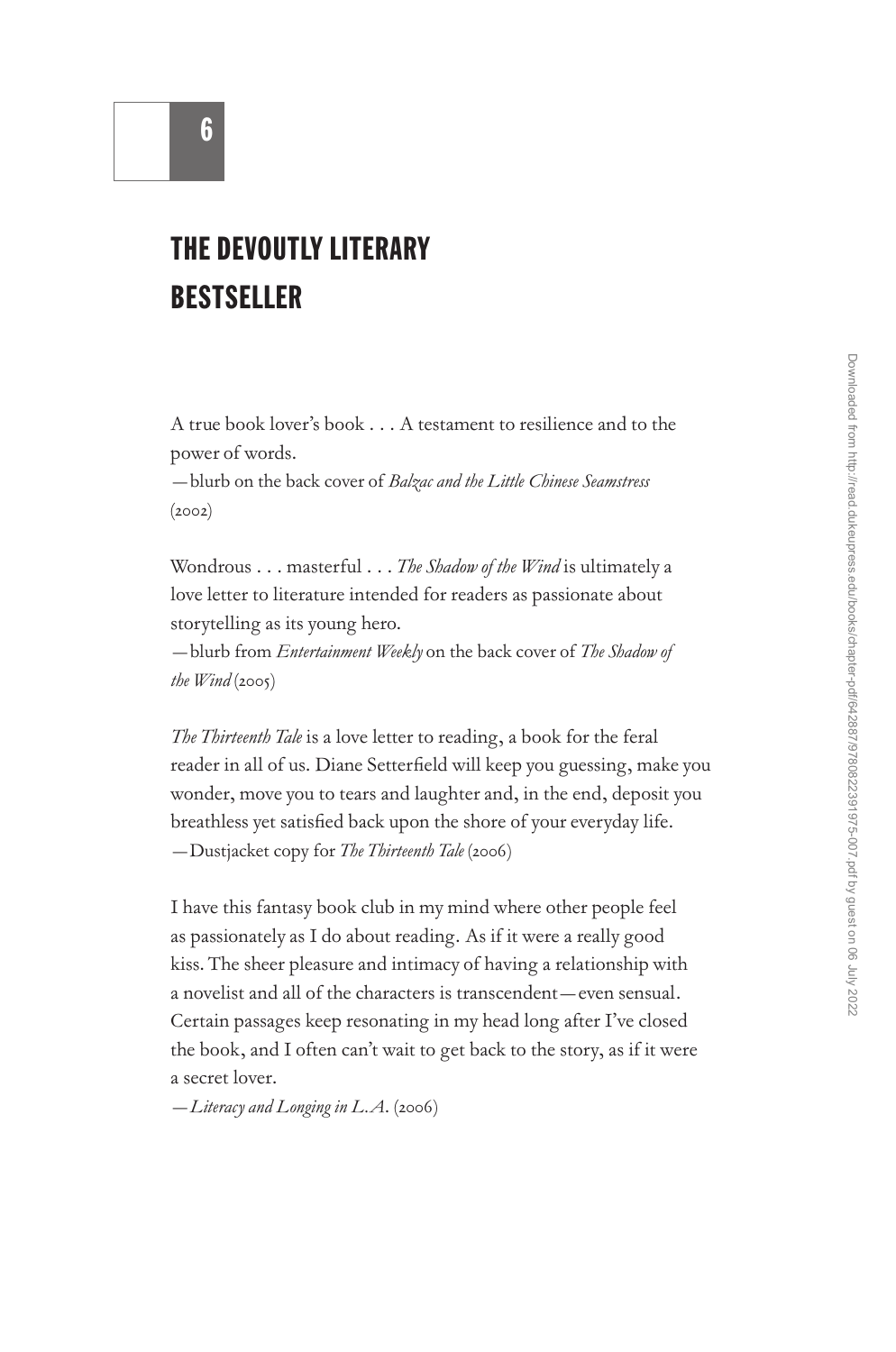I begin this chapter with these passages because they epitomize one of the most distinctive developments within popular literary culture—the feverish celebration of literary reading as an experience so overpowering that it can only be described in erotic terms. While the novels by Fielding, Bushnell, Bank, and Hornby that I discussed in the previous chapter all make extensive use of literary intertexts and are filled with characters who make the choice of reading material a key determinant in selecting the proper love object, none of those novels identifies the act of reading as erotic. Literary fiction, if given the right sort of radical makeover, can offer vital lessons in finding the right partner with whom erotic pleasure may be inevitable, but reading, as an end in itself, gets you nowhere but home alone on a Saturday night. Not so surprisingly, none of those post-literary novels has been circulated as a literary bestseller and none has won any prestigious literary prizes.

Judging by the winners and short-list nominees for the most prestigious literary prizes awarded between 2004 and 2008, the best way to ensure that a novel will be deemed a literary bestseller, and make a big splash in the awards game, is to feature a highly self-conscious celebration of the transformative power of the written word and equally impassioned advocacy of the need for aesthetic beauty. The most obvious examples of just how explicit these imperatives have become, and how they have been critically acknowledged accordingly, are Alan Hollinghurst's *The Line of Beauty* (winner of the Man Booker Prize and one of the top ten Notable Books in the *New York Times* in 2004) and Zadie Smith's *On Beauty* (one of the top five novels short-listed for the Man Booker and one of the top five Notable Books in fiction in the *Times* in 2005). You also need more than just the invocation of canonical novels by Austen, Wharton, James, and company—you need to make the man himself, Henry James, your main character and make the trials and tribulations of writing literary fiction the central action of the novel, which is the case with both David Lodge's *Author, Author* and Colm Toibin's *The Master* (short-listed for the Booker and among the *Times'* top ten Notable Books in 2004). Or you need to have a main character repeatedly denying that literary writing can transform your life in substantial ways, only to have him undergo a traumatic conversion experience that convinces him that literary beauty can indeed save your life, as is the case in McEwan's *Saturday* (one of the *Times'* top five Notable Books in fiction in 2005, longlisted for the Booker). Or you can feature a character who reads voraciously and insists on detailing her close encounters with important literary novels,

#### 222 **POPULAR LITERARY FICTION**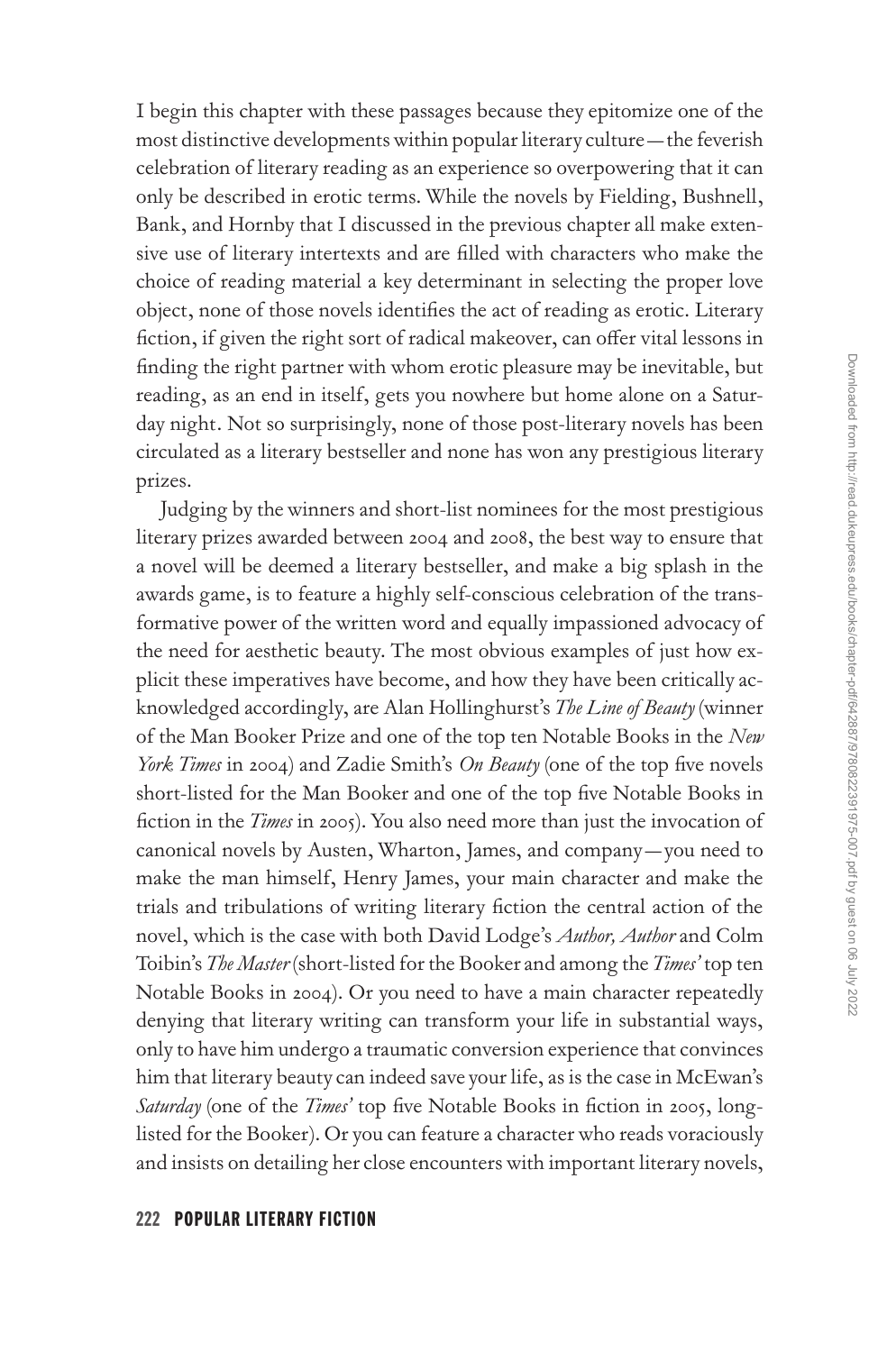as in Marisha Pessl's *Special Topics in Calamity Physics* (among the *Times'* top five Notable Books in fiction in 2006), in which the narrator, a maniacally wellread Harvard undergraduate, presents her table of contents as an English class syllabus—"Core Curriculum (Required Reading)," with each chapter bearing the name of a relevant classic (chapter 18, *A Room with a View*; chapter 25, *Bleak House*, etc.). Or you can just go whole hog and make all of your characters New York intellectuals, each defined by the books they're either in the process of writing, or by the books they're currently reading, as in Claire Messud's *The Emperor's Children* (another of the *Times'* top five Notable Books in fiction, 2006). Or in the case of Kate Christensen's *The Great Man* (winner of the PEN Faulkner Award in 2008), you can focus more specifically on the New York art world and fill your fictional universe with painters, might-have-been novelists, and two biographers, and then conclude the action with what appears to be a reprint of a review of those biographies in the *New York Times Book Review*. Or, in the case of Junot Diaz's *The Brief Wondrous Life of Oscar Wao*, which won the Pulitzer Prize in 2008, you can ostensibly avoid that world entirely by concentrating on a working-class family from the Dominican Republic now living in New Jersey, but still nevertheless subscribe to all things bookish by making the title character a helpless book nerd: "You really want to know what being an X Man feels like? Just be a smart bookish boy of color in contemporary U.S. ghetto" (22).

That's obviously a whole lot of intertexuality going on, only in these novels it's not a matter of one author just invoking another—it's a kind of *lived* intertextuality, since these characters—whether they be Henry James, New York intellectuals, or a sci-fi-reading nerd like Oscar—can't really function without the books they read, and they apparently can't exist as characters unless they're situated within the universe of literary fiction. All of these novels promise to deliver bona fide aesthetic experiences and are advertised accordingly. These are, most assuredly, not the sort of literary novels that Bridget Jones puts in the same category as pasta machines, the impressive books designed with serious intent but that have no practical use in the actual world.

In these Devoutly Literary novels the act of reading becomes an allsustaining pleasure that is available only between the covers of a book. While I have argued throughout the previous chapters that the popular literary is a prime example of media convergence, these novels which are hailed by book reviewers as love letters to the power of literary reading reject any such convergence by celebrating the absolute singularity of literary reading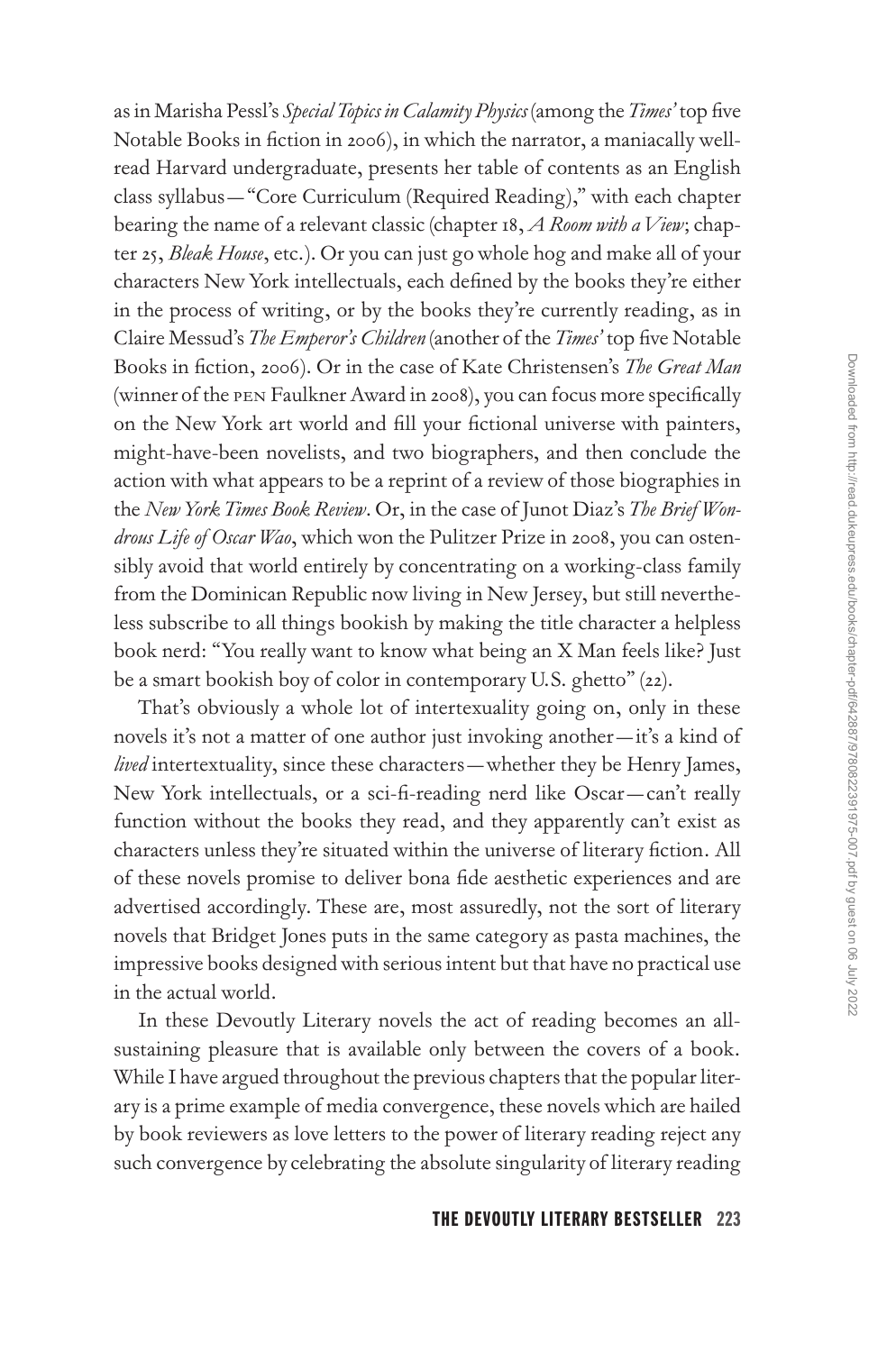the way it used to be—a solitary, exclusively print-based pleasure far removed from the realm of adaptations, television book clubs, Web sites, and superstores. Consider the opening scene in *The Shadow of the Wind*, where the main character, Daniel, is taken by his father to the Cemetery of Forgotten Books:

This is a place of mystery, Daniel, a sanctuary. Every book, every volume you see here, has a soul. The soul of the person who wrote it and of those who read it and lived and dreamed with it. Every time a book changes hands, every time someone runs his eyes down its pages, its spirit grows and strengthens. When a library disappears, or a bookshop closes down, when a book is consigned to oblivion, those of us who know this place, its guardians, make sure that it gets here. In this place books no longer remembered by anyone, books that are lost in time, live forever, waiting for the day when they will reach a new reader's hands. Every book you see here has been somebody's best friend. In the shop we buy and sell them, but in truth books have no owner. Now they have only us, Daniel. Do you think you'll be able to keep such a secret?

Here books have achieved the status of sacred relics, still filled with intrinsic, transformative power but in need of a cult of readers to serve as their guardians, the people of the book who know their secrets. Yet I first encountered *The Shadow of the Wind* on the "Zafon table" at Barnes & Noble, where it sat alongside his new novel *Angel's Game*, the publishing industry's equivalent of a summer blockbuster release. Barnes & Noble isn't exactly a cemetery, nor is Borders, which made it a featured selection of the Borders Book Club, nor is Amazon, which included video interviews with the author at the homepage for the novel. While the novel presents reading as an imperiled activity kept alive only through the intervention of a small but devoted cult, the critical blurbs on the front and back covers attest to its vast mass-market potential—"One gorgeous read" (Stephen King). This apparently paradoxical situation epitomizes the current state of the literary bestseller. A novel that revolves around a cemetery of forgotten books is marketed aggressively by superstores and Amazon as an "international phenomenon," driven by a testimonial about how it is a love letter to literature from none other than *Entertainment Weekly* (the preeminent mass-market entertainment magazine in North America) and by praise from Stephen King (the author synonymous with bestselling genre fiction for the previous three decades). In other words, literary reading now comes with its own self-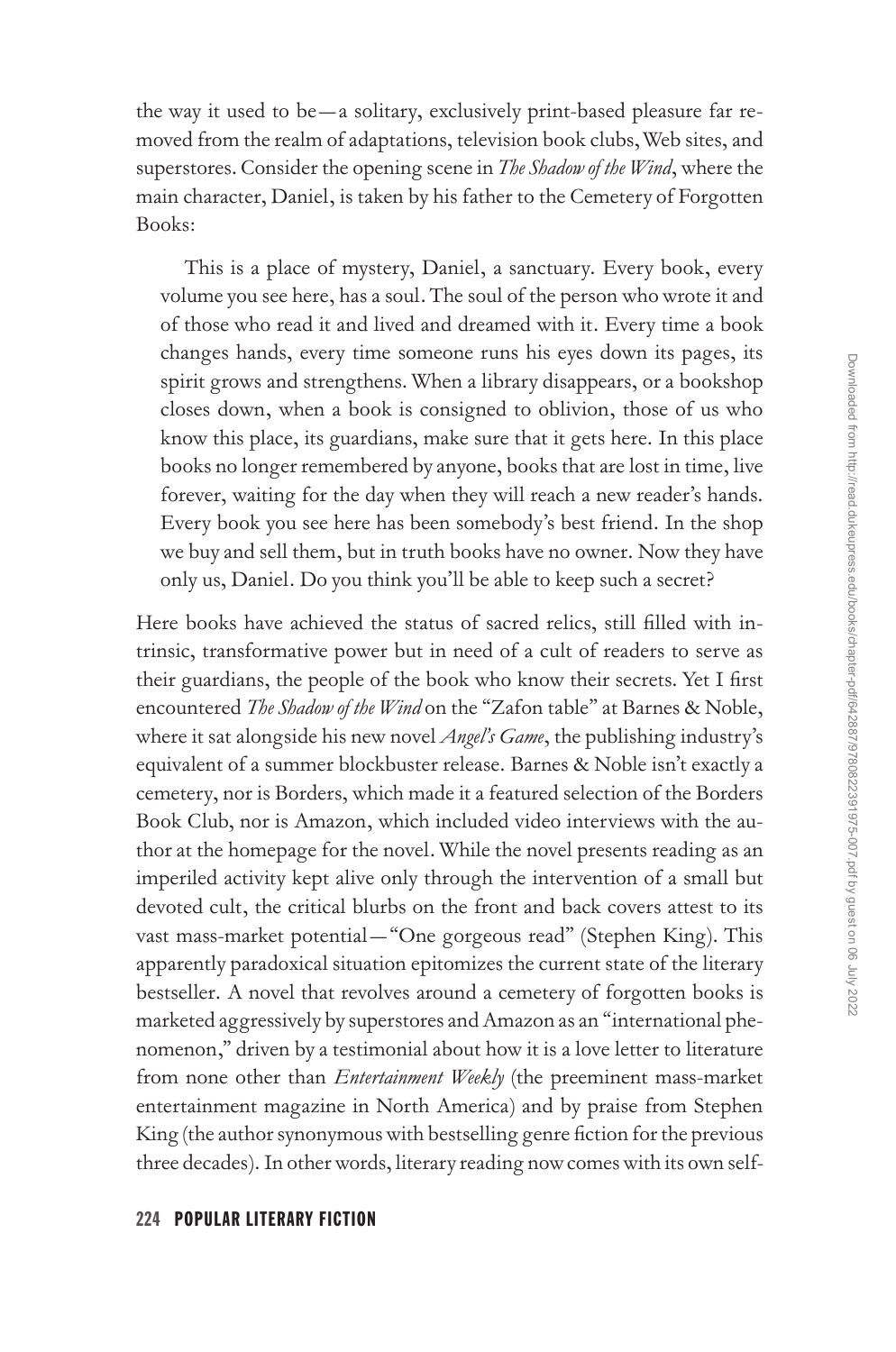legitimating mythology that sanctifies the singularity of reading novels as an aesthetic experience, the way they *used* to be read, yet these same novels become global bestsellers only through the intervention of popular literary culture.

But how do these Devoutly Literary novels create this value for themselves? Just what sort of aesthetic experience is being offered and why is it so *transformative*? Who are these people of the book? And how have these self-consciously literary novels, which insist so strenuously on the singular therapeutic power of the literary, become a kind of *category fiction*, what I'm referring to as *Lit-lit*?

Answering these questions requires an approach that integrates the concerns of traditional aesthetics and cultural studies in unprecedented ways, primarily because each has tended to either discredit or simply ignore the other in wholesale fashion. The former will be of very little help in answering those questions, since it insists so steadfastly that genuine aesthetic experiences take place only in far more rarefied circumstances. Denis Donoghue's *Speaking of Beauty* (2003) exemplifies this refusal to even consider the possibility that some sort of aesthetic experience might actually occur within the realm of popular culture. He is delighted that academics are now interested in talking about aesthetic issues, once again, but forecloses the possibility that anyone other than the professional devotees of fine art can really have such experiences: "The most immediate reason to talk about beauty is the hope of saving it from the mercenary embrace of  $\tau v$  and advertisements. The hope is a frail one, since the owners of these instruments make their money by effecting strong links between health, beauty, high spirits, and sex" (26). If the discussion of the aesthetic experience must, as Donoghue insists, distance itself unilaterally from such a world because "the commercialization of art has removed its intrinsic or useless quality and turned the beautiful object into common processes of exchange," then the return to aesthetics signals only the return of a kind of guilt-free polo playing for academics—fun for the club members, but completely irrelevant to just about everyone else.

Cultural studies has rightly argued that this insistence on the intrinsic value of the genuine aesthetic object is the worst sort of theoretical mystification, because it isolates aesthetic texts so completely from the circumstances of their circulation and evaluation by a wide variety of different audiences. That being said, the determination to demystify aesthetic texts has precluded much discussion of how aesthetic texts are, nevertheless, a very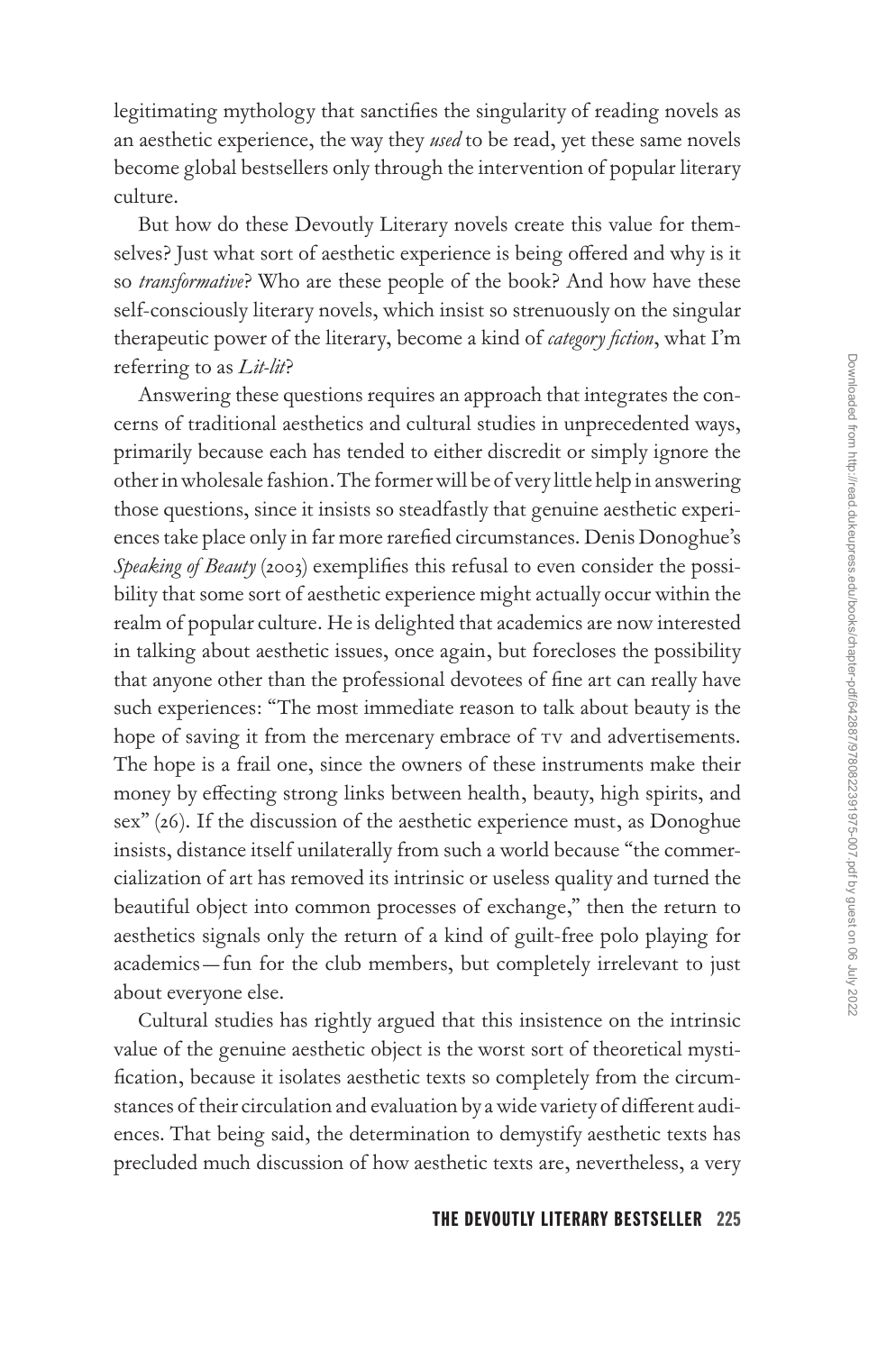particular type of cultural production, one that involves experiences not offered by other consumer products. Not so surprisingly, then, the sort of novels and films that have been avoided at all costs are those that have insisted on their own transcendent power. But the Devoutly Literary novels I will be focusing on in this chapter do exactly that. They are determined to prove their apartness through their ability to offer profoundly transformative aesthetic experiences—but they are also literary bestsellers. In other words, they are a form of popular culture that claims to provide a grand alternative to "all that"—distinguished, prize-winning novels, whose aestheticism has become their main selling point. As such, they cannot be fully appreciated either by traditional aesthetics or by the traditional forms of cultural studies. It is one thing to ponder whether watching Oprah's Book Club is an aesthetic experience, but quite another when we take up novels that insist, in no uncertain terms, that reading them will be a firsthand encounter with *beauty*. How are these aesthetic experiences marked off as such? And why have they become so marketable?

I want to pursue these questions by looking first at how the novels by Colm Toibin, David Lodge, and Alan Hollinghurst all imagine the relationship between the type of beauty offered by reading literary fiction and other sorts of aesthetic beauty, specifically those offered by material culture. Literary critics have theorized about the pleasure of the text for the past three decades, and we now know a fair amount about the various libidinal energies that are involved in the act of reading. In much the same way, the pleasures furnished by material objects have also been theorized about just as relentlessly by sociologists eager to identify the underlying desires that animate consumer culture. Yet I know of no attempt to situate the two in reference to each other. Throughout these novels, the experience of aesthetic beauty is alternately set apart from the realm of material pleasures, and at other points, just as tightly intertwined within those material pleasures. If we hope to gain better understanding of the literary bestseller and its readership at the turn of the twenty-first century, I think it is vitally important to understand the ways in which certain kinds of "beauty" now circulate within this taste culture, in and around and through those books. Just what sort of "literacy" do these novels take for granted as the basis for appreciating that beauty?

Karen Jay Fowler's *The Jane Austen Book Club* reveals a great deal about that literacy, particularly in regard to the relationship between literary and material pleasures. The members of a reading group meet monthly in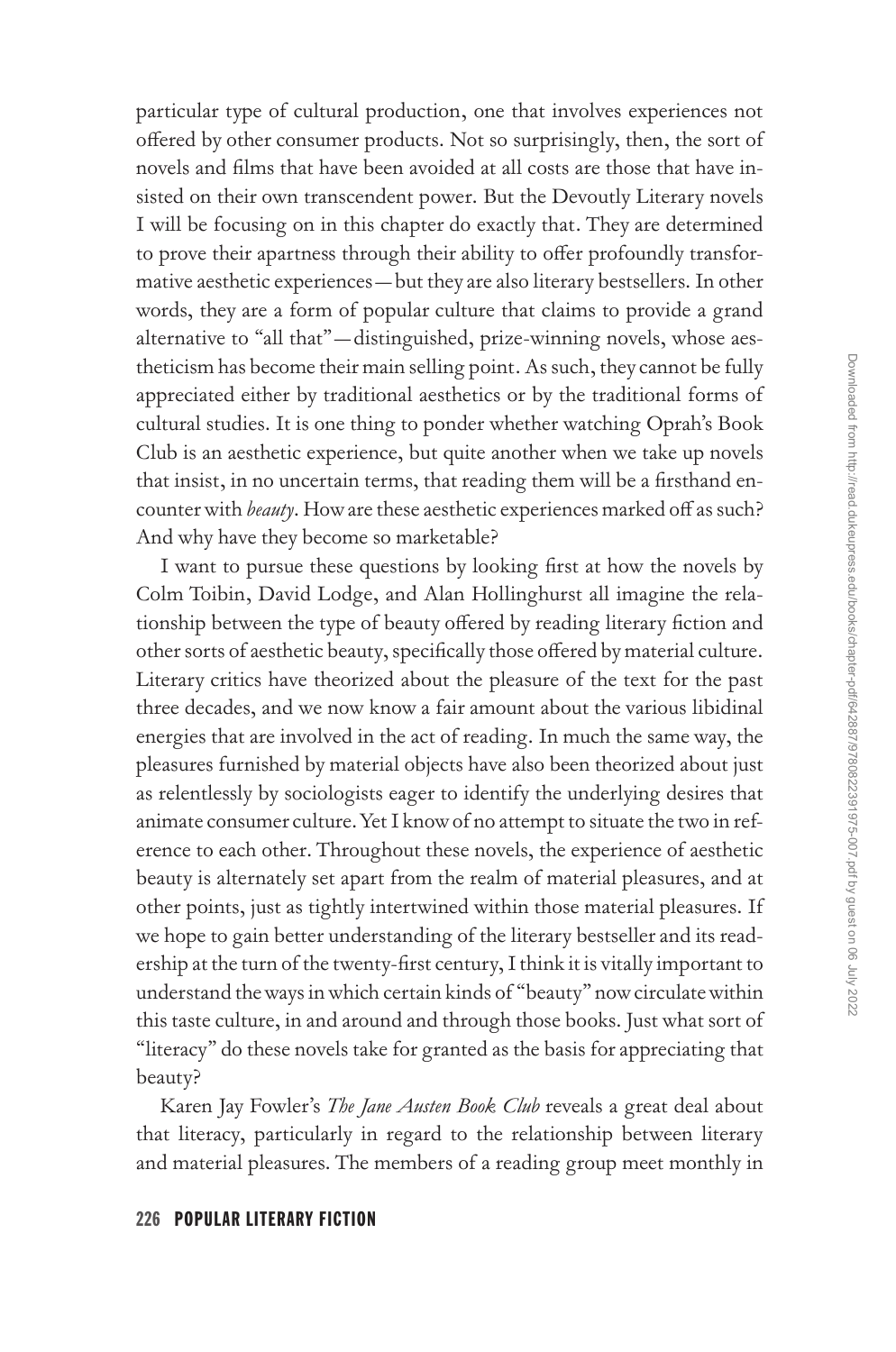each other's homes to discuss a different Austen novel, and the first line of Fowler's novel attests to the importance of books in terms of defining their self-image: "Each of us has a private Austen." So intimate is the relationship between self-image and choice of reading material that they are dubious about Grigg (the only male member of the group), not just as reader, but also as a person, because his favorite Austen novel is *Northanger Abbey*, and "This was not a position we could imagine anyone taking" (120). That this reading takes place within a landscape of quality consumerism, in which selection of reading material is one of a number of interdependent, alldefining taste choices, is exemplified by another moment in Fowler's novel. When the group visits Grigg's home for the first time, the other members are expecting the worst: "We had been curious about Grigg's housekeeping. Most of us hadn't seen a bachelor pad since the seventies. We were picturing mirror balls and Andy Warhol." He scores points with the other members because he serves "a lovely white from the Bonny Doon vineyard" alongside the buffet he prepares for them, but they are relieved when they discover "a rug by the couch that many of us recognized from the Sundance catalogue as something we ourselves had wanted, the one with the poppies on the edges. The sun glanced off a row of copper pots in the kitchen window"  $(121)$ .

Each of us may have our own Austen, but apparently, each of us also has our own Sundance catalogue that is another form of required reading within this taste culture. The choice of books, like the choice of wine, rugs, and cooking utensils, attests to a set of shared values and rituals. They share the same novels in their discussions, but those discussions work only if their homes share the same quality mise-en-scène for all that book talk. This is fiction that comes with its own art direction. Here Sundance needs no introduction because the upscale home décor and clothing catalogue is as much a part of this world as Jane Austen. Identification between the characters, and between these characters and the readers of Fowler's novel, is secured by a shared taste for quality literature and quality décor, both of which can be referred to with equal specificity because the novel assumes a thorough familiarity with both, at which point, consumer objects lusted after by the club members can be cited, like a favorite literary passage.

And well they should, since the Sundance catalogue is just as determined to combine literary and material pleasures into a thoroughly integrated aesthetic experience that includes this same Jane Austen, as well as Virginia Woolf, and Jhumpa Lahiri, and Gabriel García Márquez. The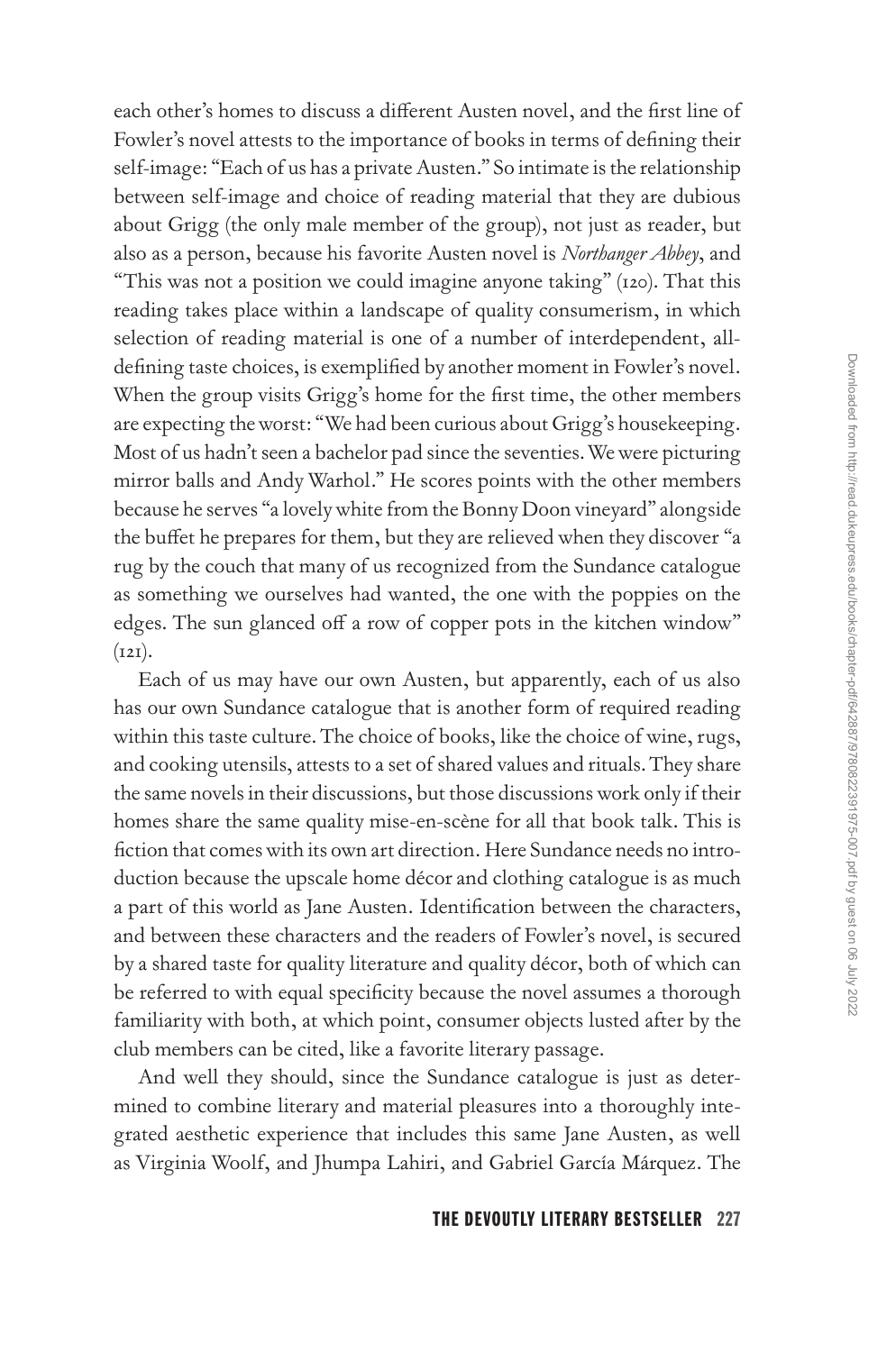winter 2006 catalogue featured a home library ensemble entitled "Winter Wanderlust? Escape with a Good Book," which furnishes exactly the right sort of mise-en-scène for Fowler's book clubbers, including a leather club chair, tripod library lamp, Cornell bookcase, serape rug, and "Great Winter Reading"—which offers books by Wallace Stegner, William Kittredge, and Terry Tempest Williams to complete the experience. And in the Sundance summer catalogue of 2006 a seasonal selection of books is again offered to customers, but in this case the "Summer Reading Set of 8" is presented as a mini-library:

We've gathered the collective experience of some pretty smart people and come up with a pre-packaged mini library of Sundance staff favorites—eight eclectic classics that span hemispheres, genres, and eras—for an armful of armchair adventure and beach-blanket travel. Included are *Mrs. Dalloway* by Virginia Woolf (197 pp.); *Crossing to Safety* by Wallace Stegner (335 pp.); *The Namesake* by Jhumpa Lahiri (291 pp.); *Charing Cross Road* by Helen Hanff (97 pp.); *Love in the Time of Cholera* by Gabriel García Márquez (348 pp.); *Chronicles Volume One* by Bob Dylan (293 pp.); *Pride and Prejudice* by Jane Austen (435 pp.); and *Tracks* by Robyn Davidson (256 pp.). All paperback. See sundancecatalog.com for more info.

Quality readers obviously want quality fiction for their pleasure reading, only here it's the clothing and décor catalogue, not the online bookstore or television book club that is hooking them up with the appropriate titles. Notice too that the staff recommendations—a fixture at independent bookstores and now also at most superstores—are offered as the reason why we should have faith in this particular armful of books. We should trust these "pretty smart people" to choose our books for us, but here the expertise has everything to do with quality reading as an expression of taste rather than indicator of abstract knowledge. If customers trust this staff enough to choose from their selection of clothing, jewelry, and décor items, then they can certainly be trusted to choose the reading material to complete the ensemble. I say "ensemble," because the facing page in the catalogue is a full-page photograph of a model reading a book, with the text that urges us to read, because it's "fundamental."

The model looks directly out at the catalogue reader, dressed simply in unspecified jeans, the "Poplin Boyfriend Shirt" (\$50) and "Zen Thong Sandals" (\$160). Here the only accessory is not the Native American–style jewelry featured throughout the rest of the catalog but the book she holds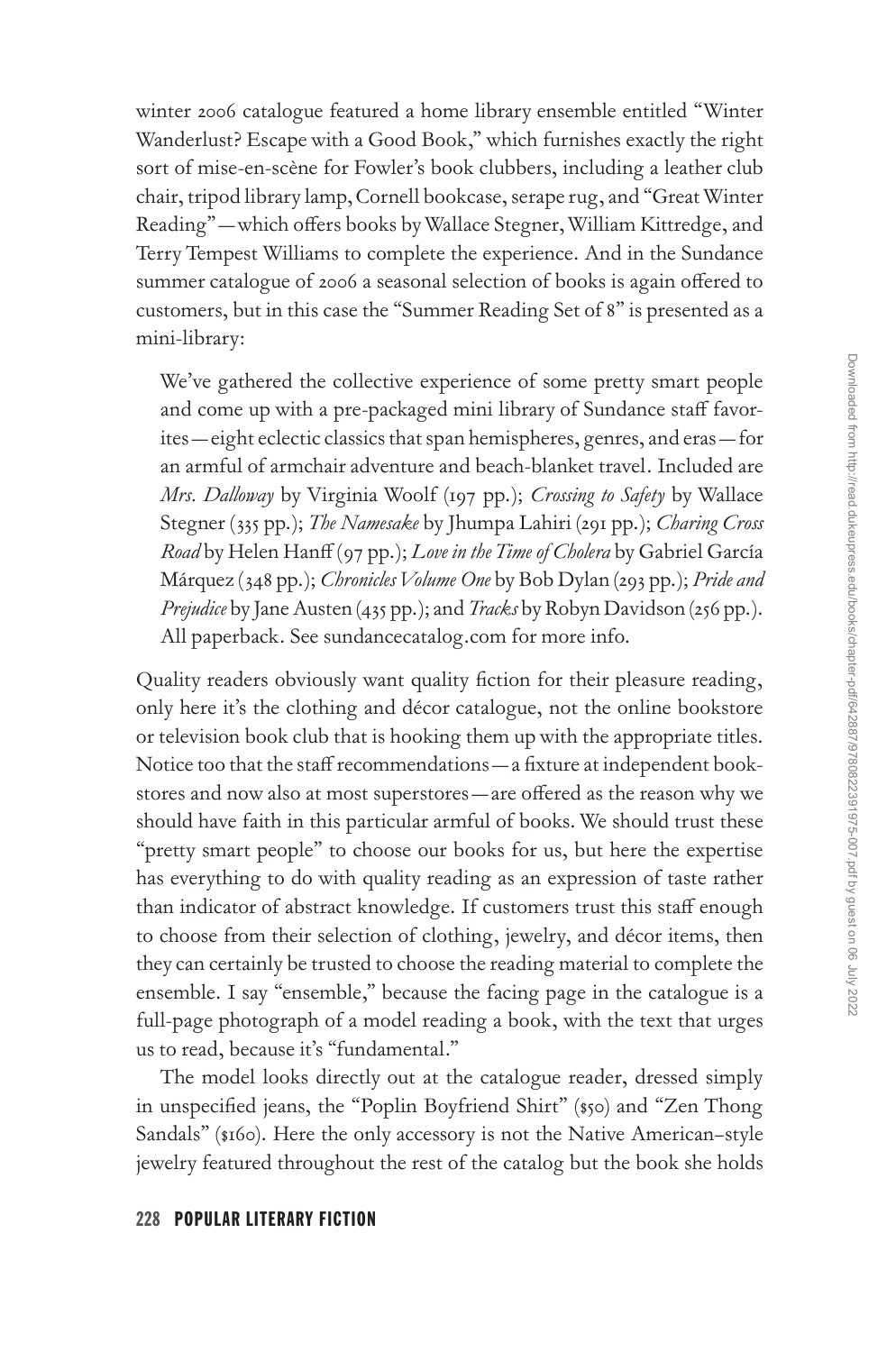

19. "Read": model with book, from the summer 2006 Sundance catalogue

in her hands. Except for the barely discernable capital letters that identify the catalog items in the picture, the image appears to be a public service announcement for reading, yet it also functions as an effective visualization of the place of literary reading within the broader taste culture that Sundance cultivates so brilliantly, a world where books are transcendently important enough to deserve this kind of philanthropic endorsement, but also eminently stylish, as much as expression of one's tasteful self as the Zen thong sandals, or the "Field of Poppies" rug, or all of the Arts and Crafts–style furniture.

So what did Henry James know about furniture?

## *The Literary Bestseller, Neo-Aestheticism, and Quality Consumerism at Different Price Points, or Henry James at Target*

Resurrecting Henry James in order to demonstrate anew the value of literary fiction is, at first glance, a somewhat perplexing move, since James may indeed be a literary god, but his notoriously complicated prose style would hardly make for the most effective hook to win converts to the cause. His emotional detachment poses yet another obstacle: Shakespeare in love,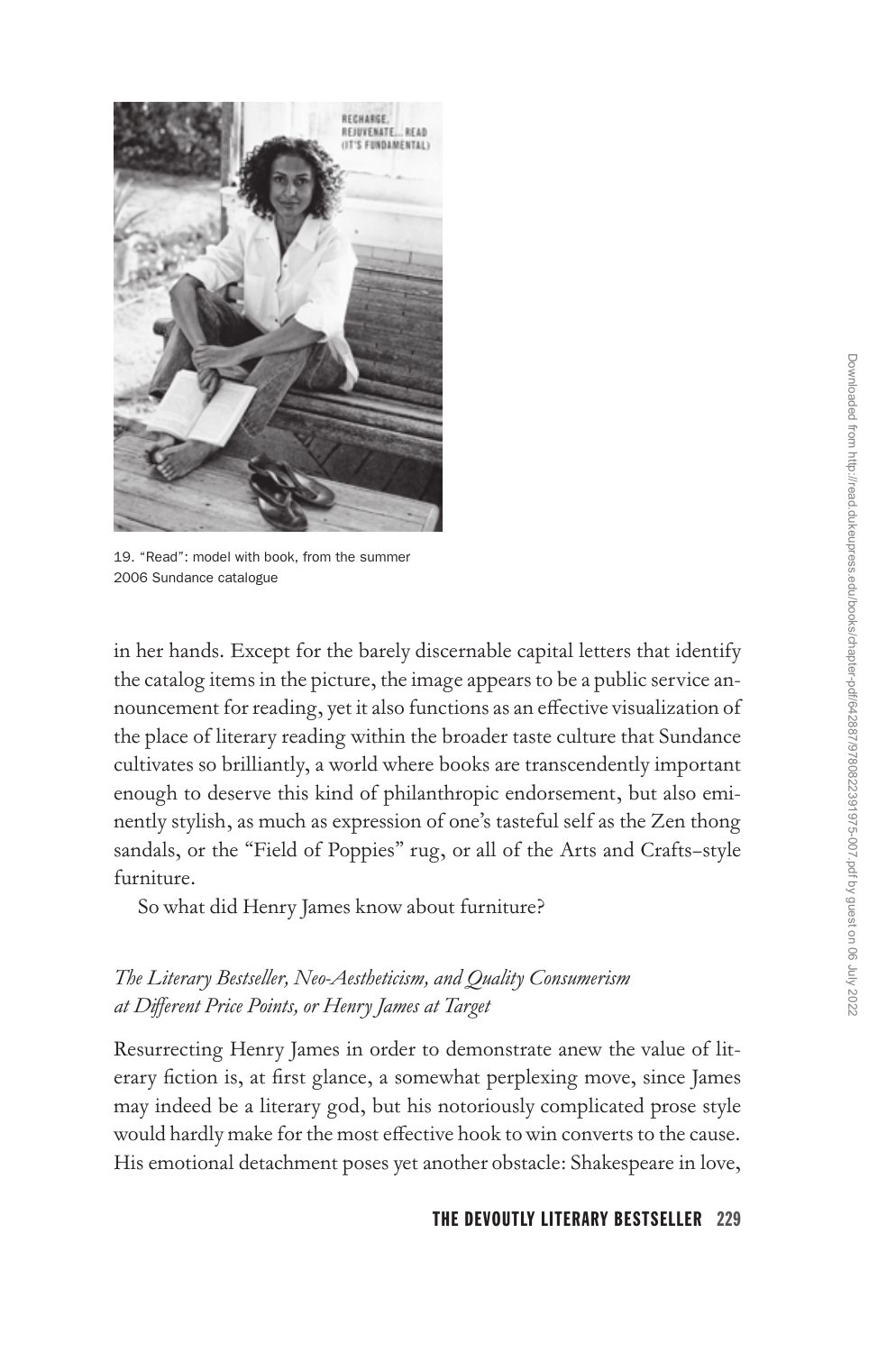maybe, but reimagining James's writing as elegant transcription of carnal lust is, well . . . more of a stretch. Yet James is a central figure in the Devoutly Literary novel—proving that literary fiction provides a transcendent aesthetic pleasure that makes mere sex pale by comparison to the ecstasies available between the covers of the right book. In other words, according to these novels, Lady Viola was right the first time—there is nothing better than a play, or in this case, the right sort of literary novel.

In his compelling essay "What Henry Knew" (2005), Michael Wood argues that James's novels give us certain types of knowledge and that he focuses on the "strong and multiple valences of the word *know*" throughout his novels. Wood delineates seven different types of knowledge in *The Wings of the Dove*, and this overt complication of what anyone can know with certainty is what I used to think Henry knew and what I tried to convey to my students when I taught his novels (although not nearly as elegantly as Wood does in his essay). But according to the Jamesian novels that appeared in 2004, Henry knew with utmost certainty about other matters—he knew about royalties, and he knew that furniture is important, . . . very, very important.

This invocation of James is not a matter of summoning back the Master of literary style as the embodiment of all that the literary marketplace no longer values. When I first heard that Toibin, in *The Master*, and Lodge, in *Author, Author*, had turned James into a fictional character, I imagined the worst—novels that would transport the reader back to the halcyon days of American literary culture when stylistic refinement was valued for its own sake and the publishing industry had not abandoned quality in pursuit of pure profit. But instead of a willful amnesia about the current state of the literary marketplace, both Toibin and Lodge concentrate on James as a stylist in pursuit of literary success measured in terms of financial gain as well as artistic refinement. Both making teasing references to the later 1890s, when James wrote what are widely acknowledged to be his masterpieces (*The Ambassadors*, *The Wings of the Dove*, and *The Golden Bowl* ), but they situate the action in the late 1880s and early 1890s, concentrating on James's ill-fated attempt to go for box office success with his play *Guy Domville*. In *Author, Author*, Lodge makes James's desperate attempts to become a popular author, on his own terms, the central arc of the novel. These novels may be set in the 1890s, but James's plight is clearly intended to resonate powerfully in the present—how does one write literary fiction that will be widely read in a world where badly written bestsellers dominate and publishers appear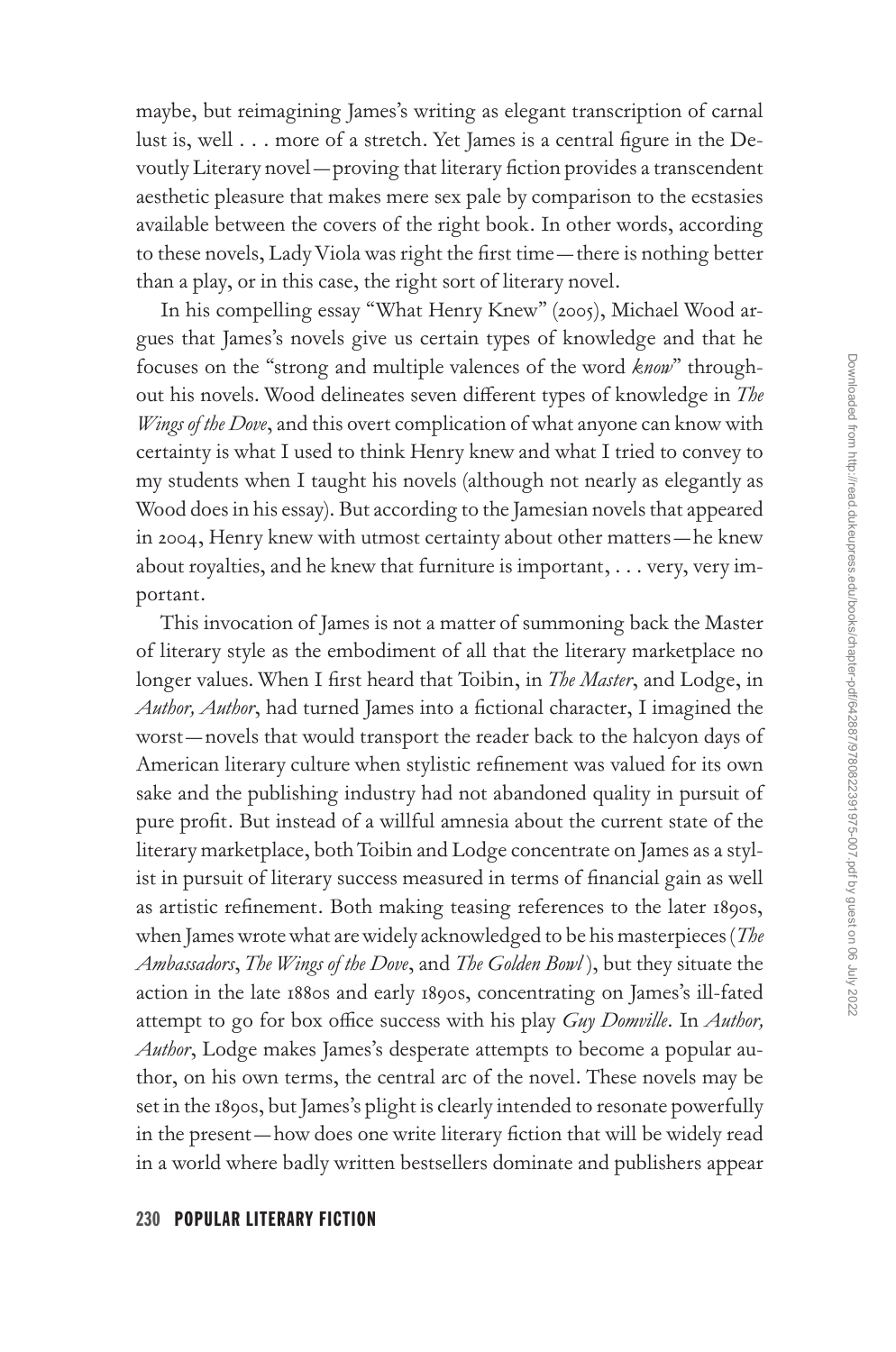to want only those books that will sell? According to Lodge's novel, James had always

secretly hoped that he might become wealthy as well as famous by his writing. It was not because he lusted for gold as such, or for the luxuries that it might buy—yachts, carriages, and diamond cravat pins had no attraction for him. It was because to make significant amounts of money and to advance the art of fiction—to transfix this double target with a single arrow—was the only way for a novelist to impress the materialistic nineteenth century. Dickens and George Eliot had managed it. Why not HJ?. . . To reverse this decline by the work of his pen, to count royalties in tens of thousands, while maintaining the highest artistic standards, was Henry's dream. But as the years passed, the prospects of realizing it appeared fainter and fainter. Not that it was getting more difficult for novelists to become rich—quite the contrary—but they were the wrong ones. There was Rider Haggard, for instance who's bloody and preposterous. She sold 40,000 copies in 1887. (95)

That James was bedeviled by the desire to be both artistically and financially successful is not a revelation to James scholars, because such concerns do indeed figure in his letters. But for nonspecialist readers familiar with James only as the stylist supreme, the father of the modernist novel, this is indeed a different perspective on the Master. As a high school student working through *The Turn of the Screw* and *Daisy Miller*, and then as an undergraduate savoring the mysteries of *The Ambassadors* and *The Wings of a Dove*, I never even heard mention of James's despair over his failure to write bestsellers. But then my English education in the seventies was shaped entirely by the modernist master narrative that could not allow for anything other than the great divide between the art and mere commodity. By situating James in a world where he is seemingly surrounded by examples of mediocre novels becoming bestsellers while his artistry goes underappreciated (his closest friends, George du Maurier and Constance Fennimore Woolson, both write runaway bestsellers: respectively, *Tribly* and *Anne*), Lodge presents the reader with a James who is never so lost in his sacred art that he isn't above comparing the size of the ads for *Guy Domville* to those of rival plays in the West End as he reads the theater listings in the *London Times*. In his hands, the Master may despair about not being more widely read, but we are lead inexorably to one relatively simple conclusion—James shouldn't have tortured himself with such concerns, because the bestselling authors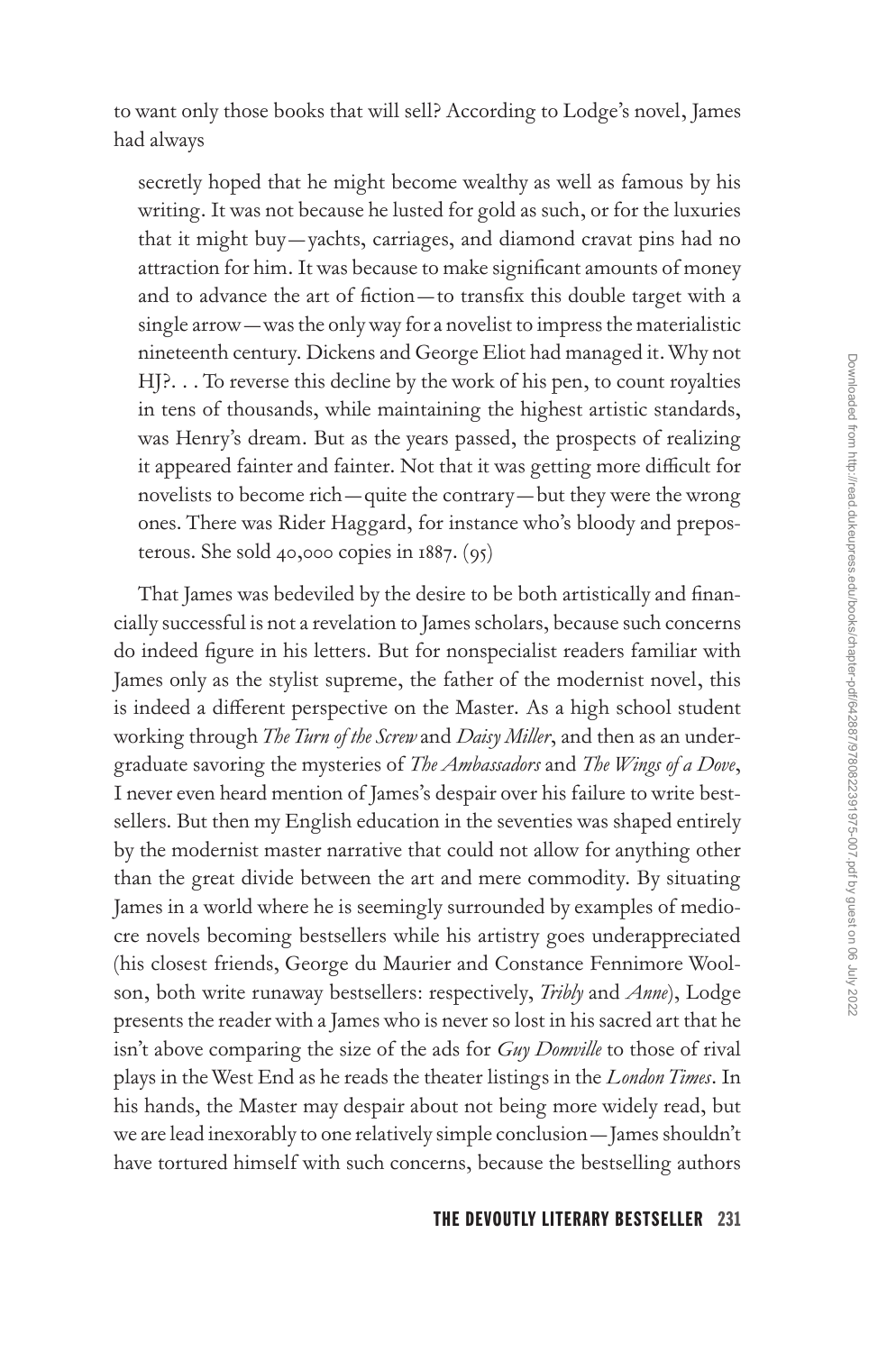have become the stuff of footnotes, while his devotion to his sacred art has rendered him immortal. The traditional dichotomy between genuine art and the marketplace is triumphantly reaffirmed because, after all, we all already knew who won in the long run, so we regard Henry's concerns about his marketability as sadly misguided, right from the opening anxiety attack.

Yet the relationship between aestheticism and consumerism was far more complicated during the 1880s. Jonathan Freedman, in his masterful study of this period, *Professions of Taste: Henry James, British Aestheticism, and Commodity Culture* (1990), demolishes exactly this dichotomy.

James was able to complete the professionalization of the high-culture artist that the aesthetic movement began but failed to accomplish; he was enabled to institutionalize himself in the competitive literary marketplace of Edwardian London as the great Master of the new Art of Fiction, and thus to create a career model for the writers and artists who were to follow in his wake. . . . And this move, born equally of the commodification of art and the artistic career, and the resistance to such commodification, helped accomplish the full delineation of a zone of "high culture," the creation of a separate niche amidst a complex market economy for the earnest production and avid consumption of austere, self-regarding art. (xxvi)

Because the ultimate goal of Lodge's novel is to reaffirm the separation between aesthetic refinement and the marketplace, it doesn't acknowledge the massive expansion of that niche within the popular literary culture of the past decade. Within the world of *Author, Author* there are only two categories, literary novels and bestsellers, yet within the literary culture that Lodge's own novel circulates in, the twain that could not meet have become a thriving category of quality fiction called literary bestsellers, cultivated most energetically by authors, publishers, book superstores, and television book clubs. At the end of *Author, Author*, Lodge, as the voice of the author, breaks into the fictional universe of his novel:

*It's tempting, therefore to indulge in a fantasy of somehow time-traveling back to that afternoon of late February 1916, creeping into the master bedroom of flat 21, Carlyle Mansions, casting a spell on the little group of weary watchers at the bedside, pulling up a chair oneself, and saying a few reassuring words to HJ, before he departs this world, about his literary future. How pleasing to tell him that after a few decades of relative*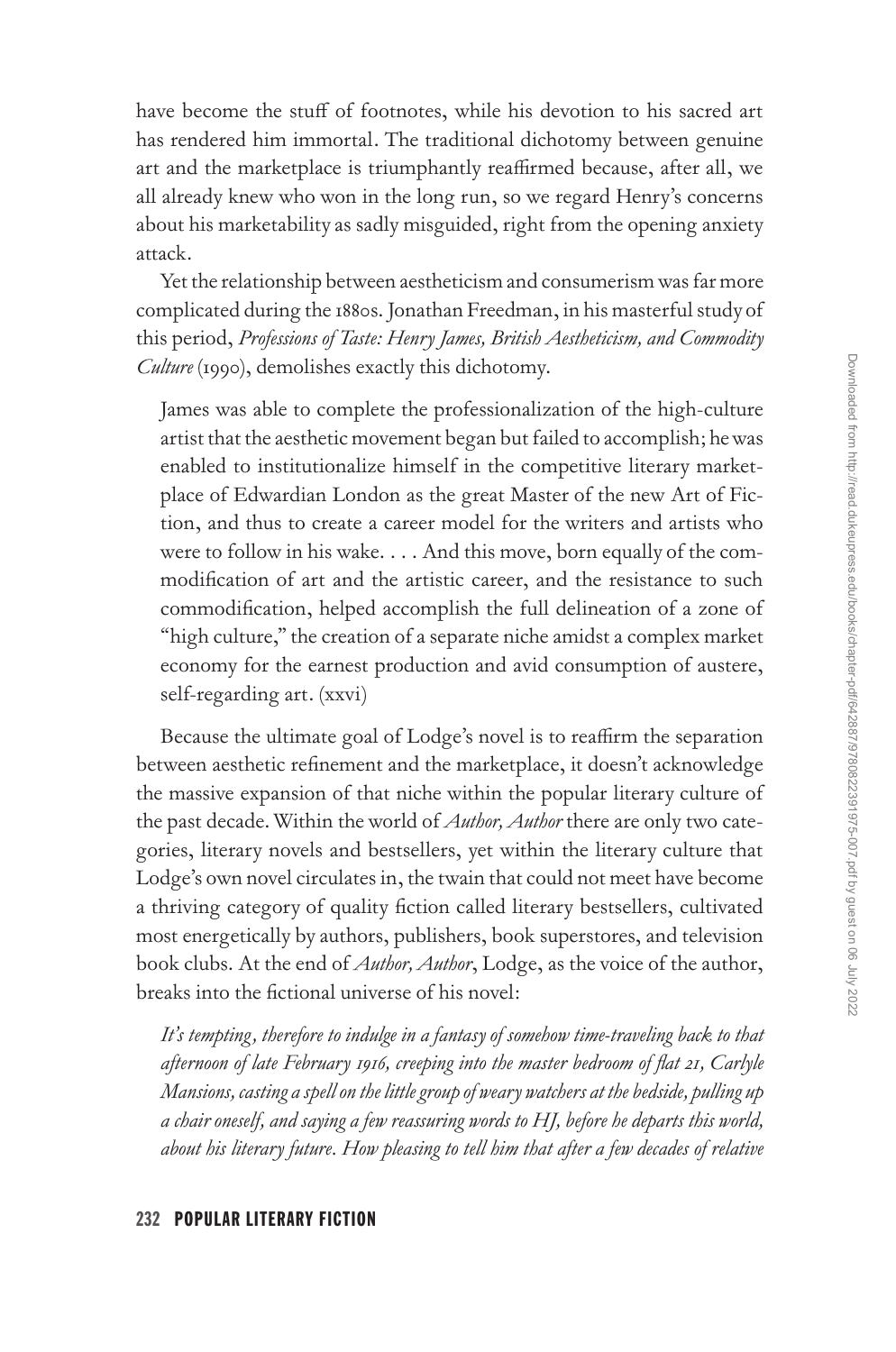*obscurity he would become an established classic, essential reading for anyone interested in modern English and American literature and the aesthetics of the novel. That all of his major works and most of his minor ones would be constantly in print, scrupulously edited, annotated, and studied in schools, colleges, and universities around the world, the subject of innumerable postgraduate theses and scholarly articles and books . . . and what fun to tell him that millions of people all over the world would encounter his stories in theatrical and cinematic and television adaptations . . . and that film and TV tie-in editions of these books would sell in large quantities*. (375)

Perhaps it would be fun to tell HJ how important he has become to AP English students, college professors, and Harvey Weinstein, but I think it would be even more fun, and even more satisfying to the Master, to tell him something else: that in the future his life would become the subject of not one, but two literary bestsellers in the same year and that another book (*The Line of Beauty*), which would attempt to update him—in the form of a "Jamesian novel" about the fin de siècle of the twentieth century—would win a prize designating it the best novel written in a year in the early twenty-first century . . . and it would sell like hotcakes. While James may indeed be pleased to hear about his academic canonization and the royalties he could expect from all the movie and television rights, I think he would be delighted to learn about the robust flourishing of what he himself had always longed to write—a literary bestseller.

In *The Master*, Toibin breaks down the traditional dichotomy between literary culture and consumer culture by suggesting that James may well have been devoted to his sacred art, but he also had a taste for up-market material goods. Lodge assures the reader in his novel that HJ's anxiety about his books' not selling was not fueled by a desire for luxury items; in Toibin's novel, Henry likes to shop, and his dissatisfaction with his royalties has everything to do with his taste for the right sorts of material objects:

It was easy to feel that he was destined to write for the few, perhaps for the future, yet never to reap the rewards that he would relish now, such as his own house, and a beautiful garden, and no anxiety about what was to come. He retained pride in decisions taken, the fact that he had never compromised, that his back ached and his eyes hurt solely because he continued to labor all day at an art that was pure and unconstrained by mere mercenary ambitions. For his father and his brother, and for many in London too, a failure in the market was a kind of success, and success in the market a matter not to be discussed. He did not ever in his life ac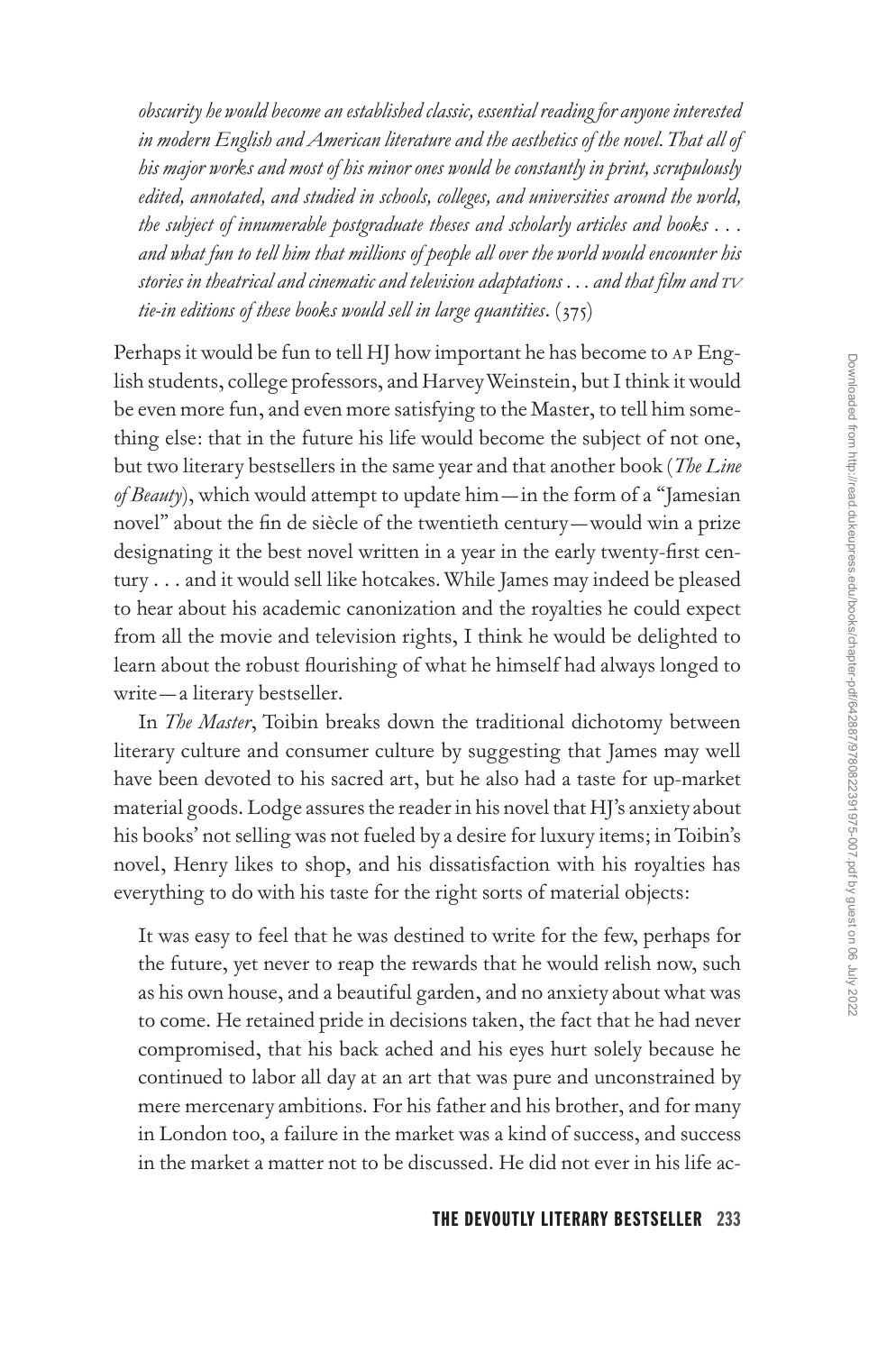tively seek the hard doom of general popularity. Nonetheless, he wanted his books to sell, he wanted to shine in the marketplace and pocket the proceeds without comprising his sacred art in any way. It mattered to him how he was seen; and being seen not to lift a finger to make his work popular pleased him; being seen to devote himself to solitude and selfless application to a noble art gave him satisfaction. He recognized, however, that lack of success was one thing, but abject failure was another. (20)

In this novel, a taste for literary books and a taste for interior design items are completely intertwined—both reflect a singular, discriminating sensibility. When he acquires Lamb House, he begins to develop a sense of self articulated in terms of the décor that he surrounds himself with: "For so many years now he had had no country, no family, no establishment of his own, merely a flat in London where he worked. He did not have the necessary shell. . . . [I]t was as though he lived a life without a façade, a stretch of frontage to protect him from the world. He dreamed of now being a host, having friends, and family to stay; he dreamed of decorating an old house, buying his own furniture and having continuity and certainty in his days" (123). In these dreams decorating is as much an expression of his singular aesthetic sensibility as his writing. It is most decidedly not a matter of merely acquiring material goods versus the creation of genuine art. James is taken around London in search of the proper décor items by Lady Wolseley, a woman of immense taste who has read his novel *The Spoils of Poynton* and is convinced that the widowed Mrs. Gareth, ready to die for her carefully collected treasures of Poynton, was based on her: "'Not the greed,' she said, 'and not the foolishness and not the widowhood, I have never gone in for widowhood. But the eye, the eye that misses nothing, can see how a Queen Anne chair can be restored, or a faded tapestry hung in the shadows, or a painting bought for the frame'" (125). Her ultracultivated eye for décor reveals the density of meaning hidden in those surfaces, a talent that we normally associate only with James as literary master: "Lady Wolseley provided him with a secret guide to London, to the hidden places from which he could fill and furnish Lamb House; she offered him also a version of London at its most densely packed, most resolutely inhabited. Each object he fingered and handled possessed a wondrous history that would never be known, suggesting England to him in all its old wealth and purpose" (127). James becomes so enamored of his acquisitions that Constance Fennimore Woolson, his "most intelligent reader," teases him about his "addiction to refinements."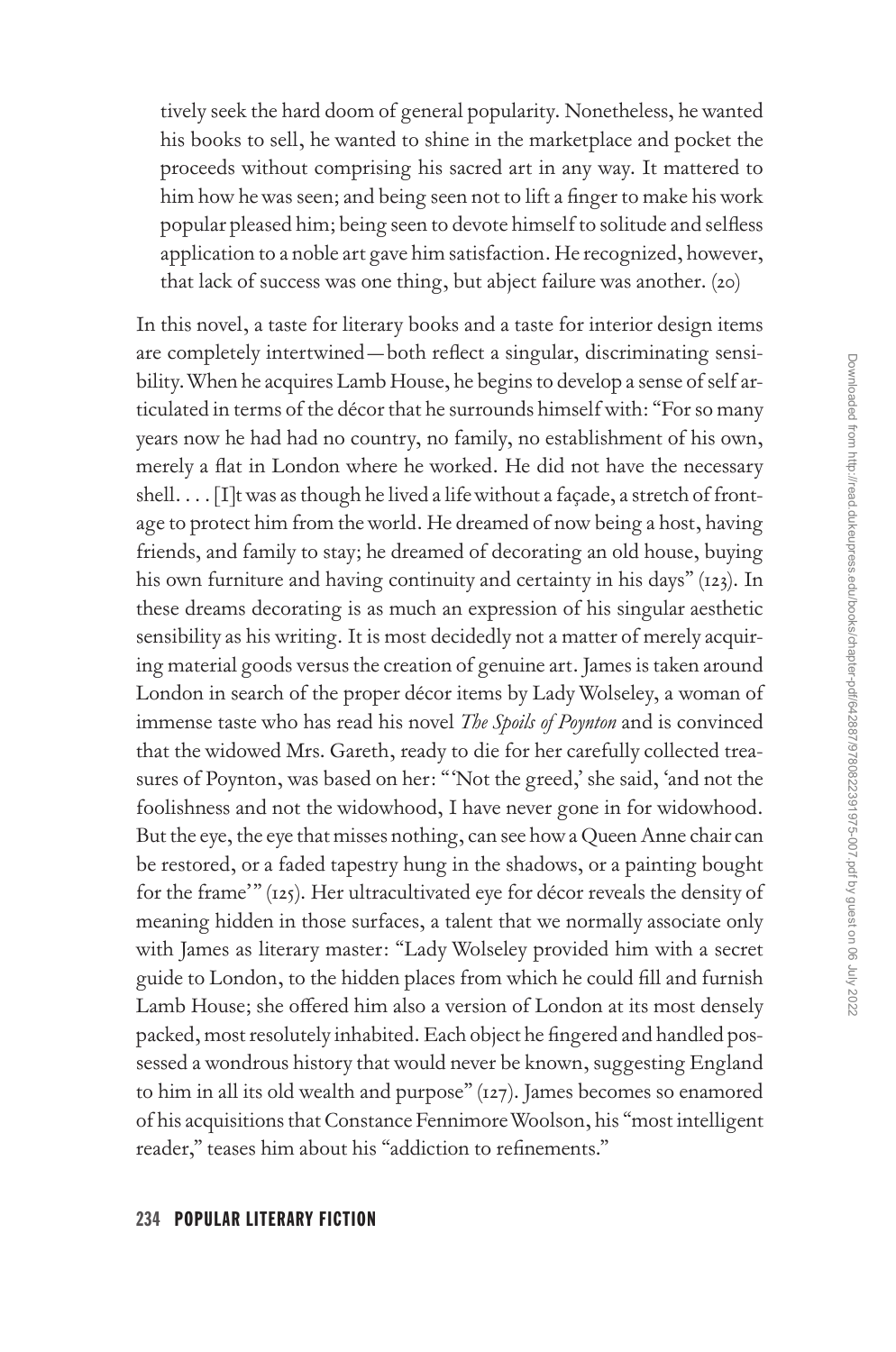These dual addictions, to writing as sacred art and to interior decoration as an equally exacting form of self-expression, may seem like contradictory impulses to readers whose impressions of James have been shaped so thoroughly by modernist critics, which celebrate the former but can only dismiss the latter as commodity fetishism. But within the British and American aesthetic movement of James's time, those addictions were tightly intertwined, mutually reaffirming expressions of *the eye* responsible for both sorts of critical judgment. Freedman makes the essential point:

The aestheticist project of the beautification of everyday life, its privileging of sense experience its evocation of a redemptive world elsewhere where such experiences could be ceaselessly realized—all these intersected with the dynamics of late-nineteenth and early-twentieth-century American culture so as to exert a significant pressure on its social and ideological configurations. For example, the concerns of British aestheticism coincided with those of mid-century American domestic ideology in such a way as to make palatable, even desirable, new, more luxurious tastes in household decoration and ornamentation; under the guidance of Morris, and even more powerfully, his popularizers, Americans were led to supplant the ideal of the "American home" with that of the "House Beautiful." (82)

This notion of a "redemptive world" formed by a series of associated, interconnected tastes unified by the power of the eye privileges the experience of beauty as an end in itself, wherever that eye might find it. But that ideology of taste requires another essential component—the transformation of buying into a form of self-expression that so diminishes the taint of cold hard cash that the experience of beauty remains somehow transcendently elsewhere. Freedman argues that this aestheticism involved more than just a celebration of interior design. "What we witness is the emergence of a rhetoric of that deployed 'cultural' and the 'aesthetic' as advertising slogans, as part of a naive, but nevertheless effective strategy for advertising commodities that would at once glorify and efface the act of consumption itself by grounding the most mundane acquisitive choices in the nonmaterial realm of transcendent value designated by the aesthetic" (109).

I have pursued this point at some length because I think it has enormous relevance for understanding the literary bestsellers that emerged in the late 1990s. This sort of effaced consumerism that makes the pursuit of aesthetic experience something that may be explicitly advertised as such, without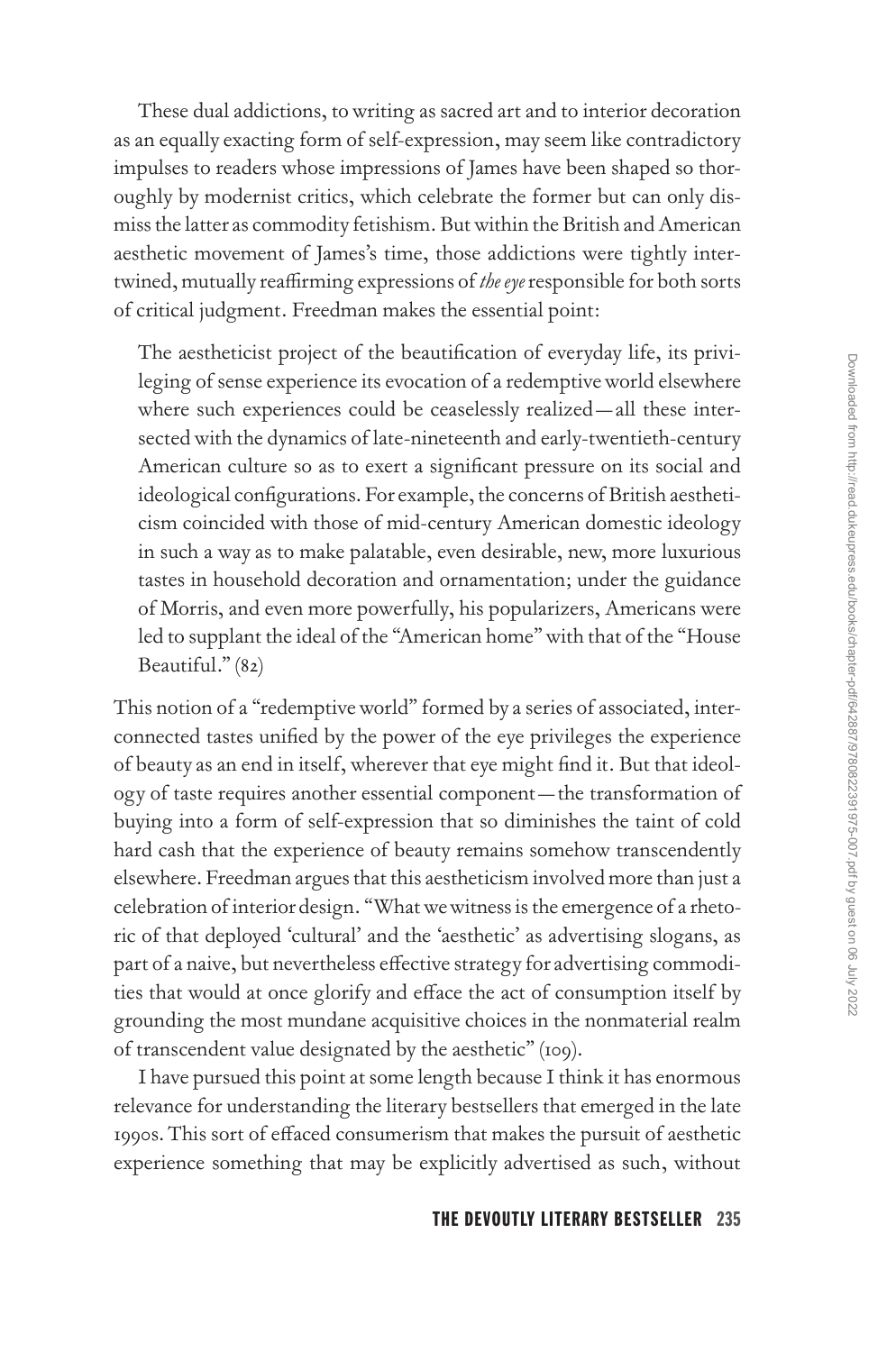invalidating the experience, had to be solidly in place for the literary bestseller to thrive as a superior form of quality reading within the past decade. Just as important, our understanding of the place and function of literary bestsellers, especially the Devoutly Literary, neo-aesthetic novels, depends on our coming to terms with another integral feature of contemporary taste formations—that a taste for things literary and things of a more material nature (furniture, houses, clothing) are no longer mutually exclusive but wholly interdependent pleasures. When the authors of the National Endowment for the Arts report *Reading at Risk* tried to delineate the profile of the serious reader in terms of other leisure-time activities, they identified museum going and attendance at classical music concerts as the definitive "associated tastes." While there is no reason to dispute the fact that museum going is an important associated taste, I think it is just as productive to trace the activities that form another associated taste that has everything to do with the pursuit of aesthetic pleasure—shopping at good-design chainstores, reading shelter magazines and décor catalogues such as Sundance, or watching décor-porn programming on cable television. The relationship between reading literary fiction and this particular range of associated tastes needs to be explored more fully, because both are predicated on the search for self-defining aesthetic pleasures that are themselves dependent on quality consumerism, outside the sanctified spaces of the academy and the museum.

This convergence of tastes for things literary and things material was accelerated by a publishing industry increasingly determined to place books in consumer destinations that are anything but bookstores, at least in the traditional sense of the term. This trend was covered by a front-page story in the *New York Times*, entitled "Selling a Little Literature to Go with your Lifestyle" (November 2, 2006). According to its author, Julie Bosman, the appearance of literary titles in stores such as Anthropologie, Urban Outfitters, and Restoration Hardware was part of a new marketing strategy:

With book sales sagging—down 2.6 percent as of August over the same period last year, according to the Association of American Publishers publishers are pushing their books into butcher shops, car washes, cookware stores, cheese shops, even chi-chi clothing boutiques where high-end literary titles are used to amplify the elegant lifestyle they are attempting to project. . . . "You walk into Restoration Hardware and you want the couch, and the vase and the nightstand, and then you want the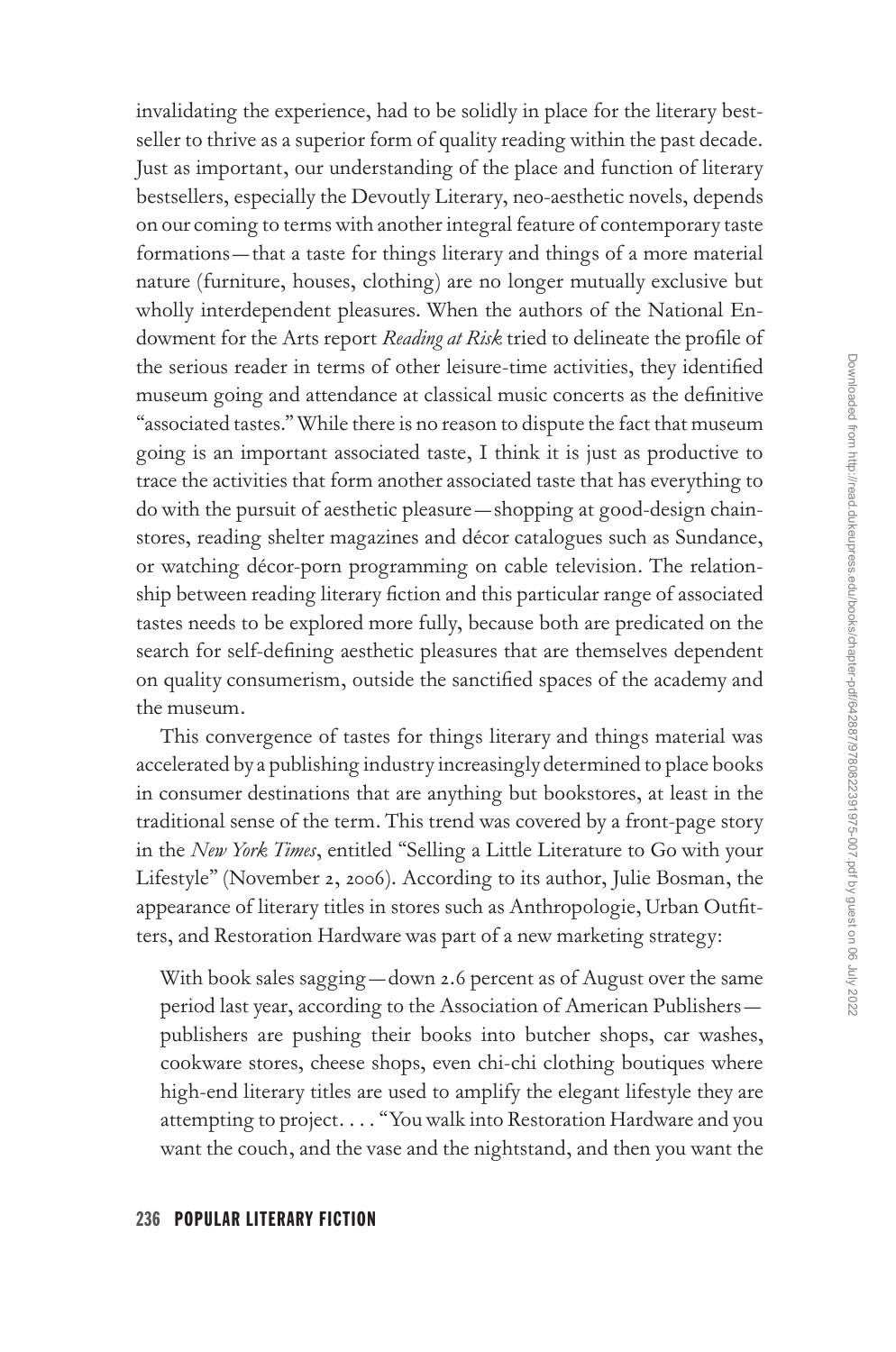two books that are on the nightstand," said Andrea Rosen (vice president for special markets at HarperCollins). "The books complete the story."

And, one could argue just as easily, the décor completes the books, or more precisely, it completes the quality literary reading experience, since it provides the right mise-en-scène—the furniture and the books are both a matter of *interior* décor. Rosen's choice of words here is especially apt. In order for the furniture ensemble to become a compelling purchase, it has to have a "story" that places the consumer-reader into a narrative fashioned out of a host of interdependent choices that form a total taste environment, the books completing the décor, the décor completing the books.

This is not to suggest that quality reading used to take place in some sort of clean, well-lighted minimalist place where nothing was supposed to get in the way of the transcendent reading experience. An appreciation of the finer things in life was clearly not banished from the premises, in fact one could argue that it was simply taken for granted—readers of quality fiction obviously had good taste, just as they obviously had an interest in museum exhibitions and classical music concerts. That went without saying. The omnipresence of gorgeous set decoration in practically every corner of the Merchant and Ivory universe exemplifies this casual taken-for-granted quality. That visual sumptuousness is the result of meticulous art direction, but we don't see the characters doing much to actually transform their domestic space into a fully personalized total design aesthetic. The decor is already just there, along with the appropriate reading material. In the Devoutly Literary universe, the relentless quest for the self-defining purchase, whether it be a décor item or a literary novel, forms the central action of the novel because the taste for those finer things in life needs to be catalogued, relentlessly. Writing and reading literary fiction is not just foregrounded as one of the finer things in life—it is woven into an entire web of interdependent aesthetic pleasures that form both the action and stage set for the quality literary experience, both within the novels and in the domestic space of the reading of those books. Henry James longs to make Lamb House as much of an expression of his artistic sensibility as any of his novels; Toibin's novel sits on the Restoration Hardware night table.

I have been using the term "neo-aestheticism" to describe this phenomenon not just because so many novels and adaptation films have been set in the golden age of British and American aestheticism at the turn of the twentieth century. One of the cornerstones of that aestheticism was, after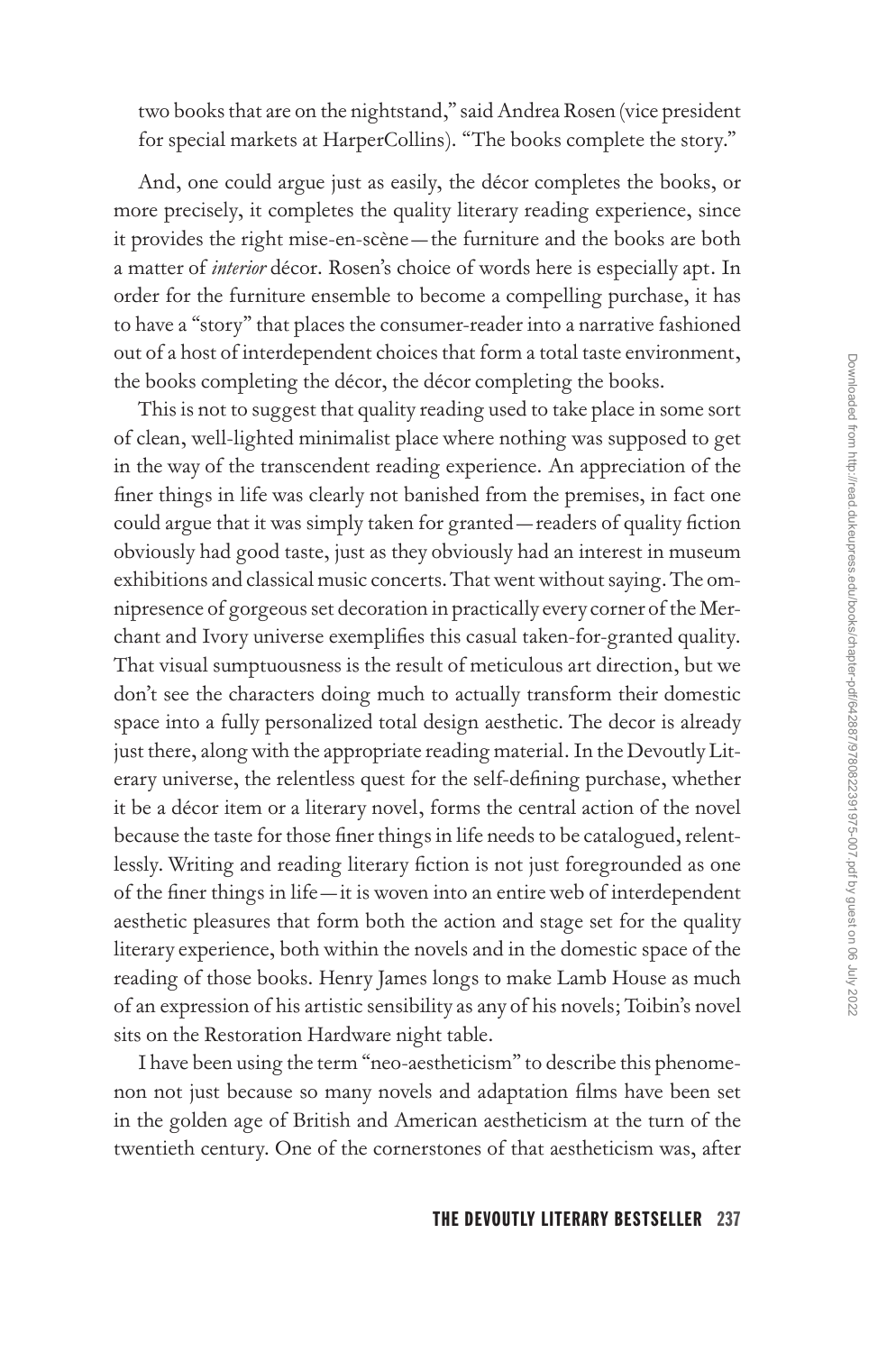all, exactly this sort of cultivation of tastes for all of the finer things in life as part of an all-encompassing celebration of aesthetic pleasure in which appreciation of décor was deemed as essential as an appreciation of fine art. This fusion of artistic and material tastes that is so much part of the impassioned advocacy of beauty in Devoutly Literary novels of the early twenty-first century was omnipresent in the Arts and Crafts movement of the late nineteenth century and the early twentieth, a movement that, not so surprisingly, has been enjoying a phenomenal resurgence in both museum exhibitions and consumer culture. During the same three-year period (2004–6) in which *L'Affaire*, *The Master*, *The Line of Beauty*, *On Beauty*, and *Author, Author* were published, three museum retrospectives devoted to the Arts and Crafts movement were launched by major museums—"The Arts and Crafts Movement in Europe and America" (organized by the Los Angeles County Museum), "International Arts and Crafts" (which originated at the Victoria and Albert Museum, London), and "Louis Comfort Tiffany at Laurelton Hall: An Artist's Country Estate" (the Metropolitan Museum of Art in New York). The title of this last exhibition sums up the neo-aesthetic agenda in epigrammatic form—private domestic space is the ultimate form of artistic expression. This is articulated in no uncertain terms in the exhibition statement:

Laurelton Hall, Louis Comfort Tiffany's extraordinary country estate in Oyster Bay, New York, completed in 1905, was the epitome of the designer's achievement and in many ways defined the multifaceted artist. Tiffany designed every aspect of the project inside and out, creating a total aesthetic environment. The exhibition is a window into Tiffany's most personal art, bringing into focus this remarkable artist who lavished as much care and creativity on the design and furnishing of his home and gardens as he did in all of the wide-ranging media in which he worked.

The emphasis here on the "total aesthetic environment" is significant, because the museum show demonstrates how the cultivation of domestic space could become a kind of home-grown *Gesamtkunstwerk* in which all taste distinctions are outward manifestations of a unified personal aesthetic, a taste ideology that has expanded exponentially in terms of who feels capable of trying to achieve that total design environment by the popularization of a certain way of talking the talk of aesthetic pleasure and a concomitant revolution in terms of marketing high design for mass audiences.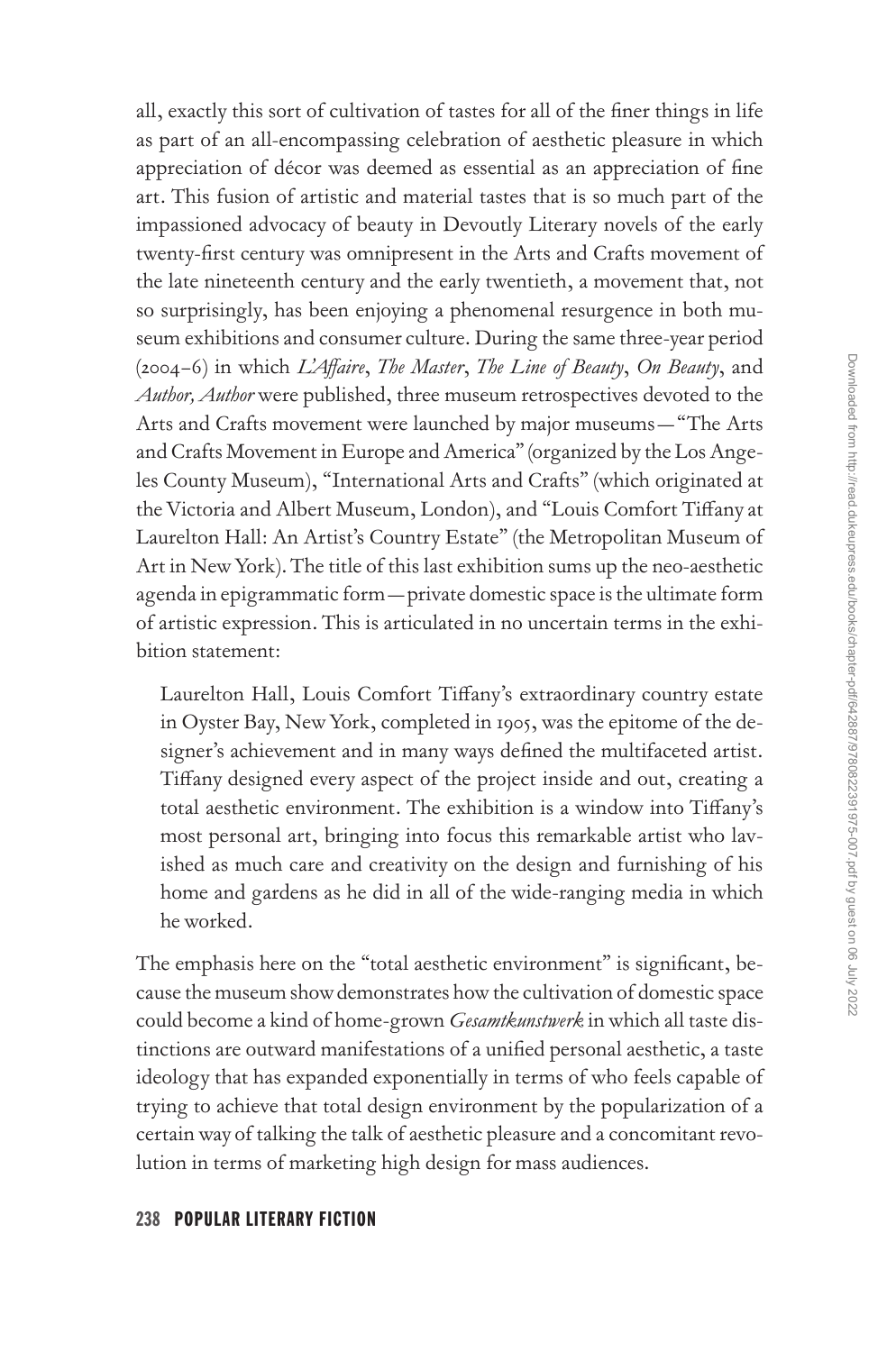The resurgence of the Arts and Crafts movement, then, is not just a matter of taking delight in a certain style—that resurgence is also attributable to the ways that it now provides for talking the talk of aesthetic appreciation in which pure aesthetic pleasure is deemed redemptive for everyone, rather than a trivial pleasure reserved for the elite. The Web site exhibition statement for the "International Arts and Crafts" exhibition stresses the same sort of total design aesthetic as the "Tiffany at Laurelton Hall" show, but the chief goal here is to focus on the ways that redemptive beauty infused all aspects of domestic life: "Led by theorists John Ruskin and William Morris, the movement promoted the ideals of craftsmanship and individualism along with the integration of art into everyday life. Arts and Crafts principles changed the way people looked at the things they lived with—from teacups and spoons to tapestries and stained-glass windows—and resulted in a new respect for the work of individual craftsmen." This integration was made possible in terms of placing exemplars of such works on display in meticulously curated shows, but also through the gift shops that accompany them. When I attended "The Arts and Crafts Movement in Europe and America" during its time at the Milwaukee Art Museum, the last "gallery" of the exhibition was an elaborate display of Arts and Crafts–style pottery, lamps, rugs, and wall hangings, all available for purchase. One could quite literally take the beautiful into one's home in the form of museum reproductions produced by the Frank Lloyd Wright Foundation, or other décor items executed by contemporary individual craftsmen working within the form vocabulary of the Arts and Crafts movement (Pewabic pottery, Motawi tile, etc.). Here were beautiful objects directly inspired by the work of James's contemporaries, the sort of exquisitely crafted objects that the Master himself may have lusted after and contemplated taking back home, just as I did as I wandered through the galleries.

This celebration of the redemptive power of pure aesthetic beauty in the form of return to Arts and Crafts is not limited to museum shops. When I began my research for this book I happened to be looking for a couch for my living room, and I visited Crate and Barrel, a good-design chain store on Michigan Avenue in Chicago, one of the most superheated consumer environments in the United States. I encountered there an entire ensemble of furniture named the "Morris Collection," complete with a copy of Barbara Myer's *In the Arts and Crafts Style* placed judiciously on the coffee table as the book accessory that "completed the story" of this ensemble. The mass production of Morris may indeed seem like a perversion of his craft-based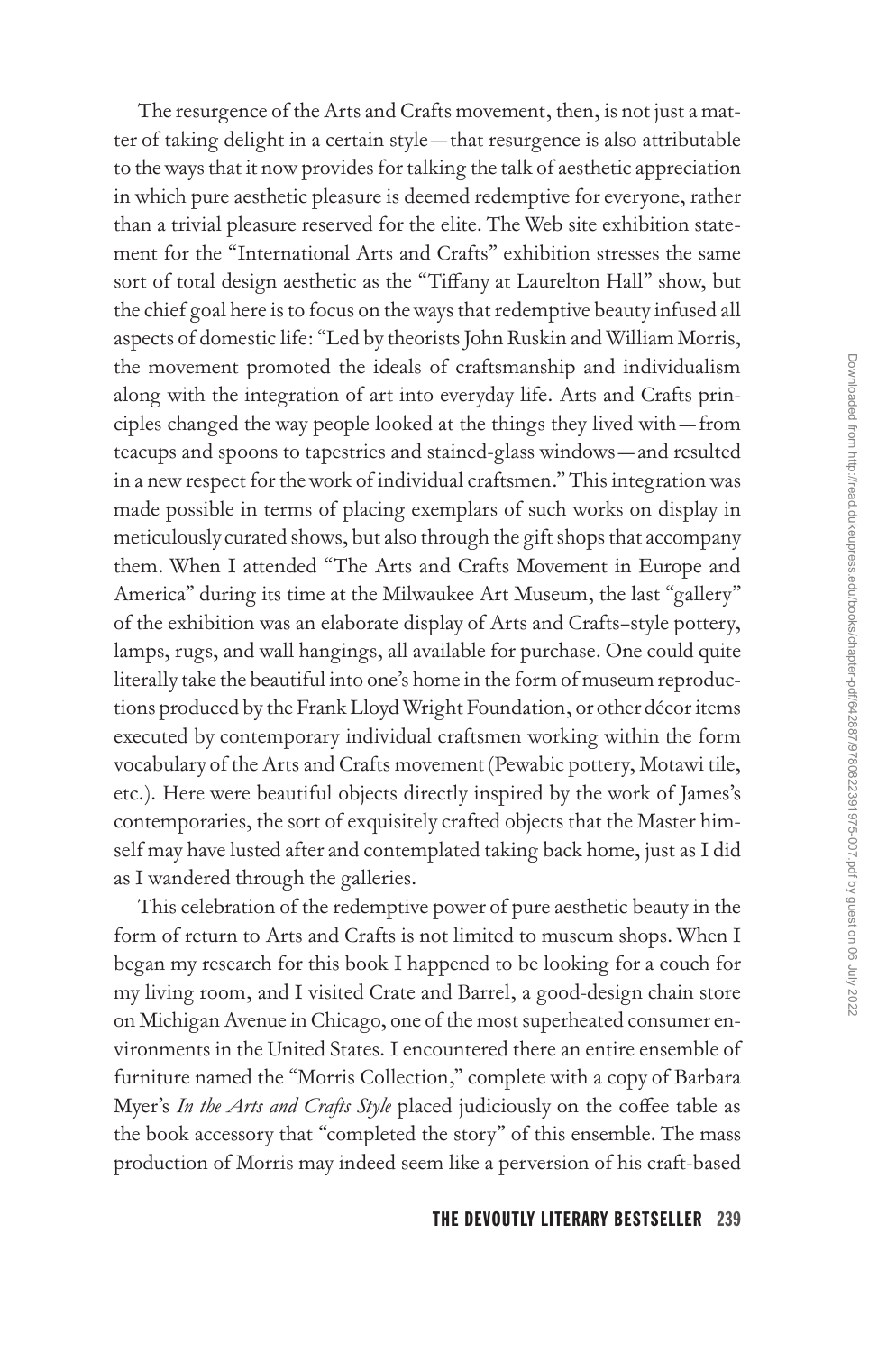aesthetic, but the Arts and Crafts movement celebrated exactly this sort of taking the beautiful into domestic space, making the average family home into the house beautiful. In her review in the *New York Times* (July 26, 2005) of "The Arts and Crafts Movement in Europe and America" exhibition at the Milwaukee Art Museum, Roberta Smith stresses exactly this connection. She describes the Arts and Crafts movement as one of those "great switching stations of thought during the Victorian Era and commensurate in its way with Darwinism, Marxism, and photography." She details the inbound tracks: medieval art, English Gothic revival, the writings of Ruskin and Morris, and the rage against the industrial revolution. Her list of outbound tracks includes the styles and figures one would expect (art nouveau, art deco, de Stijl, Bauhaus, and Frank Lloyd Wright) but also good-design chain stores and catalogues such as those by Ikea, Pottery Barn, and Design within Reach. Making the beautiful accessible to a broad audience, specifically in terms of how such objects may form the fabric of everyday life in middle-class homes, dorm rooms, and elsewhere may indeed be seen as an extension of that aestheticism of the late nineteenth century, but the ability to realize that goal on a massive scale depends on delivery systems that provide both the aesthetic objects and the way to talk about their redemptive beauty as a process of self-definition, at which point any domestic space is potentially as much of a total aesthetic environment as Tiffany's Laurelton Hall or the Sundance catalogue reading room.

The convergence of that Arts and Crafts aestheticism and the contemporary literary bestseller reached its zenith in the late summer of 2007, when Nancy Horan's novel *Loving Frank* was at the top of the bestseller lists, and readers began to encounter stacks of copies on the front tables at Borders and Barnes & Noble superstores across the country. According to Horan's account of their scandalous love affair, Frank Lloyd Wright and Mamah Cheney were drawn inexorably to each other because of the aesthetic sensibility they shared and could find nowhere else in their stolid Midwestern world. The end result reads like a cross between *Shakespeare in Love* and *The Girl with the Pearl Earring*: we learn the source of Wright's creative genius and, at the same time, see how an unassuming young woman, possessed of a genuine aesthetic spirit, could captivate the master: "It frightened her to feel so out of control. But any thoughts of ending the affair floated away the minute he set foot in the same room. Frank Lloyd Wright was a life force. He seemed to fill whatever space he occupied with a pulsing energy that was spiritual, sexual, and intellectual all at once. And the wonder of it was,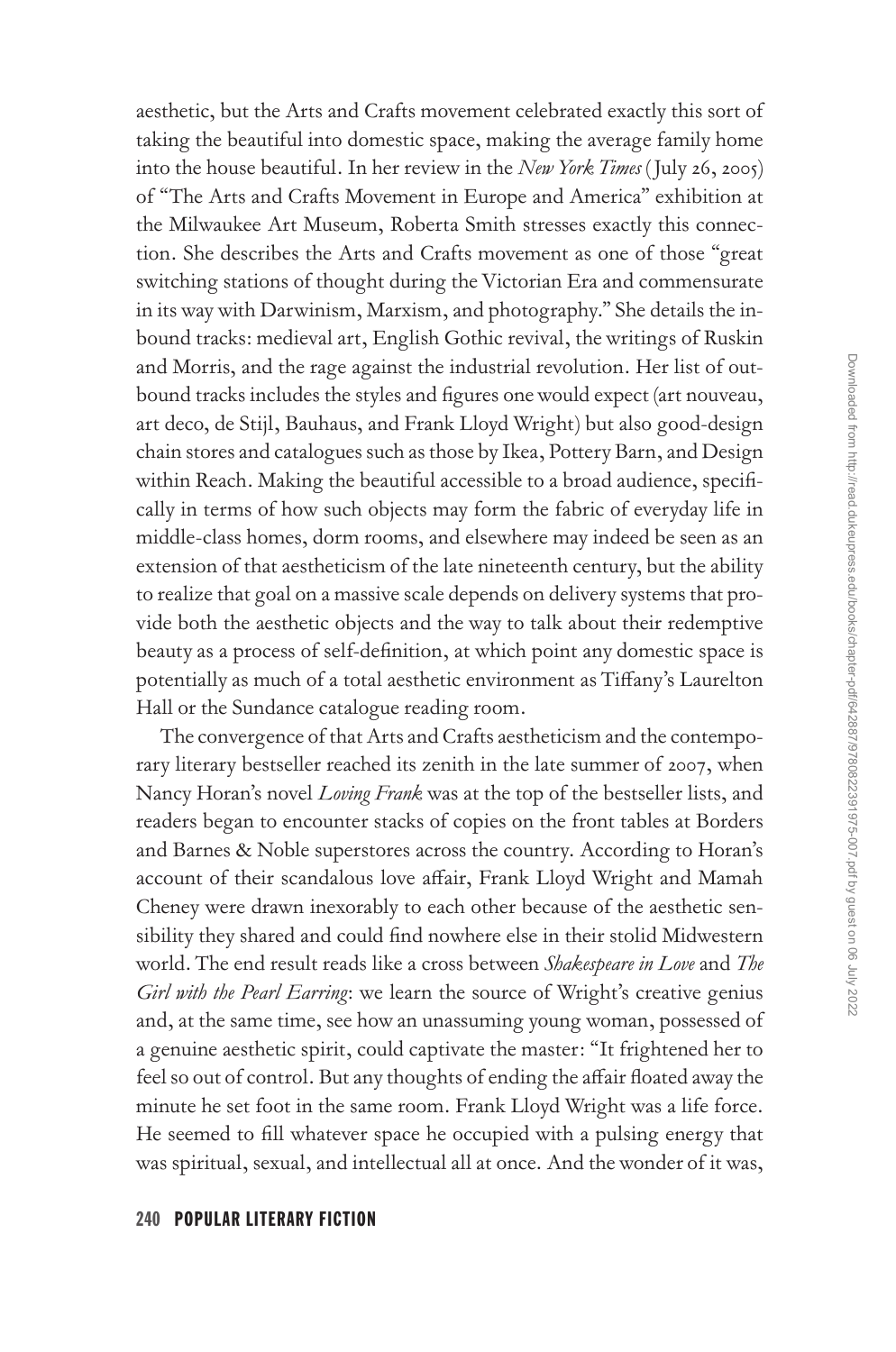he wanted her" (28). Reading together becomes a kind of aesthetic foreplay for Frank and Mamah, as their mutual admiration for the same works of literature, art, and architecture enflames their passion for one another. As a bookish woman who initially feels a world apart from the flamboyant aestheticism of Frank but then blossoms when she begins to open herself up to the power of aesthetic pleasure, this Mamah Cheney could be the Laura Brown of Oak Park, the Girl with the Ginko Leaf Earring. Transcendent aesthetic experience is not restricted to the Frank Lloyd Wrights, Vermeers, and Virginia Woolfs of this world, but neither is it available to absolutely everyone—it becomes available to a select type of seemingly average individuals who, despite all appearances, nonetheless possess a heightened sensitivity to all things artistic.

The widespread popularity of Arts and Crafts aestheticism in museum shows, good-design stores, and literary bestsellers represents the complicated, often contradictory dimensions of the movement and it is only by appreciating those tensions that we can fine-tune our understanding of the popularized neo-aestheticism that is so all-pervasive within the Devoutly Literary. Freedman makes the critical point that there were two dominant, yet thoroughly antithetical impulses in conflict at the end of the nineteenth century—the overtly democratizing side of aestheticism, particularly in the works of Morris and Ruskin, whose criticism can be easily read as a kind of "aesthetic Reform Act, an extension of the franchise of art appreciation from exclusively elite circles to any patient and attentive reader of his work," and the anti-egalitarian side, represented by Pater and Wilde, in which the aesthete proclaims himself a "rare and superior being, capable of special perception and appreciation," the dandy who insists that the proper appreciation of the beautiful is anything but a universal or communal experience. The literary bestseller, like the good-design chain store, represents a neat synthesis of these two impulses by extending the franchise to a mass audience of connoisseurs—people who know that the proper appreciation of the aesthetic is not universal but is certainly downloadable from any of a variety of authorities who function not as dandies but as popular connoisseurs, devoted to bringing the aesthetic pleasure to anyone attentive enough to watch television design makeover programs or read shelter magazines.

One of the most vivid examples of this popularized aestheticism is the motto of Target discount stores, "Design for All"—the same discount chain that sponsors Project Literacy, a philanthropic enterprise that underwrites a number of literary events around New York (regularly advertised in full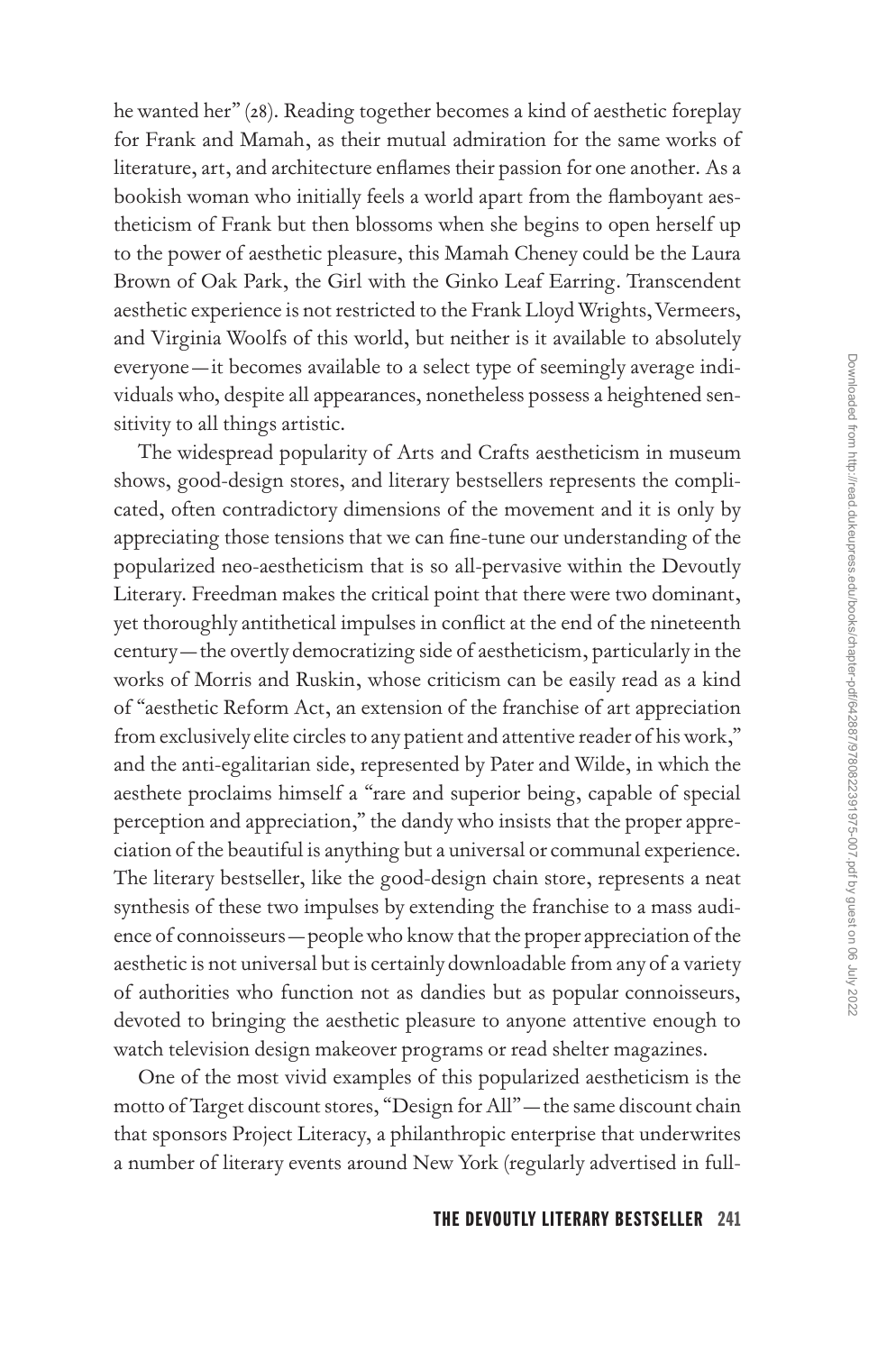page ads in the *New York Times*), as well as sponsoring exhibitions such as "Massive Change: The Future of Global Design" (curated by Bruce Mau) and "Free Tuesdays" at art museums throughout America. Design for All involves more than just bringing good design at an affordable price to mass audiences; what makes it an especially clear-cut reaffirmation of the democratization of aesthetic appreciation that was central to the Arts and Crafts movement is the language used to describe the use value of beauty.

I'll offer just one example of how all-pervasive this neo-aestheticism has become. While I was writing this chapter, I was in my local Target store one afternoon and I decided to pick up a pizza cutter because the wheel had fallen off my old one. I opted for one in the Michael Graves Collection because I liked the chunky handle, and for five dollars, it seemed like a good buy. The cardboard packaging informed me, however, that I had made this decision without realizing what was really at stake, because there, in addition to a photo of the man himself, and his hand-written signature, was this product description: "The Michael Graves product line is an inspired balance of form and function. At once it is sensible and sublime, practical and whimsical, utilitarian and aesthetically pleasing. Michael Graves creates useful objects, which not only carry their own weight, but simultaneously lift our spirits." By imbuing this kitchen utensil with the power to "lift our spirits" because it is "aesthetically pleasing," the beautiful has a use value unto itself; is not just useful and beautiful, it is useful *because it is* beautiful without it, our spirits will not be lifted.

While Target stores provide abundant evidence of the popularization of aesthetic appreciation, they are even more significant as epicenters of a new cluster of associated tastes that surround and inform the literary bestseller. Judging by this "Ode on a Pizza Cutter," which sounds as if it was authored by a contemporary aesthete channeling the ghost of William Morris as determinedly as Lodge and Toibin channel Henry James, the mission statement for Design for All could well be "Redemptive Aesthetic Experience for Everyone (at a remarkably affordable level)." The extension of the franchise for aesthetic appreciation moves in a number of directions simultaneously. The same Target store where I bought my pizza cutter features not only design collections by Graves, Todd Oldham, and Thomas O'Brien; it also features, just as prominently, literary bestsellers on face-out displays in their Recommended Reading section, right next to another display for the Target Book Club, Bookmarked.com. Last but not least, when I stopped to get my daughter a treat at the café, the plastic cup that held her drink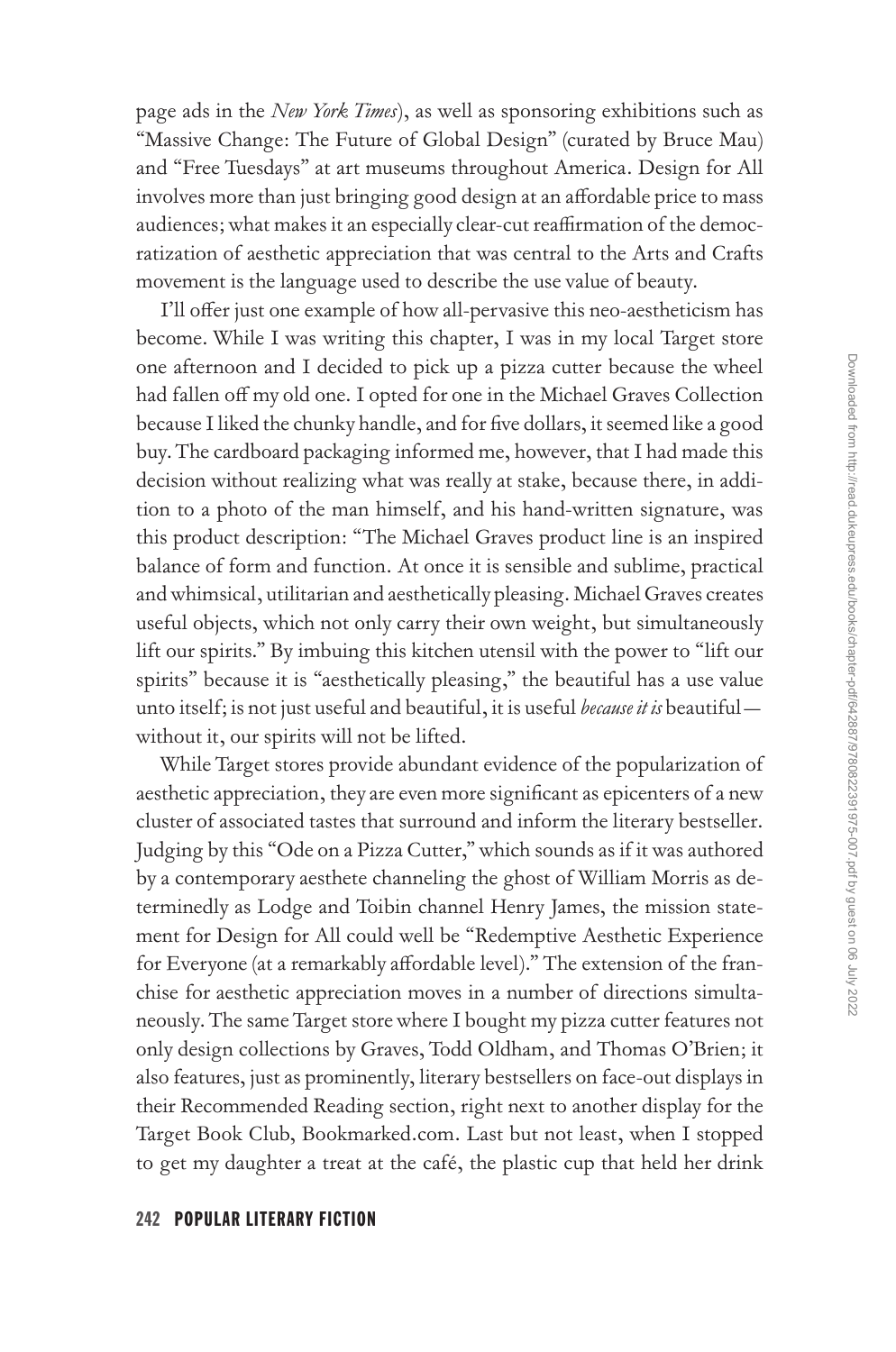was emblazoned with the following message: "All for books, and books for all—Join Book Club today! Target.com/readysitread."

My point here is not to prove that we need to talk about décor in order to get a handle on literary bestsellers but rather that we need to pay far closer attention to the ways in which décor and books are given redemptive use value within a discourse of popular connoisseurship found on dust jackets as well as pizza cutter packaging, a discourse that valorizes the beautiful for its own sake and makes its appreciation something that all can experience within the heart of consumer culture. While the British and American aestheticism of the late nineteenth century and the early twentieth generated two conflicting narratives regarding aesthetic experience—one that expanded the franchise of aesthetic appreciation to the middle class, and one that restricted it to a professionalized elite—it was the latter that become dominant at the beginning of the twentieth century within the academy and the museum, and it held sway for decades to come. But at the beginning of the twenty-first century, that other narrative, the one that advocated the democratization of aesthetic pleasure, has made a triumphant return. One could, of course, argue that consumer culture has always been all about selling beauty in the form of fashion, cosmetics, luxury automobiles, and so on, and that the appreciation of beauty has hardly gone unremarked. But what is at play here is the massification of elite tastes made possible by the mass production of goods and the mass dissemination of a new way of talking the talk of aesthetic appreciation, in which the aesthetic experience becomes explicitly designated as such, on pizza cutter packaging at Target and by bestselling Booker Prize finalists and books on the *Times'* Top Ten Notables list.

Hollinghurst's novel *The Line of Beauty* exemplifies how this updated neoaestheticism works in the literary bestseller of the early twenty-first century. The main character is Nick Guest, a young man who was "out as an aesthete" at Oxford (but not yet out as homosexual). The novel opens in 1983, shortly after Nick has moved into the home of his school chum/wicked crush, whose family has a majestic home in London. The first thing we are told about Nick is how much he relishes the house and its décor. A long paragraph detailing his enjoyment of its many luxurious features ends with: "Above the drawing-room fireplace there was a painting by Guardi, a capriccio of Venice in a gilt frame; on the facing wall were two large gilt-framed mirrors. Like his hero Henry James, Nick felt he could 'stand a great deal of gilt'" (6). He is intending to write a doctoral thesis on James, and his devo-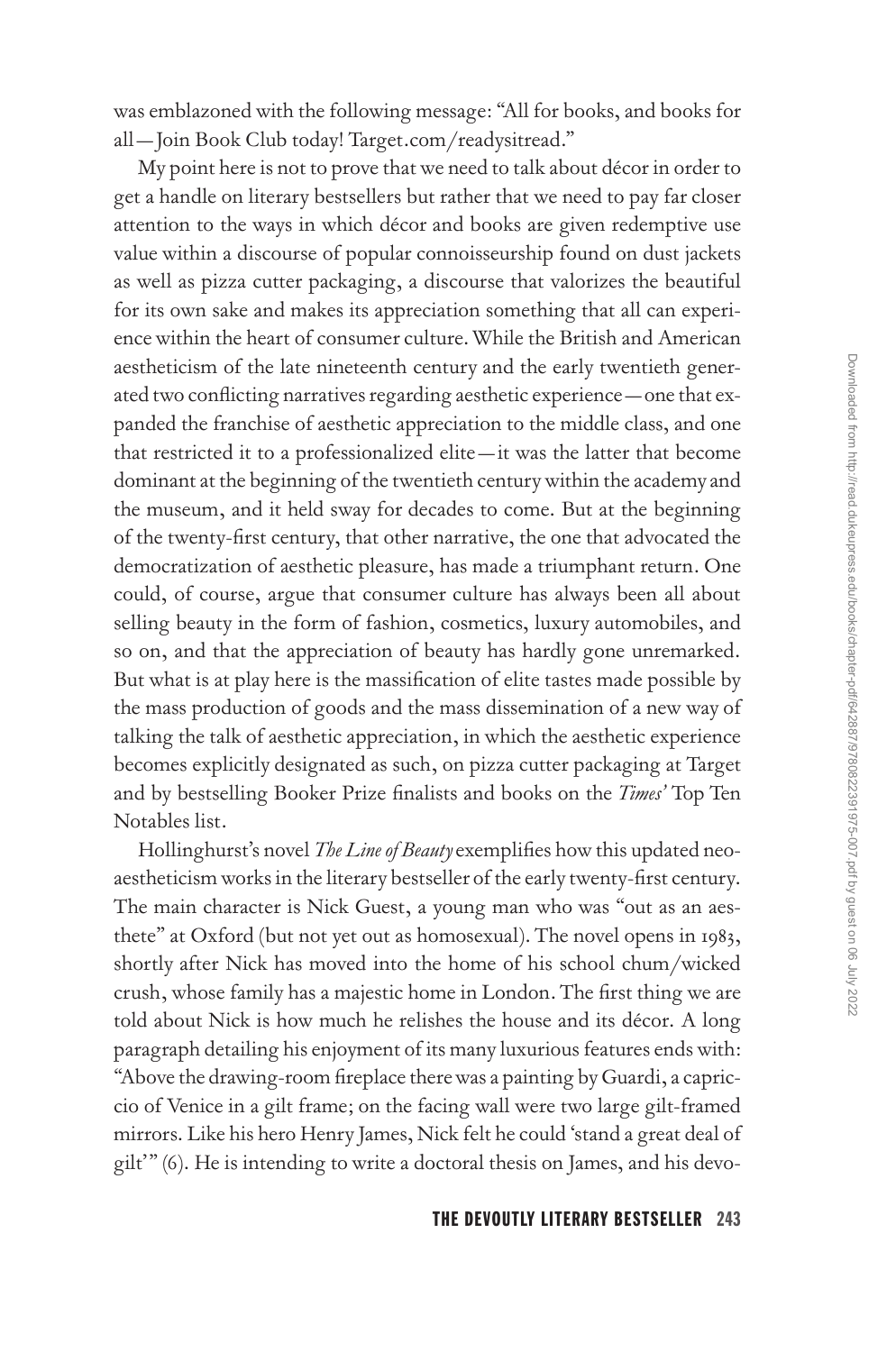tion to the Master has everything to do with his obsession with style. When the family brings him along to a wedding at a stately home, Hawkeswood, Nick wanders through the magnificent library. The host, Lord Kessler, sees that he's taken down a copy of *The Way We Live Now*, and asks him if he's a Trollope man, and he responds disdainfully, "What was it Henry James said, about Trollope and his 'great heavy shovelfuls of testimony to constituted English manners'?" (52). Later in the conversation, when Lord Kessler asks him about his chosen field of study, he replies that he wants to have a look at "style":

#### "Style *tout court*?"

"Well, style at the turn of the century—Conrad, and Meredith and Henry James, of course." . . .

"Ah," said Lord Kessler intelligently, "Style as an obstacle."

Nick smiled. "Exactly. . . . Or perhaps style that hides things and reveals things at the same time." For some reason this seemed rather near the knuckle, as though he were suggesting Lord Kessler had a secret. "James is a great interest of mine, I must say."

"Yes, you're a James man I see now."

"Oh, absolutely!" and Nick grinned with pleasure and defiance, it was like coming out, which revealed rather belatedly why he wasn't and never would be married to Trollope.

"Henry James stayed here, of course, I'm afraid he found us rather vulgar," Lord Kessler said, as if it had only been last week. (54)

This exchange is significant for a number of reasons. In foregrounding its affiliations so pointedly, *The Line of Beauty* engages in the same kind of literary self-positioning as *Bridget Jones's Diary* or *Trading Up*. As in those novels, there is unvarnished fascination with style as expressed in terms of material objects—in addition to writing a dissertation about James, Nick wants to do a film adaptation of James's novel *The Spoils of Poynton*: "I think it *could* be rather marvelous, don't you. You know Ezra Pound said it was just a novel about furniture, meaning to dismiss it of course, but that was really what made me like the sound of it!" (213). And as with these novels, the relevance of those canonical novels of manners to contemporary society is taken for granted, as if Austen, Wharton, or James really had been there last week. Hollinghurst goes further out of his way to make the parallels as exact as possible—during his stay at Hawkeswood, Nick goes through the family photo albums and finds that the Master was indeed a guest there too, and he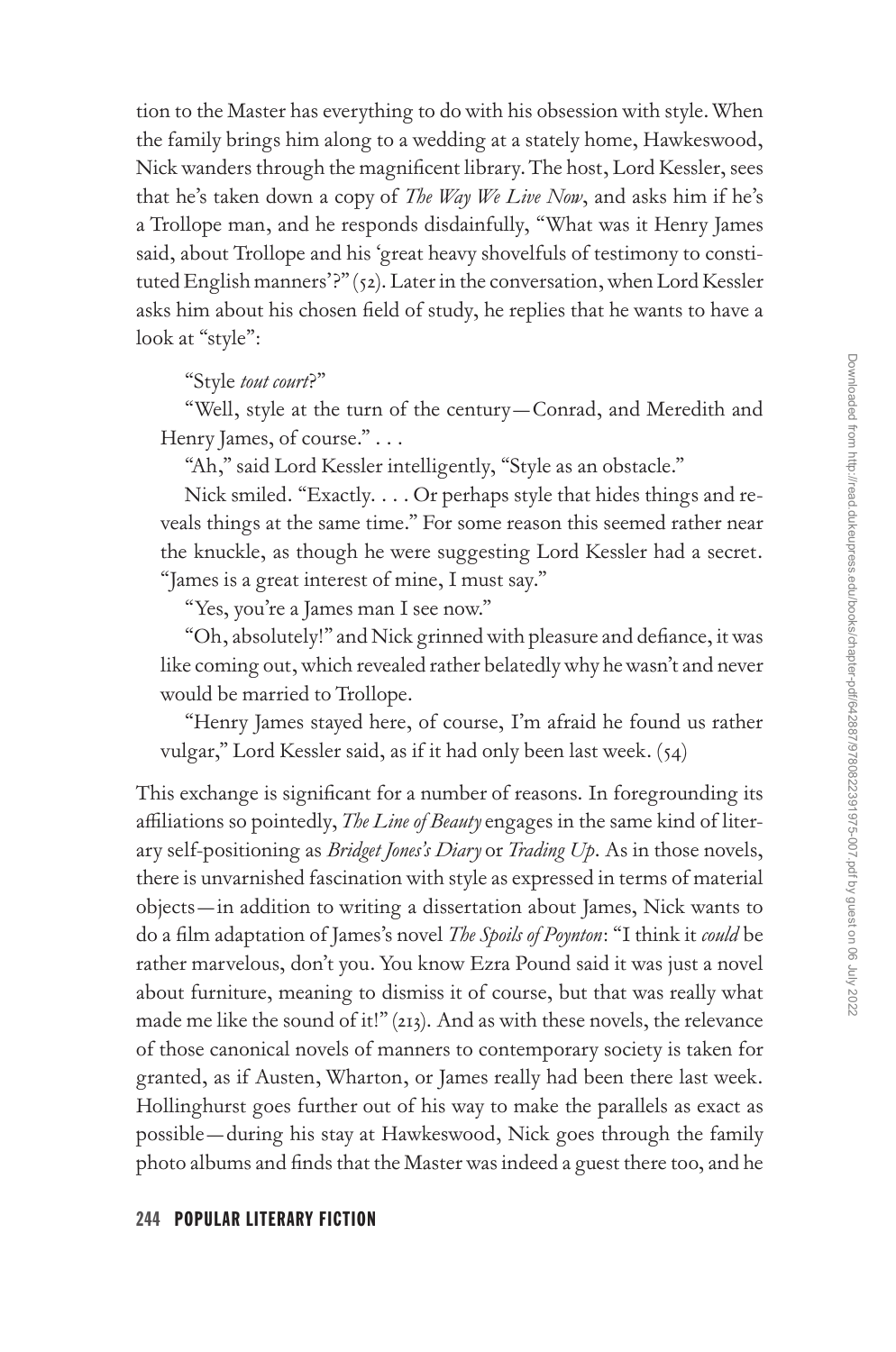now sits in the library just as the Master once did. James was here last week, Hollinghurst is here this week.

Yet one of the main reasons that Hollinghurst's novel won the Man Booker Prize, and was roundly promoted as a literary bestseller, is that Nick, unlike the heroines of Fielding, Banks, and company, is a selfprofessed aesthete, and the novel strives to update the Jamesian novel in all of its self-conscious aestheticism. In response to a friend's question about whether James's motto was "Art makes life," Nick tells a friend in the words of the Master, "It is art that *makes* life, makes interest, makes importance, for our consideration and application of these things, and I know of no substitute whatever for the force and beauty of its process" (139). Hollinghurst reiterates the primacy of the aesthetic even as he attempts to update James by taking him headlong into the decadence of twentieth-century London. This highly self-conscious aestheticism functions as social critique within the novel in a variety of different forms. Nick is appalled by the nouveau riche, who have enormous amounts of capital but are devoid of taste. The conspicuous consumption of luxury décor made possible by the boom economy of the mid-eighties is unguided by the proper *eye*, resulting in chaotic consumerism—only the intensely cultivated, intensely personalized eye of the aesthete can transform commodity into collection. What distinguishes Hollinghurst's version of neo-aestheticism from James's is the way in which it becomes an articulation of gay identity in a homophobic culture. Through the invocations of James, as quotable aesthete hero, or in the form of actual copies of his books that keep popping up throughout *The Line of Beauty*, Nick invokes James dozens of times and ponders how the Master would articulate that which was unimaginable in his fiction: "Nick wondered for a moment how Henry would have got round it. If he had fingered so archly at beards and baldness, the fine pared saliences of his own appearance, what flirtings and flutterings might he not have performed to conjure up Rickey's solid eight inches?" (209).

Nick, like Henry, can stand a "great deal of gilt" in the various forms it takes at the end of the twentieth century, but so, apparently, can the readers who form the potential audience for this novel. I bought my copy of *The Line of Beauty* because it won the Booker Prize, just as thousands of other readers did. It came to all of us already humming with significance, a book to be read as the Important Literary Novel whose aesthetic qualities are emphasized as a selling point on the back cover just as explicitly as they were on the packaging for Graves's pizza cutter at Target: "In an era of endless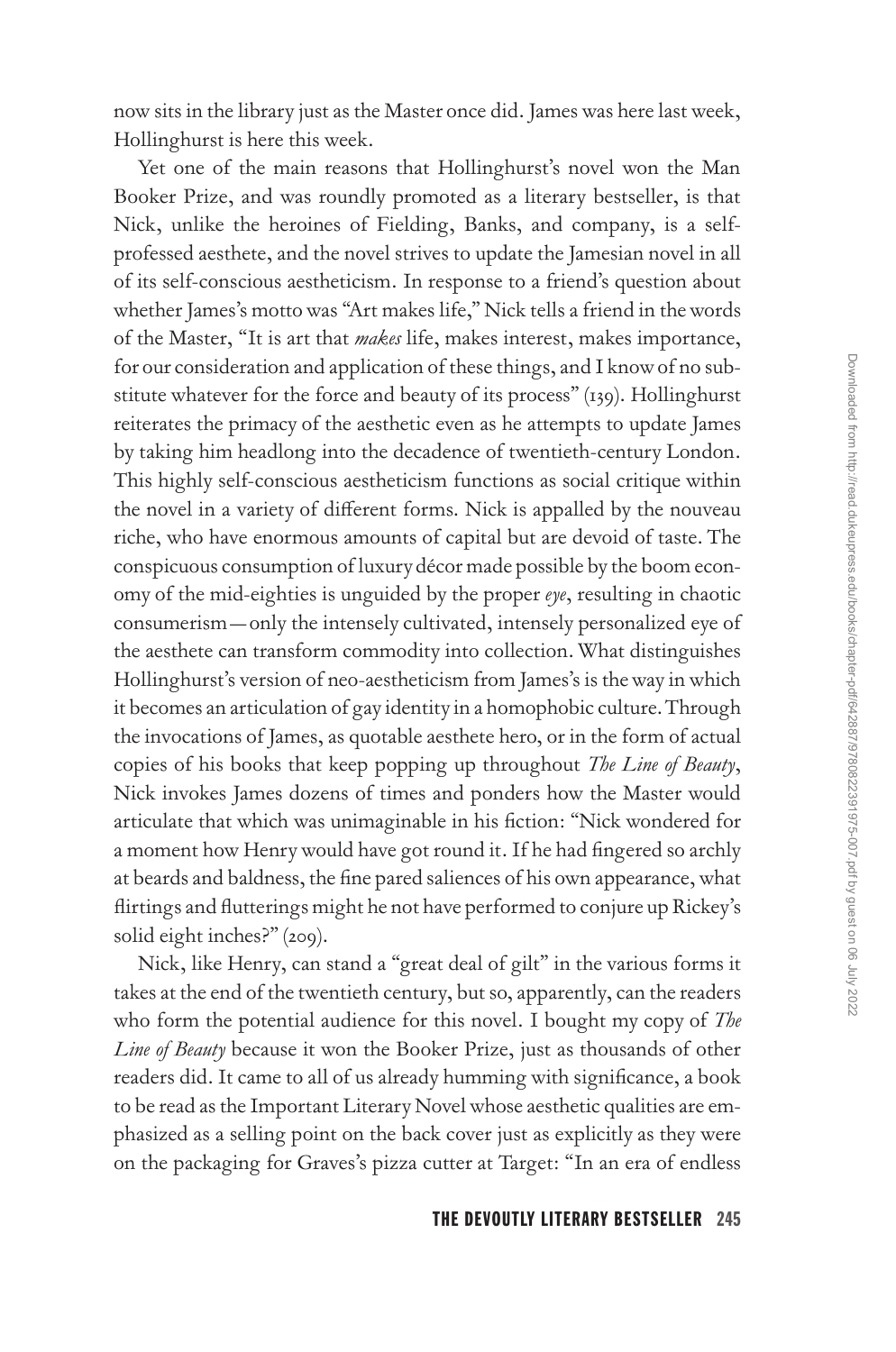possibility, Nick finds himself able to pursue his own private obsession with beauty—a prize as compelling to him as power and riches are to his friends . . . Richly textured, emotionally charged, disarmingly funny, it is a major work by one of the finest writers in the English language."

Whether this "obsession with beauty" is a critique of "riches" unguided by taste, or simply the poetry of the high-end consumer sales pitch is, of course, debatable, but one thing is certain—the aesthetic pleasure that enjoys transcendent power within this fiction is also what makes it highly marketable for readers in search of such pleasures when they come with the guarantee of genuine culture, a prize-winning novel by one of the finest writers in the English language.

#### *From Chick-lit to Lit-lit, Longing for Which Sort of Literacy?*

Given the interplay between aestheticism and its marketability, it is not surprising that literary fiction has become a form of category fiction. This transformation is, in part, attributable to the ways in which publishers now target quality audiences and present certain novels as books to be read for exactly those readers. But it is also attributable to a remarkable consistency in the fictional worlds created and the pleasures that are offered there. I want to turn to McEwan's *Saturday*, because it is a paradigmatic example of a literary novel that is a critically esteemed "notable book" that also works like genre fiction for its devoted audience.

In his review of *Saturday* in his column in *The Believer* (April 2005), Nick Hornby praises it as a "very good novel, . . . humane and wise and gripping," but he lambastes what it suggests about the state of literary reading in the United Kingdom and United States. After quoting statistics regarding the decline of reading, he says:

And meanwhile, the world of books seems to be getting more bookish. Anita Brookner's new novel is about a novelist. David Lodge and Colm Toibin wrote novels about Henry James. Alan Hollinghurst wrote about a guy writing a thesis on Henry James. And in Ian McEwan's *Saturday*, the central character's father-in-law and daughter are both serious published poets and past winners of Oxford University's Newdigate Prize for undergraduate poetry. . . . Sort it out, guys! You can't all write literature about literature! One book a year, maybe, between you—but all of the above titles were published in the last six months. There are, I think,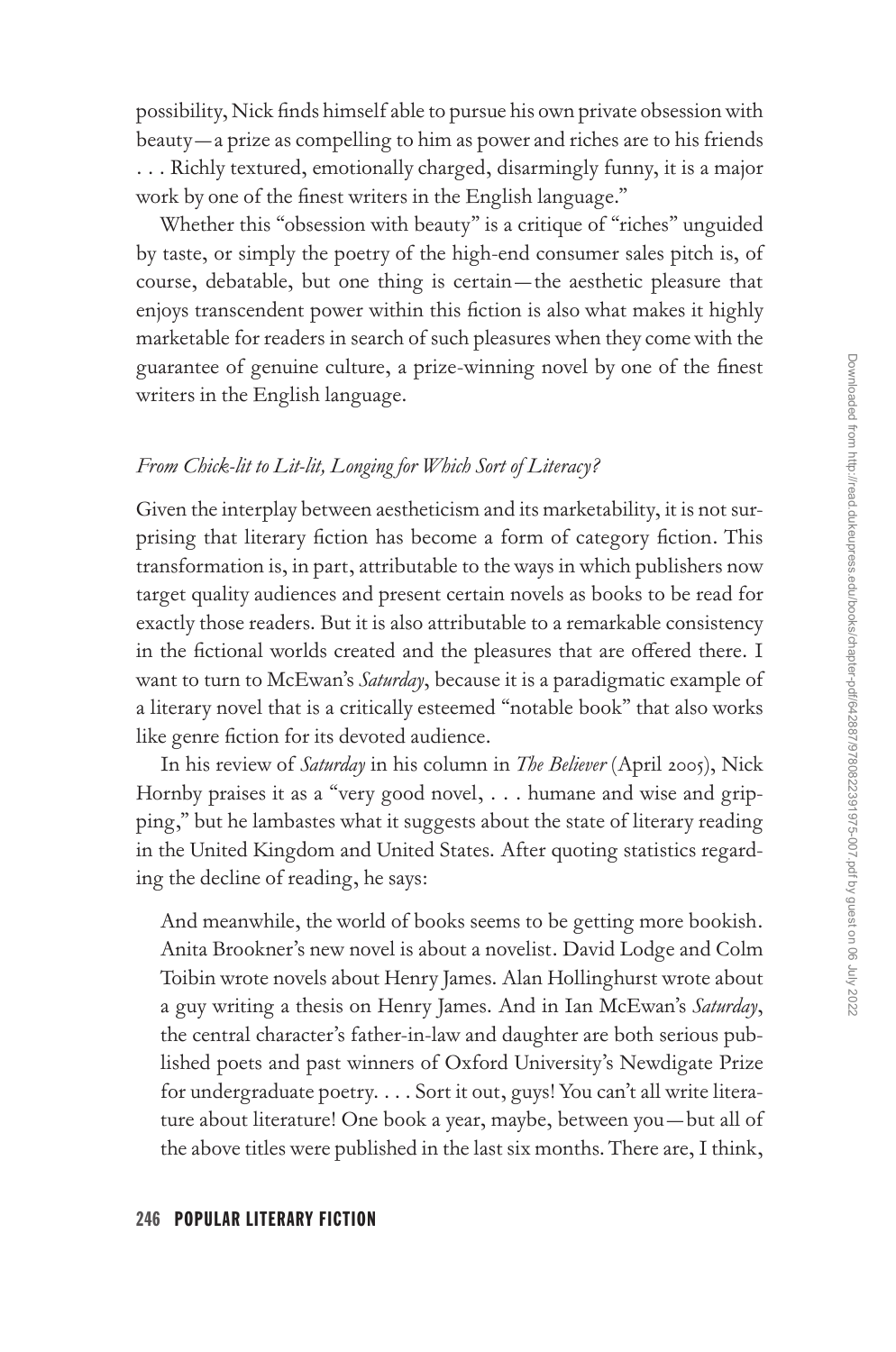two reasons to be a little bit queasy about this trend. The first is quite simply, it excludes readers. I don't want people who haven't got a degree in literature to give up on the contemporary novel. . . .Taken as a group, these novels seem to raise the white flag: we give in! It's hopeless! we don't know what those people out there want! Pull up the drawbridge!

But they are a group, and novelists and their publishers know exactly what those readers out there want—novels about passionate readers just like themselves, who have a taste for the finer things in life. Rather than a retreat, it represents a headlong charge into the marketplace in search of the quality readership for which this fiction can be identified as books to be read and loved passionately by exactly the right audience. They have indeed sorted it all out already; this readership wants to read about people just like themselves, only that much more literary. Hornby is concerned about this exclusive focus on characters who are "highly articulate people. Henry Perowne, the father and son-in-law of the poets, is a neurosurgeon, and his wife is a corporate lawyer; like many highly educated middle-class people, they have access to and a facility with language, a facility that enables them to speak very directly and lucidly about their lives. . . . [T]here's a sense in which McEwan is wasted on them" (83). He argues that the success of Roddy Doyle with infrequent readers is attributable to his ability to be "smart about people who don't have the resources to describe their own emotional states. . . . It seems to me to be a more remarkable gift than the ability to let extremely articulate people say extremely literate things."

While this is undoubtedly an important distinction, I think there's another way to regard this insularity. The readership of the Devoutly Literary novel doesn't *need* McEwan in the way that readers might need Roddy Doyle. It's not a matter of needing instruction as much as of finding a kindred spirit who shares your sensibilities and believes in the power of reading. To return to Bridget Jones's analogy, *Saturday* isn't a literary novel that functions like a pasta machine or an ice-cream maker, because it has an important use value—it affirms the superiority of your taste culture. Chick-lit was condemned by Curtis Sittenfeld for the best-friend coziness between characters and readership founded on their mutual tastes and sensibilities. The lead blurb on the back of my paperback copy of *In Her Shoes* exemplifies this perfectly, since, according to *People* magazine, "This book is like spending time with an understanding friend who has the knack for always being great company. Bottom line: wonderful fit." The popularity of the Devoutly Lit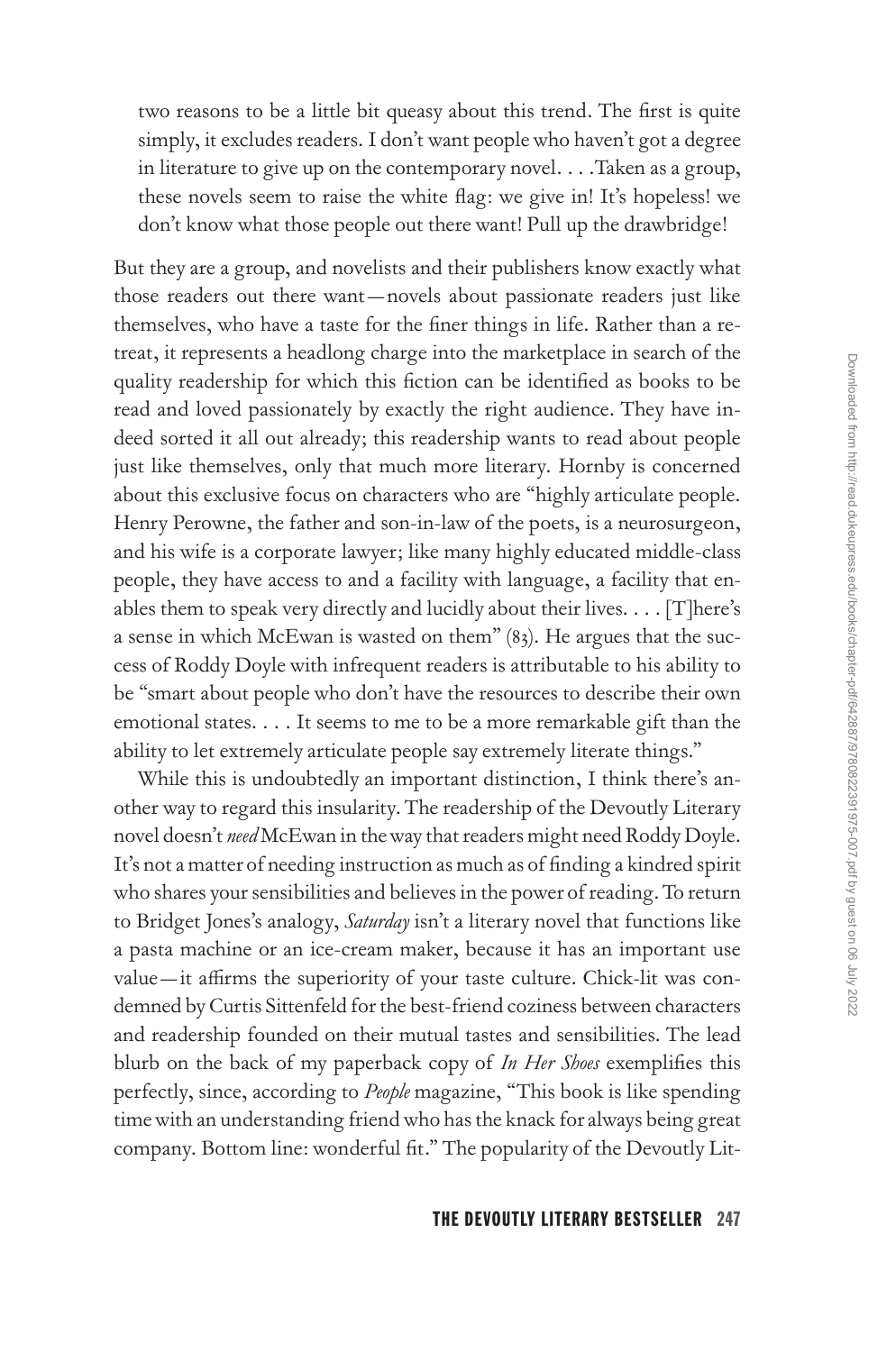erary novel depends on exactly the same sort of cozy fit between characters and readership, the same sense that they're "just like us." Consider the blurb for another Lit-lit book, Hellenga's *The Fall of the Sparrow* (1998): "Here's the new Robert Hellenga novel, as richly detailed and absorbing as *The Sixteen Pleasures*. You know what you need to do: boil the tea water, get into bed, tell your family to go away for a few days and begin the journey." What sort of journey do these novels offer, and who's supposed to sign up for the trip?

McEwan's novel, then, details the life of Henry Perowne, neurosurgeon. As a narrative of a day in the life of a wealthy contemporary Londoner, the novel bears more than a passing resemblance to *Mrs. Dalloway*, and there are a number of references to literary authors throughout the book, even though Perowne himself is skeptical about the power of literary fiction. His daughter, Daisy, studied English at Oxford, and her first book of poetry has just been published. She is responsible for Perowne's literary education, but throughout most of the novel, the narrator details only his failure to be affected by her recommended readings, because they lack the clarity of scientific prose. He admires *William* James, for example, because

James had the knack of fixing on the surprising commonplace—and in Perowne's humble view, wrote a better-honed prose than his fussy brother, who would rather run round a thing a dozen different ways than call it by its name. Daisy, the arbiter of his literary education, would never agree. She wrote a long undergraduate thesis essay on Henry James's late novels and can quote a passage from *The Golden Bowl*. . . . At her prompting, he tried the one about the little girl suffering from her parents' vile divorce. A promising subject but poor Maisie soon vanished behind a cloud of words, and at page forty-eight Perowne, who can be on his feet seven hours for a difficult procedure, who has run the London marathon, fell away exhausted. Even the tale of his daughter's namesake baffled him. What's an adult to conclude about Daisy Miller's predictable decline? That the world can be unkind? It's not enough. . . . Perowne is counting on Daisy to refine his sensibilities. (64)

He thinks it would be no bad thing to understand what's meant, what Daisy means, by literary genius. He's not sure he's ever experienced it at first hand, despite various attempts. He even half doubts its existence. . . . In fact, under Daisy's direction, Henry has read the whole of *Anna Karenina* and *Madame Bovary*, two acknowledged masterpieces. . . . If, as Daisy said, the genius was in the details, then he was unmoved. . . .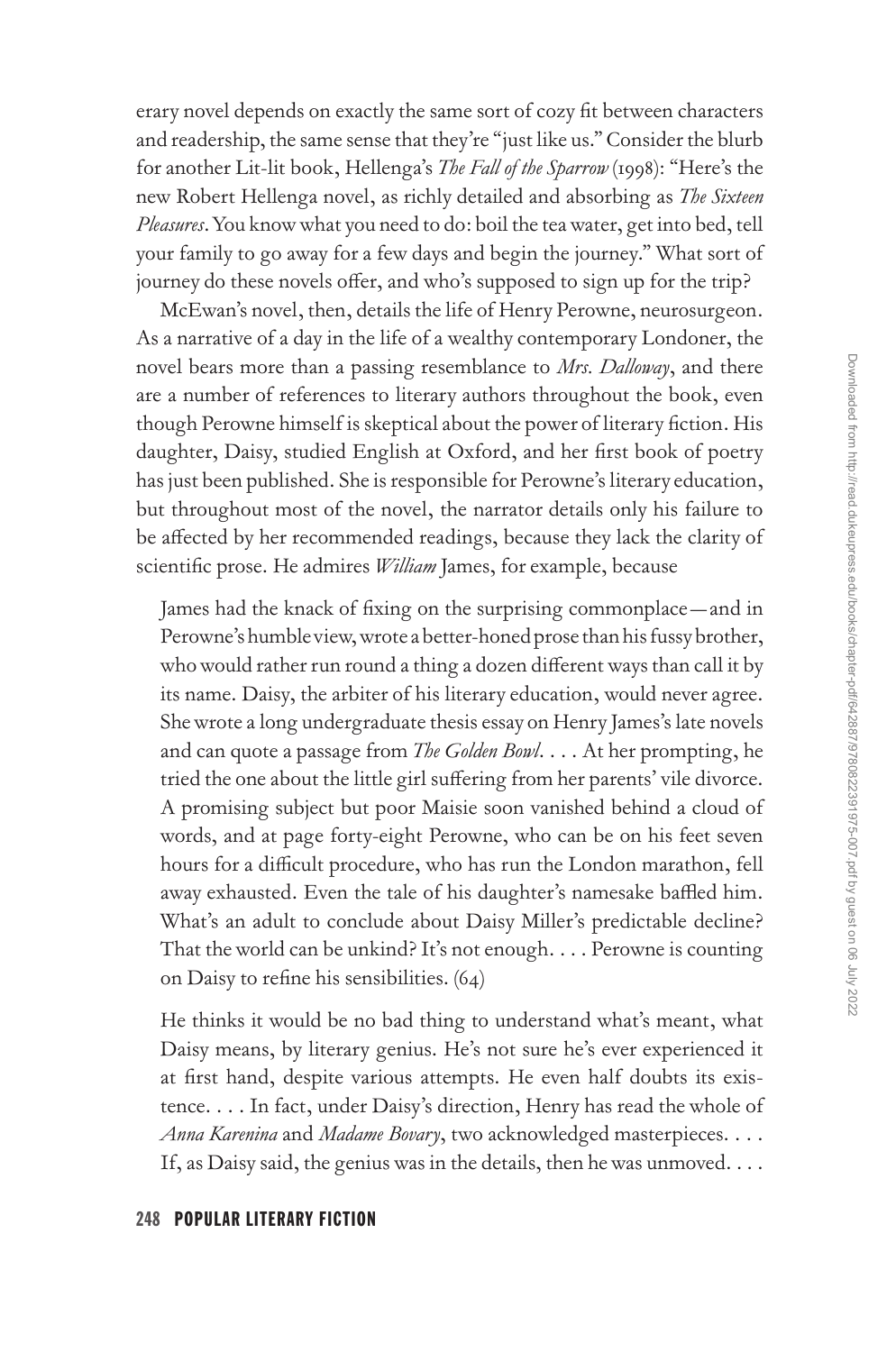Work that you cannot begin to imagine achieving yourself, that displays a ruthless nearly inhuman element of self-enclosed perfection—this is his idea of genius. This notion of Daisy's, that people can't live without stories, is simply not true. He is living proof. (67)

Now, what's going to happen to poor Henry Perowne before this novel can come to an end? Will he realize the error of his ways, and finally allow his Henry James–loving daughter to refine his appreciation for literature? Will he finally have a firsthand experience of literary genius? Will he realize just how transformative the written word can really be? Dear reader, we all know by now that this man has a date with fate, a redemptive literary experience is just waiting for him like a bullet with his name on it. The man doesn't get *Henry James*?! That's like stomping on a crucifix in one of these neo-aesthetic novels. And that means he needs killin' . . . or redeemin', and by God, Mc-Ewan pulls out all the stops on his transformation. Daisy refines his sensibilities the hard way—she recites a Matthew Arnold poem to thugs who are about to rape her while her family looks on, but since they enjoy a firsthand experience with literary genius for the first time, they relent. Perowne tries to do a quick interpretation of the poem as it's being read, but he's baffled at first, because he's a doctor, after all, who doesn't really believe in literary genius, remember? The thugs, Baxter and Nigel, have given Daisy a copy of her own book of poetry to read as part of the spectacle of cruelty they are about to inflict, but then Daisy decides to recite "Dover Beach" instead—as a poet, she knows about metrical heavy ordinance and decides to go with a poem that will drop Baxter where he stands. When she finishes reciting, Baxter is at first dumbstruck, and then says excitedly,

"You wrote that. You *wrote* that."

It's a statement, not a question. Daisy stares at him, waiting.

He says again, "You wrote that." And then hurriedly, "It's beautiful. You know that, don't you. It's beautiful. And you wrote it."

"Oi, Baxter." Nigel cocks his head at Daisy and smirks.

"Nah, I've changed my mind."

"What? Don't be a cunt."

"Why don't you get dressed," Baxter says to Daisy, as if her nakedness were her own strange idea. (231)

Baxter knows literary beauty when he hears it, and he is transformed by mere exposure, literary language possessing a nearly radioactive power. It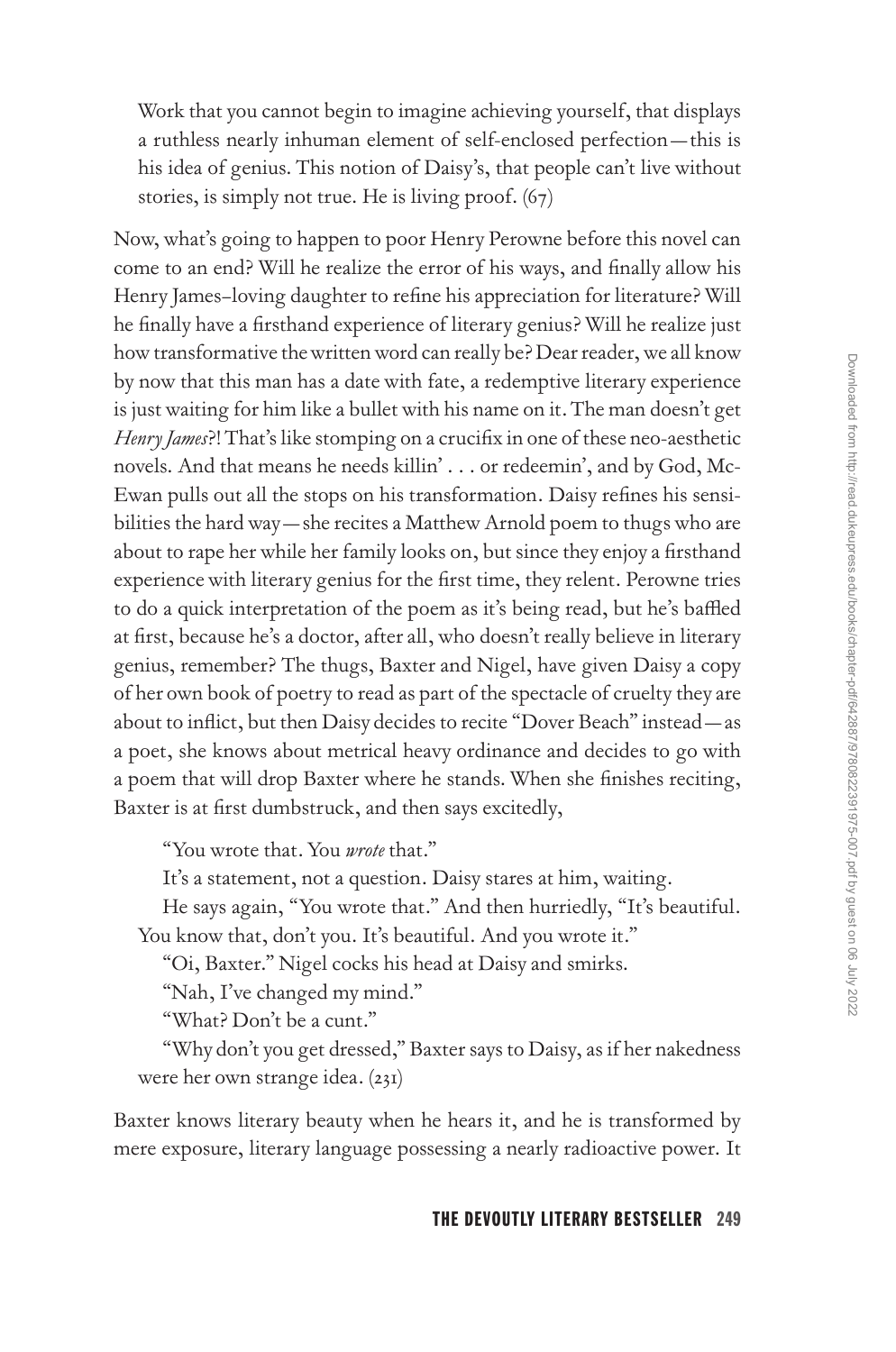comes from out of nowhere and immediately transports all who hear it into another realm of transcendent understanding, more or less like the Papageno's bells in *The Magic Flute*. The bad guys dance with delight at the sound of genuine beauty—they just can't help themselves.

*Saturday*, like *The Line of Beauty*, *The Master*, *Le Divorce*, *The Jane Austen Book Club*, *The Sixteen Pleasures*, *The Archivist*, *The Dante Club*, *Literacy and Longing in L.A*., *Balzac and the Little Chinese Seamstress*, *Heyday*, *The Thirteenth Tale*, *The Guernsey Literary and Potato Peel Pie Society*, *The People of the Book*, *The Shadow of the Wind*, and *Author, Author*, is literary genre fiction, what I'm calling "Lit-lit" for short, which is category fiction every bit as much as Westerns or bodiceripper romances, but for a far more cultivated readership (who would be appalled by the very idea that all these quality literary books were mere genre fiction). If a genre depends on a relatively stable, instantly recognizable narrative universe consisting of recurring locations, iconography, dialect, conflicts, and an overarching logic that justifies all the characters' actions, no matter how baffling they would be to a nonfan, then Lit-lit certainly fits the bill. In terms of spatial locations, instead of dance floors, deep space, or desert landscapes, one finds a remarkable number of scenes taking place in libraries, classrooms, private studies, theaters, and galleries. In terms of temporal locations, just as the action in a Western has to take place between the 1860s and 1914, the action in the Lit-lit novel transpires either between the 1880s and the 1920s, or in a hybridized phantom universe composed of equal parts of the early twenty-first century and the late nineteenth. In terms of character occupations, the uniformity here makes detective fiction seem wildly diverse; in these novels you can't throw a rock without hitting a novelist, professor, or a graduate student in literature or art history and, most important, everyone reads, with a vengeance. That sameness in occupation produces a consistent iconography. The objects invested with intense significance aren't six guns and light sabers—books, manuscripts, and paintings get the big close-ups and the dadada-*dum* music. And as far as specialized generic dialect is concerned, the language they all speak is as uniform as any hard-boiled detective novel. Instead of gats and gams and kissers in short, choppy sentences, it's frightfully articulate speech, accessorized with endless references to books, travel, classical music, décor, and haute cuisine.

More pointedly, one finds a generic logic in these novels that gives purpose and explanation to all character action. The transformation of McEwan's hoodlums into poetry hounds can transpire only within a fictional universe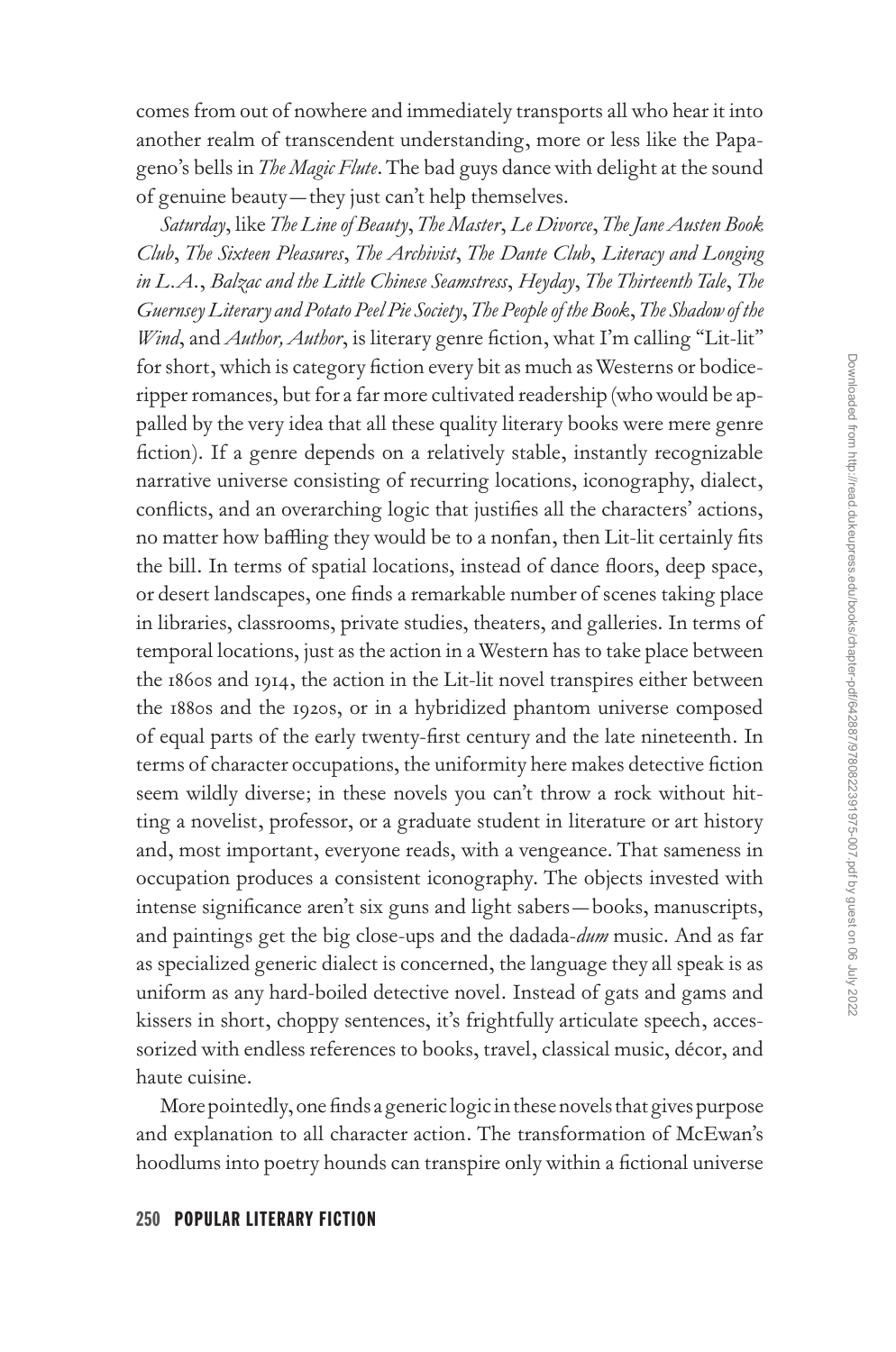where the power of reading is a given, one of the taken-for-granteds that form the bedrock logic of that narrative. Watching a Western, the viewer knows why "a man's gotta do what a man's gotta do." At the end of *The Wild Bunch*, for example, Pike and company decide to march into certain death to try to rescue a newcomer to the band who is being held captive by the evil generalissimo, who has just paid them handsomely for the stolen rifles they've delivered. They have their money and are free to go anywhere they choose, yet they opt for certain death without any discussion whatsoever. After a night of drunken revelry in the whorehouse, they get up the next morning, look at each other, laugh, load their guns, and then go get shot to pieces in the final bloodbath. Any discussion would be superfluous, because both the characters, and the fans of the genre, know this is how this world works—everything depends on a shared, unquestioned sense of just what a man's gotta do. This sort of shared logic is the foundation of all popular genres. Stella Dallas stands outside in the rain watching her daughter marry the rich kid and his mother opens the drapes so she can see, because within the logic of the maternal melodrama, a woman's gotta do what a woman's gotta do—character action is always already automatically justified. In musicals, characters spontaneously burst into song, not because they happen to be talented—their otherwise bizarre behavior is considered completely natural, because, as Gene Kelly tells us in *Singin' in the Rain*, these people, "*Gotta* dance! *Gotta* dance! *Gotta* dance!"

I offer these examples because within the fictional universe of Lit-lit, we find characters that spontaneously "Gotta read ! Gotta quote! Gotta recite!" for audiences who are just as automatically enthusiastic in their response to all that aesthetic razzmatazz. Of course the ruffians are transformed by hearing all those literary words—it goes without saying that they could only respond in this way. Perowne may initially be skeptical about the power of literary genius, but he gets redeemed in the end, and in the meantime, he just goes on and on about books and why they don't work for him the way they do for everyone else in the family. In any world other than a "Lit-lit" universe, someone like Henry just wouldn't give that much thought to literary fiction at all.

These self-consciously literary novels about the writing and reading of literary texts, however, do not "show their workings" (to use the phrase Hornby employs to characterize literary fiction), because they involve none of the self-reflexive play of the metafictional texts one finds in William Gass's *In the Heart of the Heart of the Country* (1968), John Barth's *Lost in the Funhouse*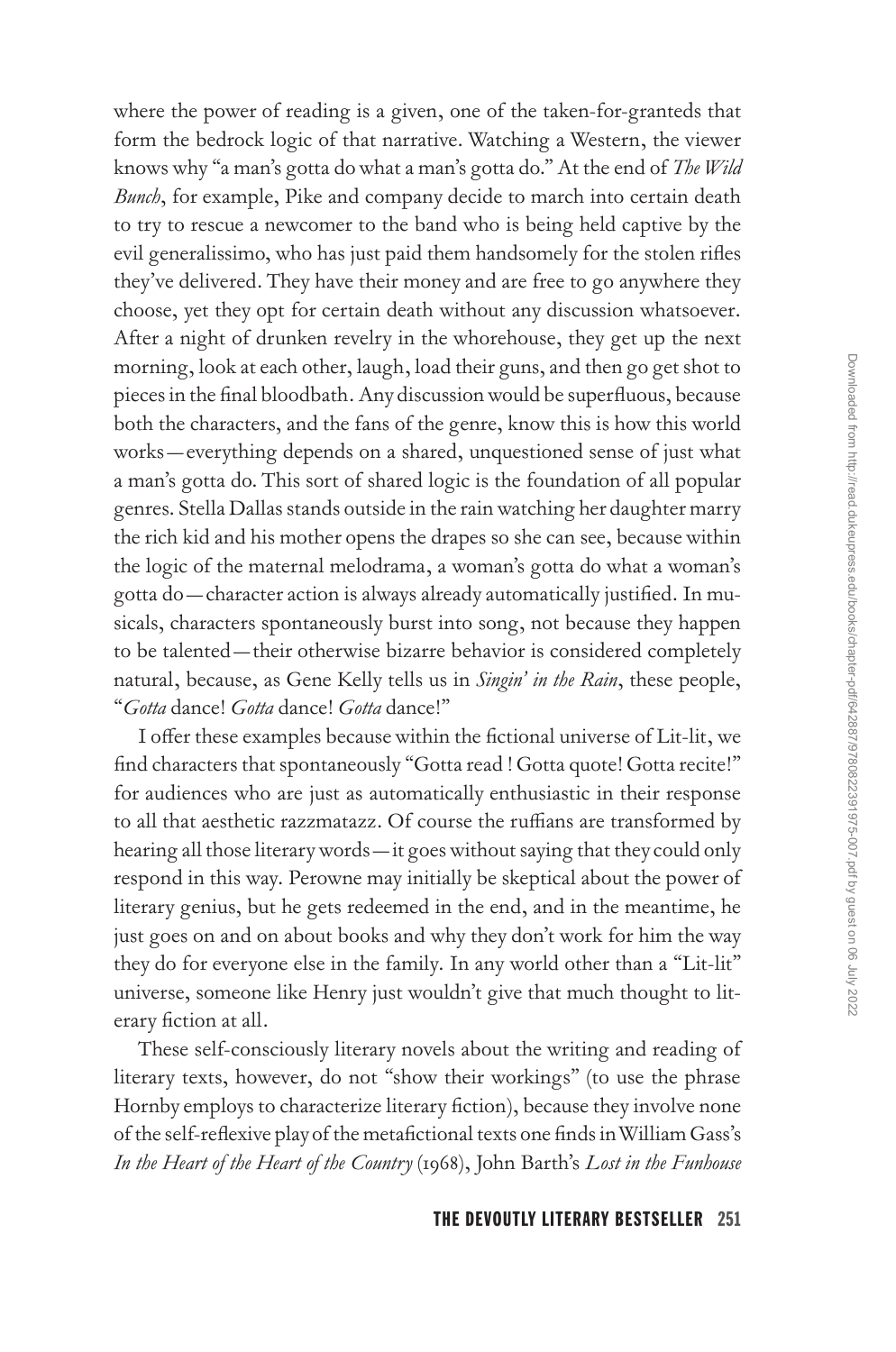(1969), Italo Calvino's *If on a Winter's Night a Traveler* (1981), or Julian Barnes's *Flaubert's Parrot* (1984). Those narratives were perpetually in the process of undermining the status of a fictional universe by drawing the reader's attention to the words on the page, insisting that any kind of fictional reality was finally just a matter of print on paper. The problematics of literary composition were, in effect, what these stories were *about*, and that self-reflexivity came with a high degree of ambivalence, which was expressed by the authors themselves within those fictions, exemplified by this passage from Barth's "Life Story":

You, dogged, uninsutable, print-oriented bastard, it's you I'm addressing, who else, from inside this monstrous fiction. You've read me this far then? Even this far? For what discreditable motive? How is it you don't even go to a movie, watch TV, stare at a wall, play tennis with a friend, maybe make amorous advances to the person who comes to your mind when I speak of amorous advances? Can nothing surfeit, saturate you, turn you off? Where's your shame? (12)

This is never a move on the board in the Lit-lit novels, which endlessly celebrate the joys of the literary experience, where readers aren't print-oriented bastards but print-loving brethren—there is simply no room for ambivalence in a world that imagines literary reading to be so imperiled. The exchange between the Lit-lit novel and its passionate readership depends on a different kind of wonderful *fit*, and might go something like this:

You lover of books, it's you I'm addressing from inside this wonderful fiction. You've read me thus far, of course, because we both know what's really *special* about the *magic of reading* in all of its transformative power. Some might prefer to watch TV or play video games but we know that Jane and Henry offer something just a *little* more enriching, don't we? So why don't you come over, I'm making my bouillabaisse, and I'll open that new Rhone clone from Boony Doon that Parker went nuts over. And I've got to show you the rug I'm lusting after in the new Sundance catalogue.

This exchange between novel and readership in Lit-lit depends on a host of shared tastes and reading pleasures of a familiar, dependable sort. In other words, the reading pleasures normally associated with genre fiction. My goal in demonstrating how these contemporary self-conscious literary novels resemble genre fiction more than metafiction is not to diminish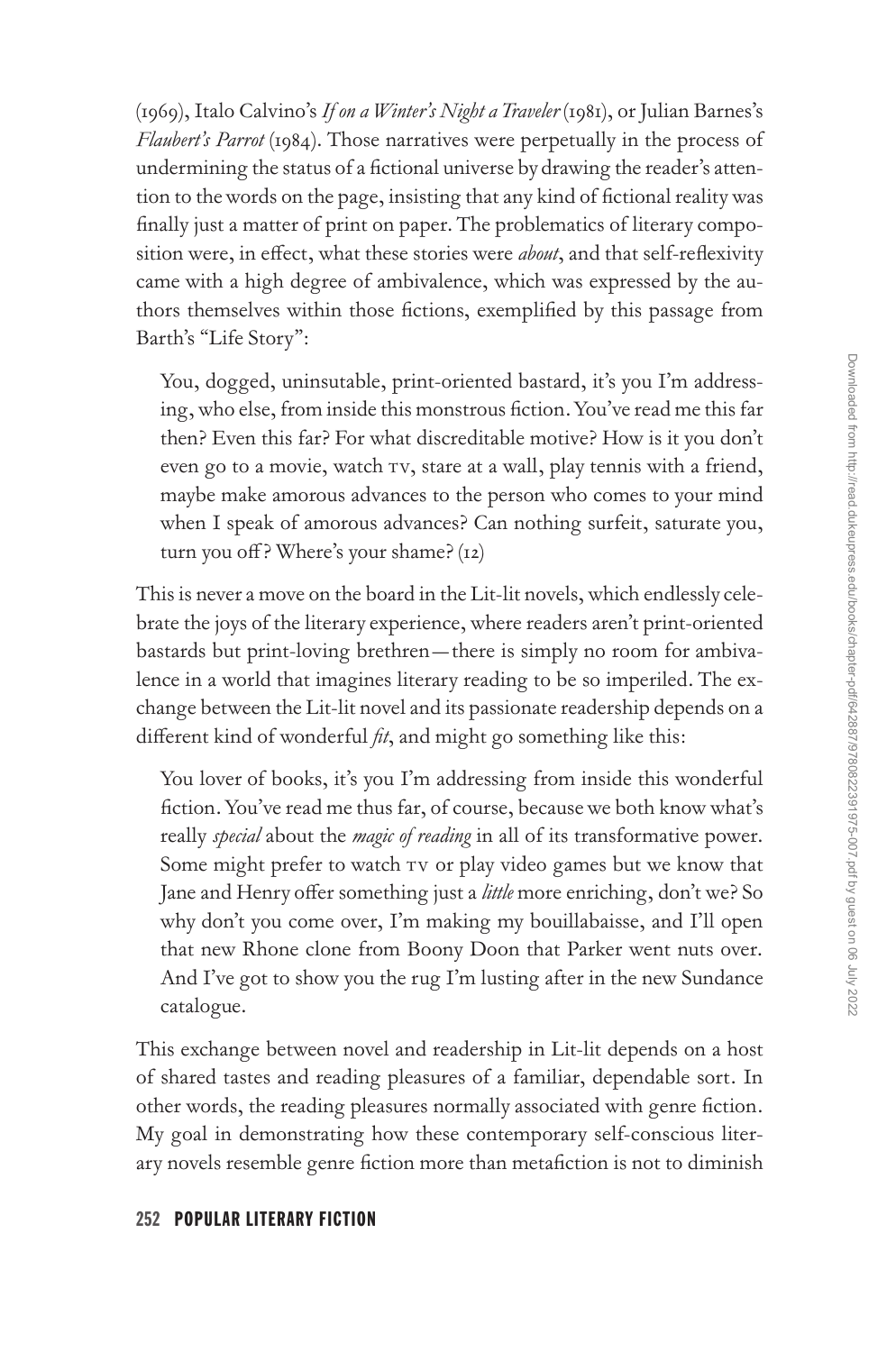either the quality of the writing or the quality of the pleasures they generate. But reading pleasure here is not some all-purpose pleasure of the text, or hymn to the joys of solitary reading; the exchange between this particular sort of literary novel and its readers is all about the celebration of an imagined reading community, and the novels by McEwan, Lodge, Toibin, Fowler, and their kind all consolidate and consecrate that community as much as television book clubs, Vintage Press chat rooms, or Amazon list makers.

In this regard, Lit-lit fiction more closely resembles the "white glove" detective fiction written between the world wars by Dorothy Sayers, Michael Innes, and others than it does the metafiction of the sixties. In novels such as *Clouds of Witness* (1926), *Gaudy Night* (1935), and *The Long Farewell* (1956), the story may revolve around the central mystery, but the locations and characters are uniformly genteel and the majority of those characters read books and won't let you forget it—literary allusions are tossed about casually like so many decorative throw pillows, alongside references to vintage port and first editions. The Lord Peter Wimsey novels offer a smorgasbord of refined tastes, and readers aren't there because he can ratiocinate like no other genius detective—they're there for the lifestyle, every bit as much as Merchant and Ivory fans are there for the décor and the costuming. Lit-lit novels are remarkably similar in terms of the all-pervasive bookishness and the intertwining of literary taste with comparable sophisticated tastes in gastronomy, décor, and clothing. But in Lit-lit novels, the central question is not who done it, but when will X have his/her transformative aesthetic experience? The world of the white-glove detective novel became so formalized that it was transformed smoothly into the ever-popular board game *Clue*. In that game, the player takes the role of detective solving the crime in the country house, posing questions to crack the case: Was it Colonel Mustard in the Drawing Room with the lead pipe? Was it Miss Scarlet in the Billiard Room with the revolver? Given the generic nature of Lit-lit, it's easy to imagine a comparable board game, in which players try to determine who will have the aesthetic epiphany: Will it be the Physician in the Drawing Room with the Matthew Arnold poem? Or the Aesthete in the Billiard Room with the Henry James novel? Or the Jane Austen Reader in the Living Room with the Sundance poppies rug?

The staging of the aesthetic experience, the demonstration of the power of culture to lift us up, is crucially important, because the aesthetic pleasures afforded by these novels is primarily a matter of describing how characters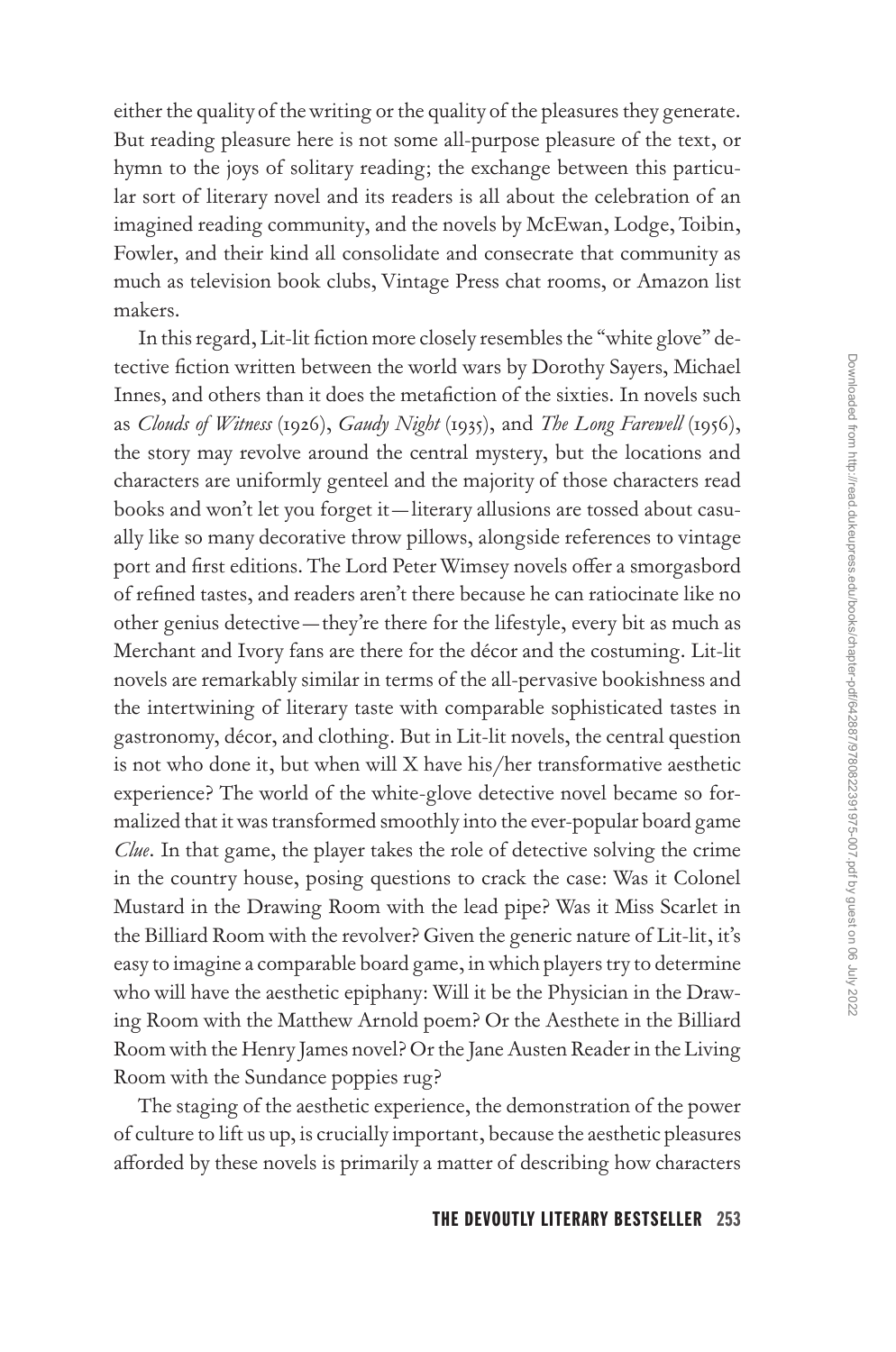undergo such experiences. In other words, one of the most significant differences between the aesthetic writing of a century ago and contemporary neo-aesthetic novels is that the former was determined to make the reading of the text an intense aesthetic experience unto itself through flamboyantly "artful" stylistic strategies, where the latter depicts characters having such experiences, in prose styles that feature anything but such stylistic virtuosity. Bushnell, Johnson, Hollinghurst, and company may want to rewrite the novel of manners, but, in terms of their prose style, they resemble one another far more than their literary forbears—well-tailored, genteel realism will do very nicely, thank you. The mise-en-scène, here as it is in all such scenes in Lit-lit fiction, revolves around the staging of the literary experience in which epiphany is the reading transformation scene that the reader is expected to take on faith. As such, these transformation scenes resemble the paintings incorporated in my daughter's *The Reading Woman* calendar that she got last Christmas from her grandmother. Here, paintings such as Kerr-Lawson's *Caterina Reading a Book* (1888), Wiles's *Woman Reading on a Beach* (1899), Waltrous's *Just a Couple of Girls* (1915), and Fantin-Latour's *La Liseuse* (1861) provide beautiful images of the act of reading, featuring attractive, earnest-looking young women reading passionately in very pretty, tasteful surroundings.

The reading transformation scenes in Lit-lit fiction work in much the same way. They depict the act of reading as an exquisite aesthetic experience, but the aesthetic quality is largely picturesque. We are shown people enjoying the pleasures of reading, but the book we hold in our hand offers little more than the literary equivalent of these paintings—the words only depict aesthetic pleasure felt by others, resulting in a bizarre pornography of reading in which pleasure comes from watching others lost in the pleasure of reading really great novels or looking at really great paintings. In making the reading scenes so pivotal, these novels produce the literary equivalent of the Miramax "author's hand" close-ups discussed in chapter 4, only here the hand that holds the book is every bit as important as the hand that holds the pen, provided that hand is simply throbbing with the pleasures of reading.

Just how far the resulting book talk is from metafictional "book talk," is thrown into sharp relief in Dai Sijie's *Balzac and the Little Chinese Seamstress* (2002). Here, virtually all of the features of Lit*-*lit are solidly in place, and advertised accordingly. The cover of the American paperback edition has "National Bestseller" emblazoned across the top and on the back cover, and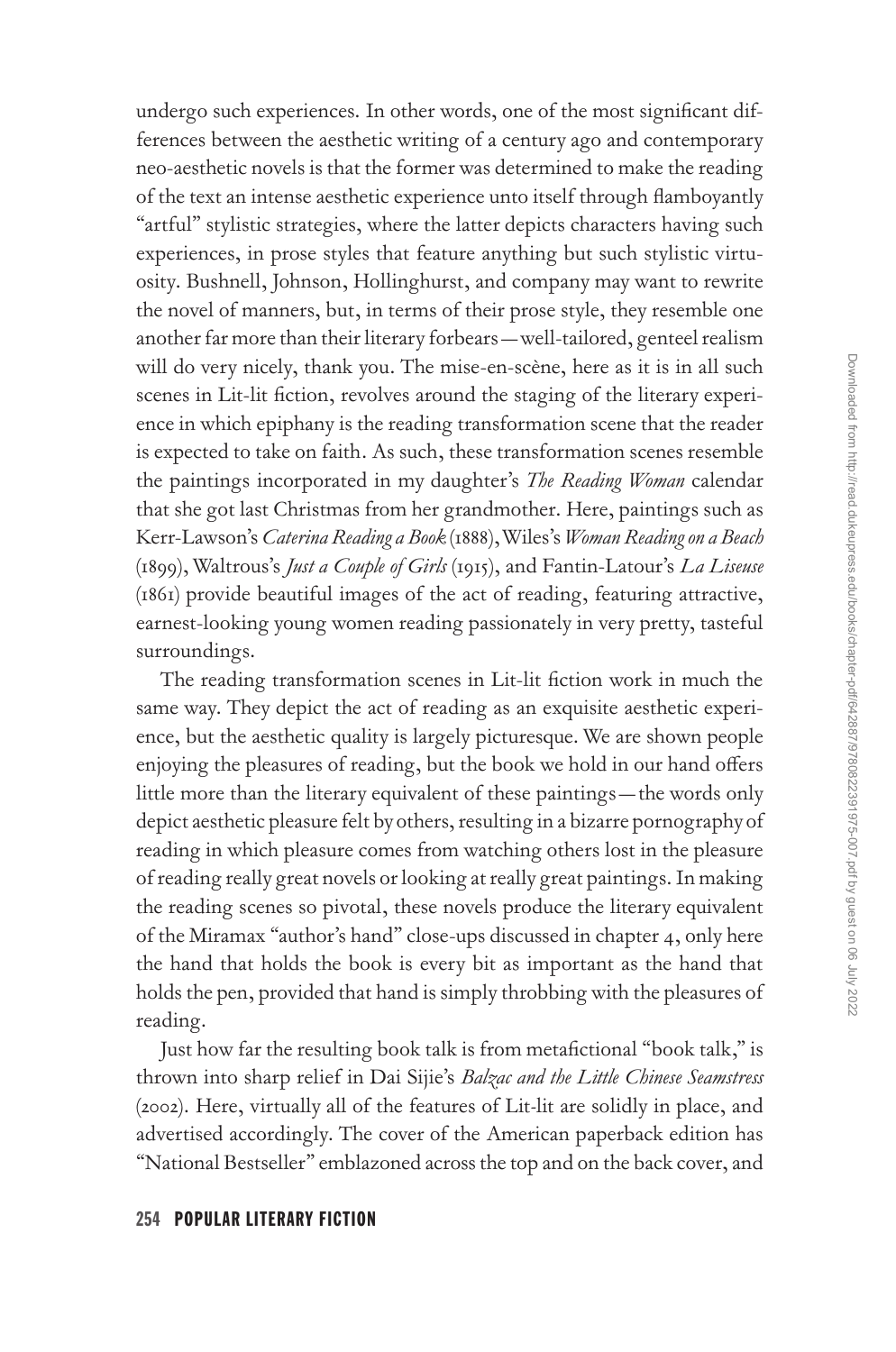the lead blurb from the *Washington Post Book World* insists that this is "a funny, touching, sly and altogether delightful novel . . . about the power of art to enlarge our imagination." One of the featured blurbs on the first page is from the *Boston Herald*, which identifies its intended audience: "A true book lover's book. . . . A testament to resilience and to the power of words." That this transformative power of reading is being used as the primary selling point is made even more abundantly clear in the back cover copy: "In this enchanting tale about the magic of reading and the wonder of romantic awakening . . . ." The narrator also attests to this magical power when he describes his first encounter with the Balzac novel *Ursule Moiret*: "The messy affair over the inheritance and money that befell her made the story all the more convincing, thereby enhancing the power of the words" (57).

This power fuels another standard feature of the Devoutly Literary the virtual erasure of the differences between writing and reading passionately. ("Readers are artists too, you know.") The narrator doesn't want to just read *Ursule Moiret*; he transcribes it onto the lining of his coat. Once transcribed, and transformed into a form of oral storytelling by the narrator and his friend Luo, it has the power to mesmerize the noble savage, instantaneously. When Luo reads from this coat to the little seamstress, she takes it from him and rereads it herself:

When she'd finished reading she sat there quite still, open-mouthed. Your coat was resting on the flat of her hands, the way a sacred object lies in the palm of the pious. "This fellow Balzac is a wizard," he went on. "He touched the head of this mountain girl with an invisible finger, and she was transformed, carried away in a dream. It took a while for her to come down to earth. She ended up putting your wretched coat on. She said having Balzac's words next to her skin made her feel good, and also more intelligent." (62)

Because of this power to transform listeners into passionate readers on contact, there are no differences between popular storytelling and literary prose, or between readers and authors within Sijie's novel. Before they acquire their trove of literary classics, Luo and the narrator tell stories based on the films they've seen to entertain their audiences of simple country peasants, but the stories they draw from their reading of Balzac and Dumas novels prove even more mesmerizing. The narrator strings the village tailor along à la Scheherazade, with nightly installments of *The Count of Monte Cristo*: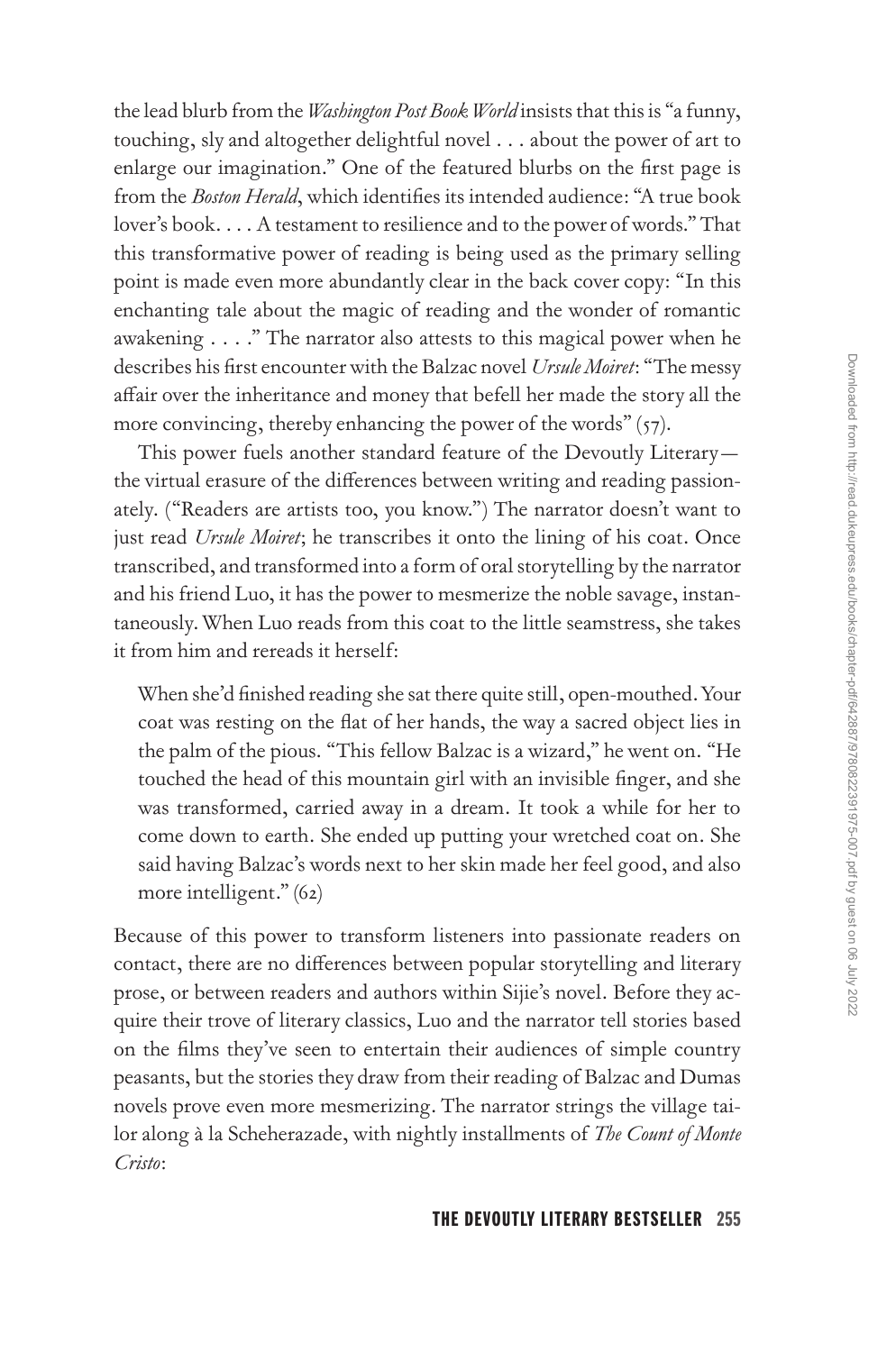The artistry of the great Dumas was so compelling that I forgot all about our guest, and the words poured from me. My sentences became more precise, more concrete, more compact as I went along . . . I lost all sense of time . . . How long had I been talking? An hour? Two? We had arrived at the point of the story where our hero, the French sailor, was locked up in a cell for the next twenty years. I felt drowsy, and I had to stop.

"Right now," Luo whispered to me, "you're doing better than me. You should have been a writer." Intoxicated by this compliment, coming as it did from a master storyteller, I drifted off to sleep. Suddenly I heard the old tailor's voice rumbling in the dark.

"Why did you stop?"

The difference between the celebratory hymn to the glory of reading of Lit-lit and the self-reflexivity of metafiction becomes especially clear-cut if we compare Dai Sijie's use of Dumas to Italo Calvino's "transcription" of the same novel in his story "The Count of Monte Cristo." Calvino constructs an elaborate imaginary universe of possible texts out of the fictional universe constructed by Dumas, but Sijie describes the narrator's retelling of Dumas. As such, it is heartfelt testimony to the master's storytelling powers, a *depiction* of the telling and reading and listening. The mise-enscène focalizes, as it does in all such scenes in Lit-lit fiction, on the reading transformation scene in which the reader is expected to take the epiphany on faith. But no great leap of faith is required here, since the readership in attendance is already firmly convinced that such power exists and relishes the reaffirmation.

Jennifer Kaufman's and Karen Black's novel, *Literacy and Longing in L.A*. (2006) is another *Portrait of a Reading Woman* in novel form, which reveals how much more aggressively authors and publishers began, between 2002 and 2006, to identify an intended audience as a specific type of reading community. The main character, Dora, is a passionate reader, longing for the next right book and the next Mr. Right to come into her life, more or less in that order. She is surrounded by a bookish mise-en-scène that extends throughout her adventures. We learn right from the start that her mother named her after Eudora Welty and that her sister, Virginia, was named after, well, you know who. When they were children, their mother would take them on literary field trips in search of the homes and haunts of famous writers. After Dora finishes her degree at Columbia University (duly noted), she moves to L.A., where she eventually marries Palmer, who eventually gets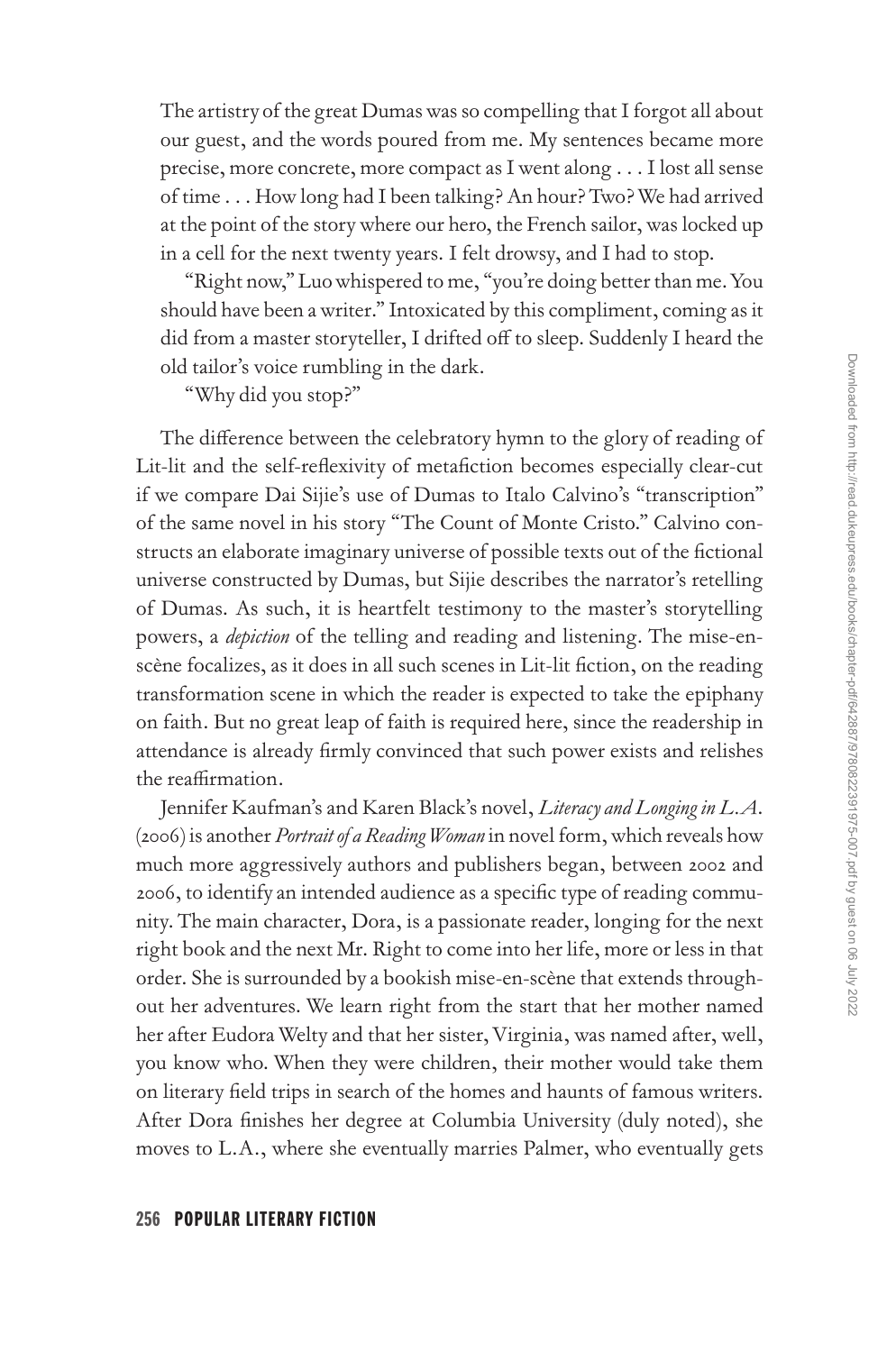"the top job at Sony Pictures." As an avid reader who also happens to be a very attractive woman living in glitzy surroundings with a husband who is a major player in Hollywood, Dora obviously bears a strong resemblance to Janey Wilcox in Candace Bushnell's *Trading Up*. The resemblance is stronger yet if one considers Dora's insider observations about L.A. Instead of "In the Hamptons, everyone . . ." we get, "In Bel Air, everyone . . . ." And in both novels the name-dropping of designer labels is ubiquitous, from Prada bags to "my *Dolce*." But what makes this novel a devoutly Lit*-*lit novel, instead of a post-literary novel of manners, is Dora's relentless reading and incessant book talk. She insists, "I collect books the way my girlfriends buy designer handbags," but it's actually more accurate to say she does both. That's a "scholarly biography of Henry James" in that Prada bag, *buddy*! Like Janey, she has a healthy respect for one-night stands, but for Dora the ultimate ecstasy is reading. As the title suggests, the longing for both a literary good read and a literary good lay are interdependent—a point made quite clearly when she falls for Fred, the hunky guy with a doctorate in Comparative Literature who works at her favorite independent bookstore. She has great sex with Fred, after what is referred to as "esoteric foreplay" (e.g., he quotes Edward Lear, and Dora responds, "Oh shit, I'm thinking, He's at it again. I melt every time. 'Let's forget the movie,' I whisper"; 164). But no matter how wonderful this esoteric sex might be, or how graphically it is described, the most erotic scenes in the novel are clearly meant to be the bathtub scenes, where Dora enjoys the ecstasy of reading whatever she wants, on her own terms.

I have a whole mantra for my book binges. First of all, I open a bottle of really good wine. Then I turn off my cell phone, turn on my answering machine, and gather all of the books I've been meaning to read or reread or haven't. Finally, I fill up the tub with thirty-dollar bubble bath, fold a little towel at the end of the tub so it just fits the crook of my neck and turn off the music. . . . Within my bathroom walls is a self-contained field of dreams, and I am in total control, the master of my own elegantly devised universe. The outside world disappears, and here, there is only peace and a profound sense of well-being. (8)

This kind of passion clearly depends on the right partner, and Dora also details her dance card in an extended description of her library, which is arranged according to her own emotional logic, exactly as Rob's record library is organized in Hornby's *High Fidelity*. Vestiges of some earlier academic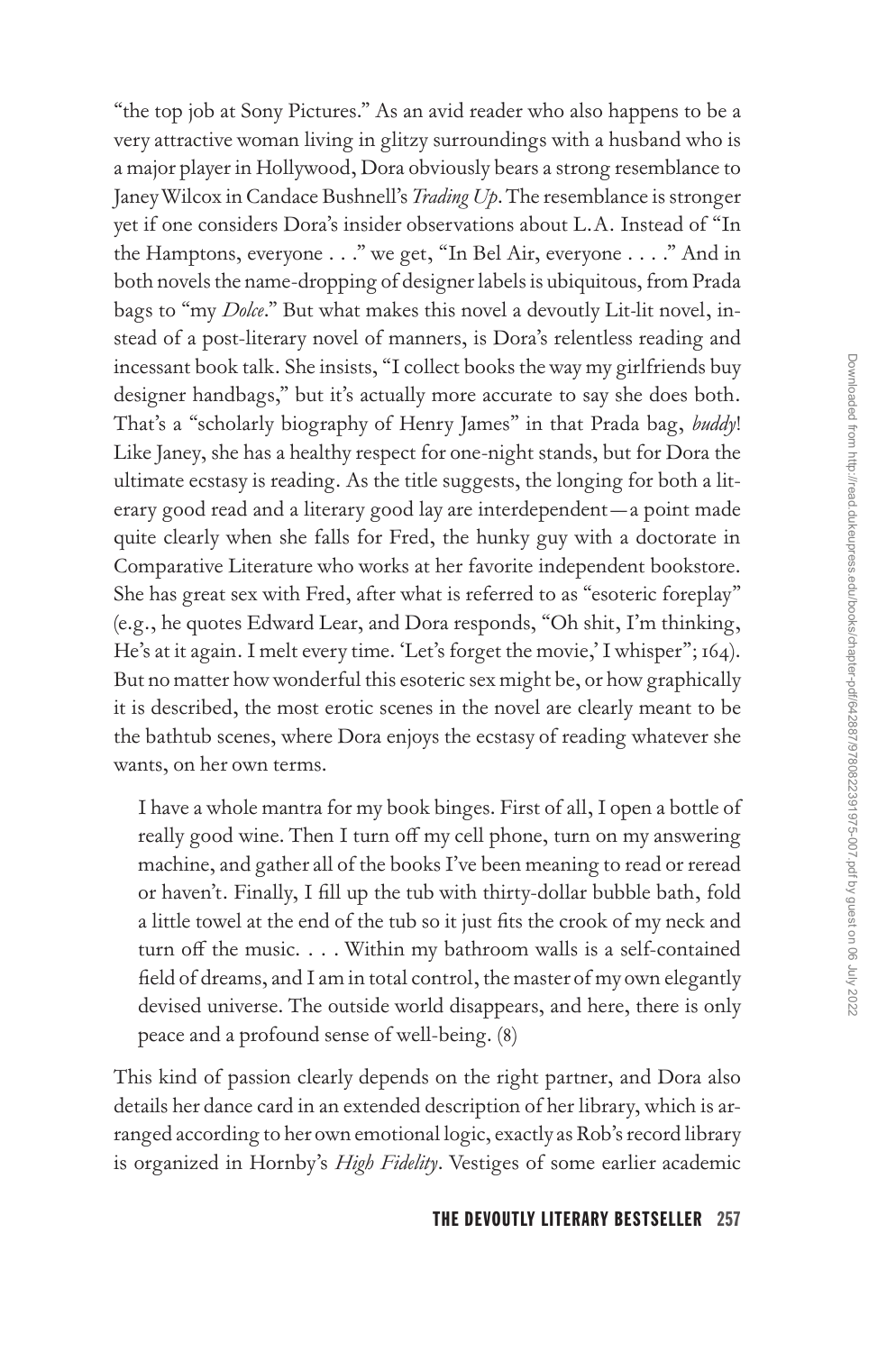training in reading appear throughout the novel (she went to *Columbia*, okay?), but ultimately it is the intensely personal nature of her reading that gives her the greatest pleasure. Fred turns out to be an utterly self-absorbed bastard, but the insightful reader knew this affair never would go so well after Dora tells us, "He has a degree in comparative literature and he did his thesis on heterogeneous space in post-modern literature. What does that mean?" (18). She also provides her own portrait gallery of Readers Reading, arranged as an "unspoken hierarchy of readers"—Purists, Academics, Book Worshippers, people who just want an old-fashioned story, bottom-feeders who do their reading via audio tapes, and so on. But *Literacy and Longing in L.A*. adds something else to the portrait gallery—a list of suggested readings, as in Nancy Pearl's *Book Lust*. Dora might refer to favorite books and authors repeatedly, but the authors Kaufman and Mack provide a list of these very books at the end of the novel:

#### *Book List*

Authors, artists, and works that are discussed or mentioned in this novel, listed in order of their first appearance. Ted Kooser, poet Jorge Luis Borges, author John Gardner, author

And this list continues, for the next ten pages, until it concludes with "Emily Dickenson, poet." This list is obviously a handy thing to have around, and it also reveals a great deal about the sort of reading community this book celebrates. The book talk rarely stops for very long, and everything is thoroughly marinated in bookish pleasures—but the reflections on reading are unilaterally celebratory, containing none of the ambivalence found in metafictional texts that are determined to *show their workings*. The citation of Julian Barnes provides a particularly telling example of this difference. Dora tells Palmer:

"I think the only time I'm really happy is when I'm reading. 'Books make sense of life,'\*—Somebody said that. Anyway, that's how I feel."

\* Julian Barnes, *Flaubert's Parrot*

 $\overline{\phantom{a}}$ 

Even though Dora doesn't remember the source of the reference, the authors provide it anyway in a footnote at the bottom of the page, a gesture which, in and of itself, suggests a great deal about the particular brand of bibliophilia at play. Apparently, the readers of this novel aren't expected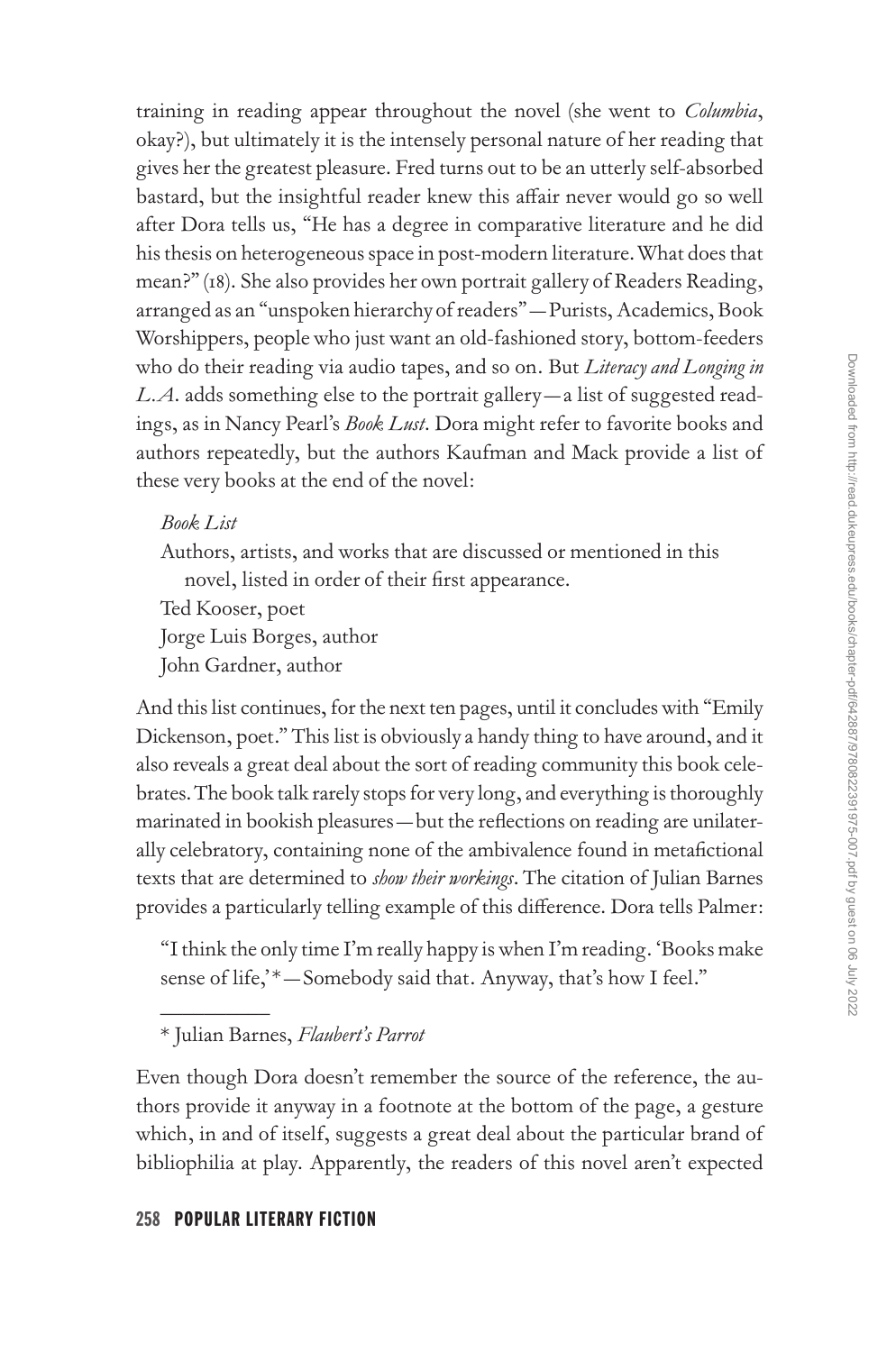to know the source of the reference either, but it's taken for granted that they want to be told so they can track the book down if they care to. Even more revealing, however, is the invocation of Barnes's book as confirmation of Dora's passionate book addiction, since that phrase, when it appears within the flamboyantly metafictional *Flaubert's Parrot*, expresses a profound ambivalence about the transformative power of literary reading. Barnes's narrator, Geoffrey Braithwaite, may be obsessed with books by and about Flaubert, but as the novel progresses it becomes increasingly apparent that this obsession insulates him from the heartbreak of his wife's adultery and death: "Ellen. My wife: someone I feel I understand less well than a foreign writer dead for a hundred years. Is this an aberration, or is it normal? Books say: She did this because. Life says: She did this. Books are where things are explained to you; life is where things aren't. I'm not surprised that some people prefer books. Books make sense of life. The only problem is that the lives they make sense of are other people's lives, never your own" (168). The citation of *Flaubert's Parrot* in *Living and Longing in L.A*. suggests none of this ambivalence—when I read the passage "books make sense of life," complete with informative footnote, I felt as if I was supposed to write "How true!" in the margin. In Barnes's novel, the "book talk" never stops, but what literary reading fails to accomplish is detailed as extensively as what it might deliver in the best of circumstances. In a Lit-lit novel like *Literacy and Longing in L.A*. there is only unequivocal celebration of literary reading, in which book talk becomes endless recommendation. The passionate readers in these fictions aren't really bibliophiles, in the truest sense of the term, because the details of book collecting are relevant only in terms of arranging one's library as an extension of one's self—details concerning which editions, or the state of individual copies of books as collectible objects, rarely become important. The activity of reading is what's addictive, not the hunt for the books themselves. And academic readers in a Lit-lit book are generally disqualified as people who have lost their amateur status, and inevitably their ability to read for pure pleasure, unless they undergo a reverse transformation process and return to pure reading. As passionate readers who also act as experts on reading, the readers in Lit-lit fiction come closest to the figure of the librarian, the master reader whose expertise is measured not in terms of critical reading but of enthusiastic recommendation, at which point these characters resemble national librarians/list makers like Nancy Pearl or Sara Nelson, author of *So Many Books, So Little Time* (2004), rather than the book-obsessed characters of metafictional texts. Not sur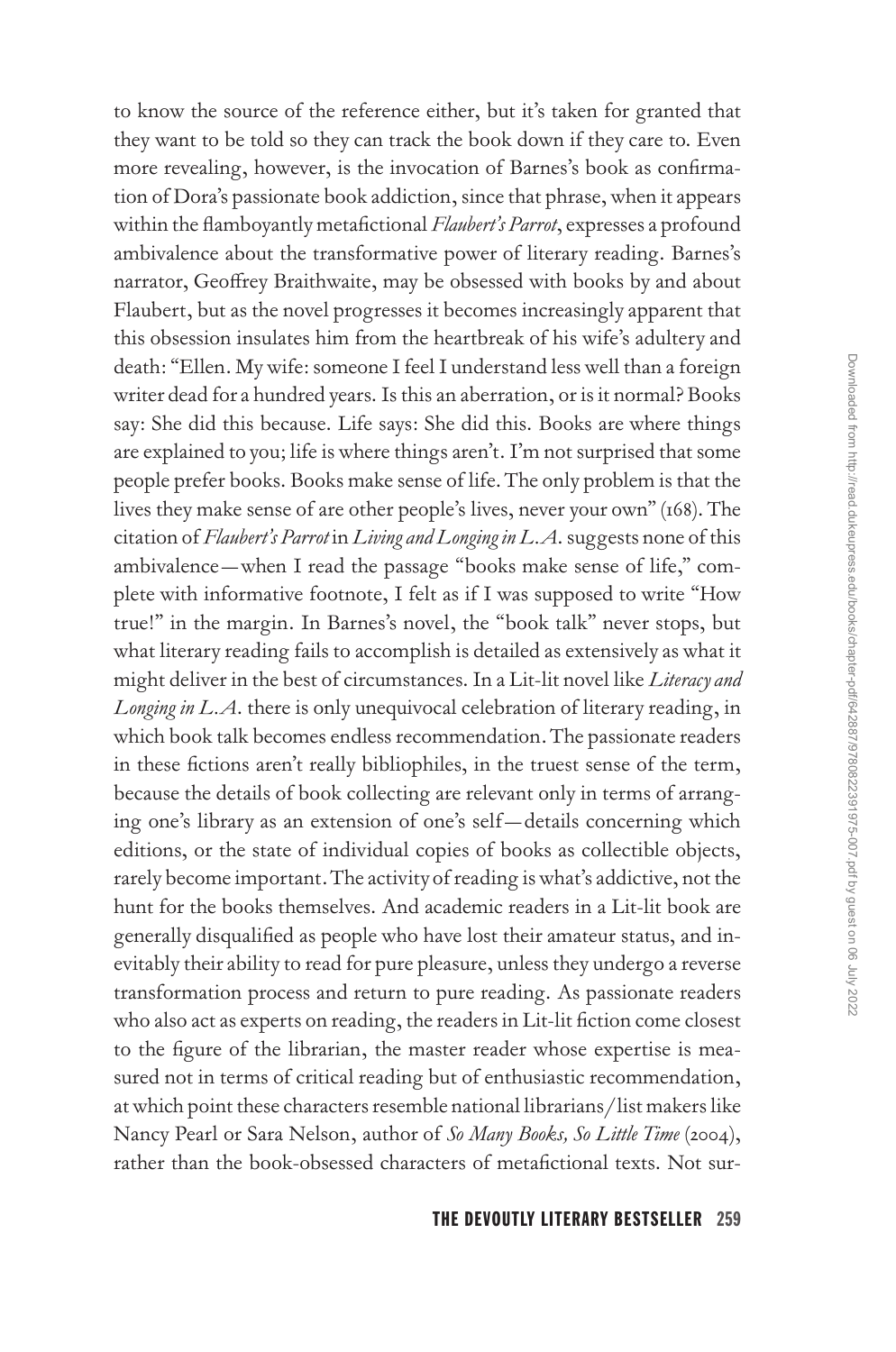prisingly, *Literacy and Longing* includes an appreciative blurb from Nelson on its back cover: "The book is sharp, seamless, and very, very funny. I wish I had written it." In effect, Nelson already has written the nonfiction guide to reading it, since Kaufman's and Mack's novel reads more like the fictionalization of *So Many Books, So Little Time* than *Flaubert's Parrot*.

The convergence of the Lit-lit novel and the Guide to Reading book, complete with a list for further reading at the back, depends on a form of book talk that is nowhere to be found in *Flaubert's Parrot*, even though Barnes's narrator is a self-professed amateur reader who is even more dismissive of academic critics. The book talk that circulates through that novel is not the unalloyed celebration that it is endlessly recommending, but then the absence of that sort of discourse is understandable. When Barnes's novel first appeared in 1980, there was no popular literary culture held together by a set of interlocking delivery systems with its own way of talking the talk of literary appreciation, all unified by an ideology of reading as personal transformation, advocated with varying degrees of explicitness by Oprah Winfrey, the list makers at Amazon, the Target Kids Book Club, prize-winning Lit-lit novels, and the Sundance catalogue. It is precisely this ideology of reading that mandates the celebration of reading, as a sophisticated form of self-help therapy and as an even more sophisticated means of demonstrating personal taste, that provides the thrill factor for the pornography of reading that is so inescapable in Lit-lit fiction.

Just how overtly that pornography of reading has been transformed into a thriving form of genre fiction intended for an expanding target audience is exemplified by both the conception and the promotion of Diane Setterfield's novel *The Thirteenth Tale* (2006). The main character, Margaret Lea, works in her father's antiquarian bookshop, where she devotes most of her day to reading books and is given to saying things like, "I did not simply read them. I devoured them. Though my appetite for food grew frail, my hunger for books was constant. It was the beginning of my vocation." Here too we find the alternation between the languages of spiritual and sexual ecstasy to describe the reading experience. Although Margaret's vocation may lead her to devote herself to nineteenth-century novels and reject contemporary fiction, she is captivated by the tales of the "most popular living novelist," Vera Winter (who writes about people in stories with beginnings, middles, and ends where they're supposed to be): "I remember the *Thirteen Tales* that took possession of me with its first words and held me captive all night. I wanted to be held hostage again. . . . Miss Winter restored to me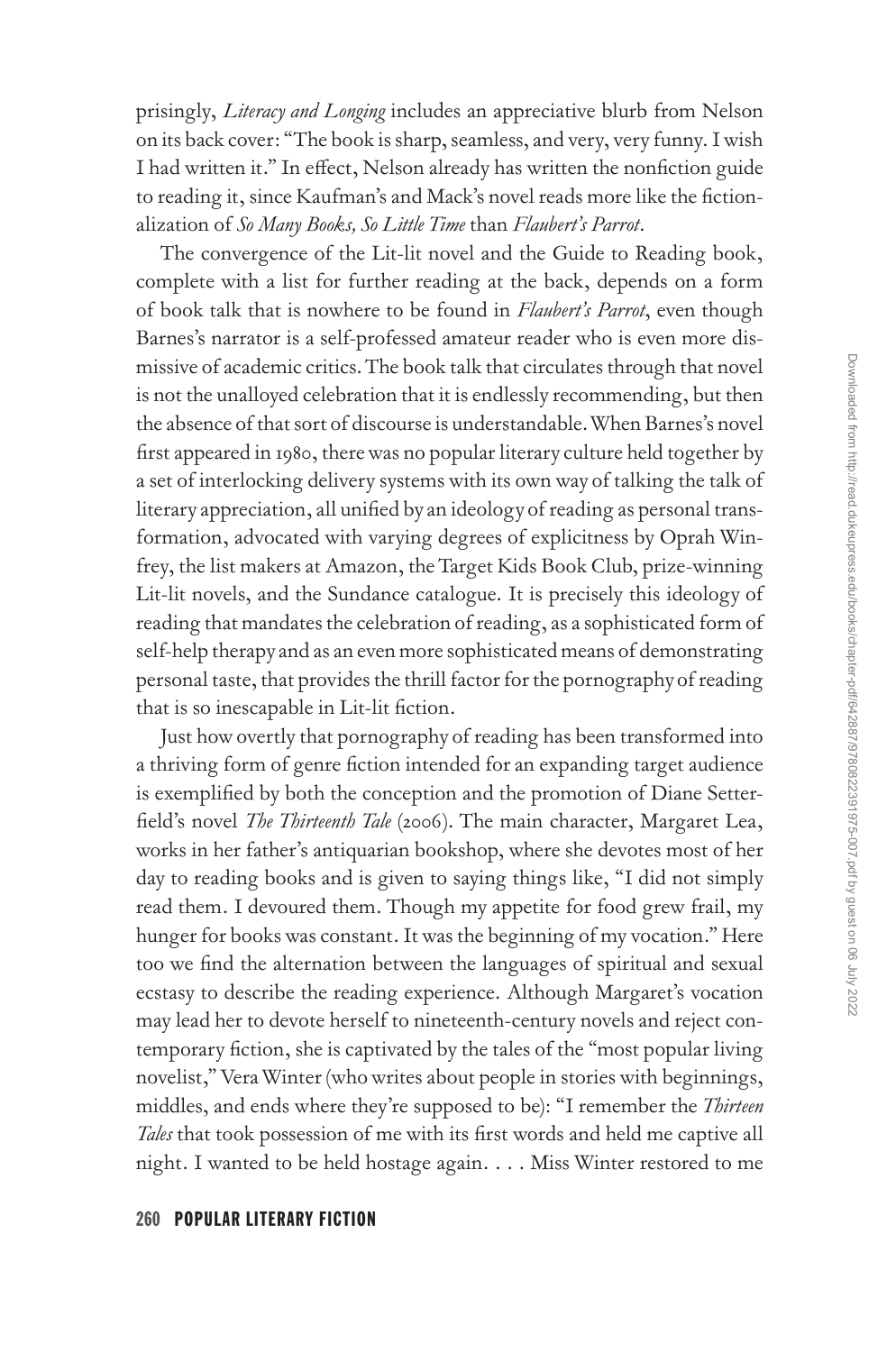the virginal qualities of the novice reader, and then with her stories she ravished me" (31). Reading the right sort of literary books may indeed get Margaret's reading spectacles all steamed up, but the cohesiveness of this genre is secured by more than a generic logic that justifies all character behavior and the trumpeting of erotically charged reading experiences that lead them to recommend books compulsively while they circulate through the stable iconographic locations found on the Lit-lit game board—libraries, bookshops, and bathtubs, and so on. The identification of a "literary good read" as a new form of category fiction also depends on how those titles are connected to a reading community that will know that this book is indeed intended "just for them." Genres depend on the stability of conventions and shared values but also the transformation of individual fans into communities that can be identified as target audiences. As the "Inaugural Selection" of a new program, Barnes & Noble Recommends, *The Thirteenth Tale* was the featured selection on its own table in the rotunda of my local store. This display was addressed to a very particular readership identified by the pamphlets introducing this new series, which included reading group discussion questions, an author bio, advance reviews, and this mission statement:

#### *Unputdownable*

This word is not in every dictionary but it is one that booksellers often use. Nothing gives us more pleasure than recommending books that we have read and loved. And finding unputdownable books gives us the greatest pleasure of all. The number of books that are hand-sold in our stores everyday is staggering: every day, our booksellers lead readers to hundreds of books—new and old—across every category and topic imaginable. Even more staggering is the number of new titles being published. From among these we often find works of exceptional merit that go on to become both popular and critically acclaimed. Barnes & Noble Recommends provides us with the opportunity to share such books with you. From the thousands of titles published each season we select one book we love. Each selection will be a book that that we know is a riveting read and a work of extraordinary quality worthy of stimulating discussion. Each Barnes & Noble Recommends selection will be chosen by our discriminating and independent-minded booksellers from across the country. Each selection will be a book we are sure you will recommend to another reader.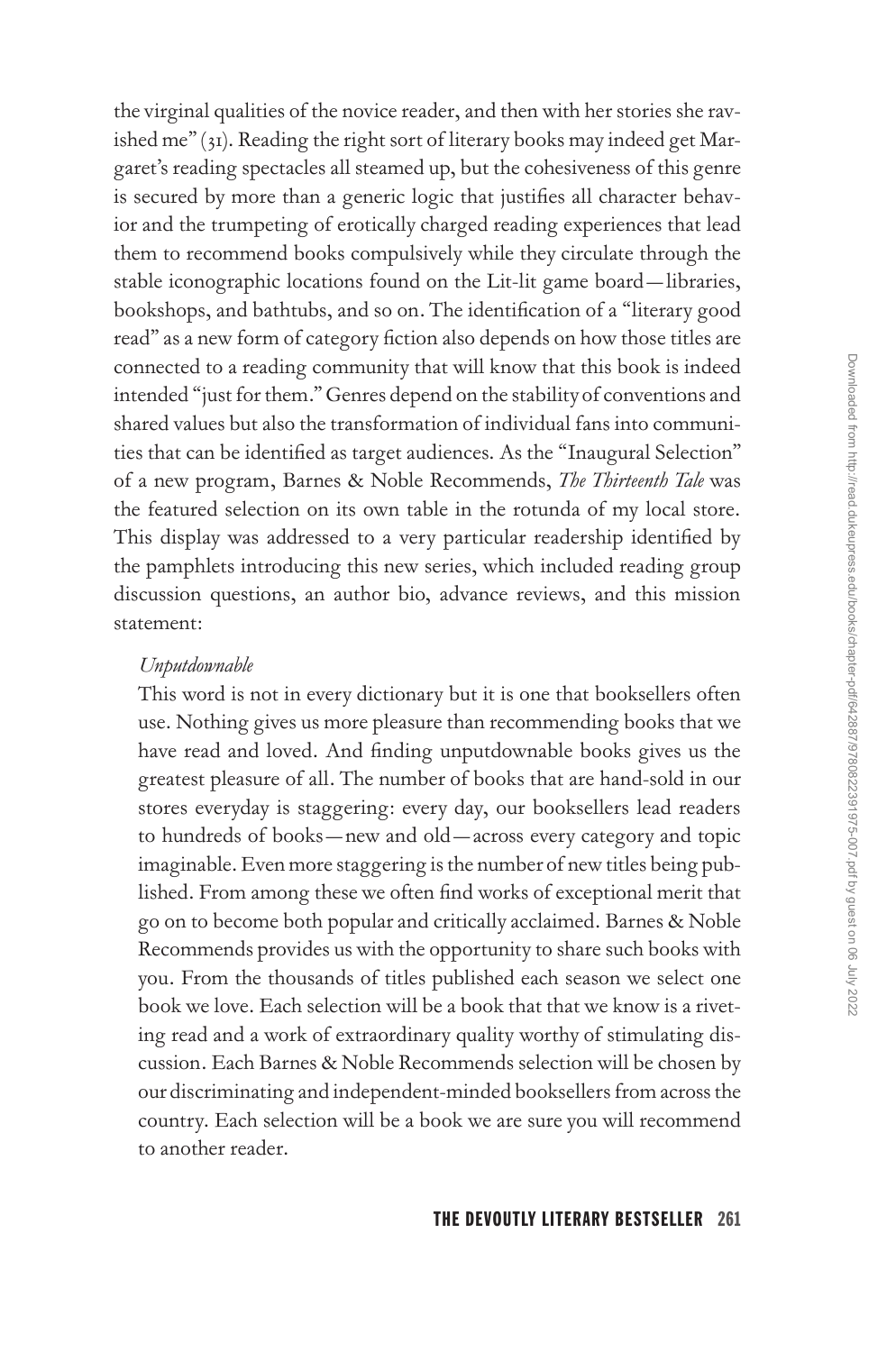Within this discourse of reading as emphatic recommendation shared by characters, readers, and booksellers of Lit-lit, the selling of books is merely the excuse for entering into a conversation about loving books. In Setterfield's novel, Margaret tells the reader that the quaint book shop that she and her father operate "makes next to no money," but it is "a place to read. . . . [T]he shop was both my home and my job. It was a better school for me than school ever was and afterward it was my own private university. It was my life" (14). (Whether Margaret has taken any courses at Barnes & Noble University is never specified, but the author who created her was there on the faculty at www.bn.com/bookclubs throughout November 2006.) This is pure fan talk, but here the fans all sound like overstimulated librarians. The use value of reading literary fiction at this point transcends the search for the appropriate significant other. The pleasures of reading culminate in the relentless articulation of personal taste as an end in itself—the erotics of reading depending equally on private, masturbatory delights and the exhibitionist thrill of enthralled recommendation in the most public arenas. As such, Lit-lit represents the perfect convergence of all of the interdependent components of popular literary culture—literary *category* fiction that observes all of the already formalized conventions that guarantee entertainment value for passionate amateur readers, catered to enthusiastically by superstore and Web site bookstores, with all of the players speaking the same language of popular connoisseurship with utmost confidence. The language of the novel, its appreciation, and its marketing are all blended seamlessly into the same book talk, which recommends a shared sensibility as much as any favorite title.

What I've been describing as the Lit-lit genre of literary fiction represents a complicated development that cannot be judged unilaterally positive or negative. The Lit-lit phenomenon certainly provides ample evidence that a there is a stable, thriving market for literary reading of a most sophisticated variety, and it should continue to flourish as long as it is cultivated so lovingly by segments of the publishing, film, and television industries. One could argue that this is an extremely positive development, since it represents what allegedly isn't supposed to happen—a form of literary reading has emerged within the heart of electronic culture via that electronic culture, even if it holds itself apart as an alternative to all that noise. The bestfriend clubbiness gives the solitary pleasures of reading literary fiction a social dimension that it previously lacked, except for a rarefied audience of professionalized readers. That celebration of shared sensibilities provides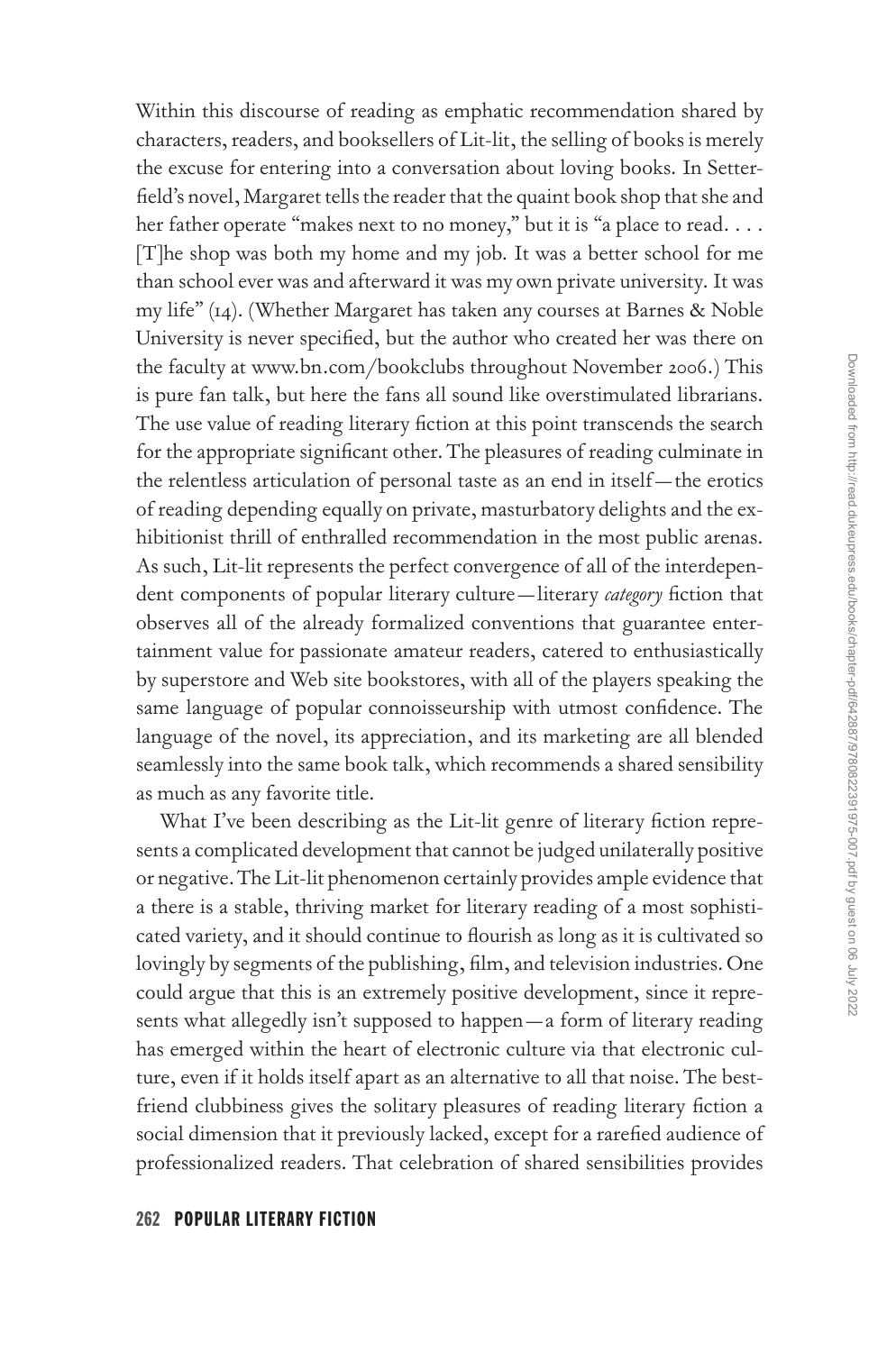a degree of cohesiveness, a sense of belonging to a reading community, actual or virtual, which obviously only intensifies the pleasures of reading for thousands of readers. As such, Lit-lit represents a thorough-going incorporation of reading into the textures of day-to-day life, a world where reading has indeed become part of the furniture. And as such, it may well represent the best chance for literary reading to become the sort of lifelong activity that teachers and professors of English can only hope to inspire.

So that's all to the good, right? Indeed it is, but there are also things about the Lit-lit phenomenon that are just as disturbing in regard to the future of reading literary fiction. Is it really so wrong to want to sit in a swell leather club chair while reading one of this year's Notable Books? Of course not, provided that the book isn't the print equivalent of that leather club chair, all richly textured and evocative of another, more tasteful age, when reading was truly valued. That Margaret Atwood appears in *Bon Appetit* as a celebrity foodie (March 2006), for example, exemplifies just how thoroughly intertwined the pleasures of reading have become with those other formerly elite pleasures that are now offered throughout popular culture. On the other hand, this issue is entitled "WARM and COZY," a title that could also apply to most Lit-lit novels, since their celebration of shared pleasures rarely leads to anything that might be a challenge to its readers' core values. Azar Nafisi, author of *Reading Lolita in Tehran*, was featured in advertisements for Audi automobiles in a series entitled "Never Follow," along with celebrities such as David Bowie, Daniel Libeskind, K. D. Laing, and John Malkovich. The publicist, Rod Brown (management supervisor for the Audi of America account at McKinney & Silver), explained why Nafisi was chosen: "We want to make Audi distinct from BMW or Mercedes by associating it with these people. We wanted people who weren't just famous or rich but who are doing something really cool. A light bulb went off, Azar is to literature what Audi is to cars" (quoted in Julie Salamon's article in the *New York Times*, 2004). For a writer best known as a book club leader to acquire that kind of celebrity status reveals a great deal about the very different sort of conversation now being conducted about books and how audible it has become. That Nafisi's name is associated with a luxury car also suggests a fair amount about this audience, which believes in the transformative power of literary fiction so absolutely that it works as a sales pitch, of the most discreet variety.

Reading within the Lit-lit taste community relies on certain "production values." As such, Lit-lit novels have a great deal in common with Miramax adaptation films, since "the words are the special effects," to echo Harvey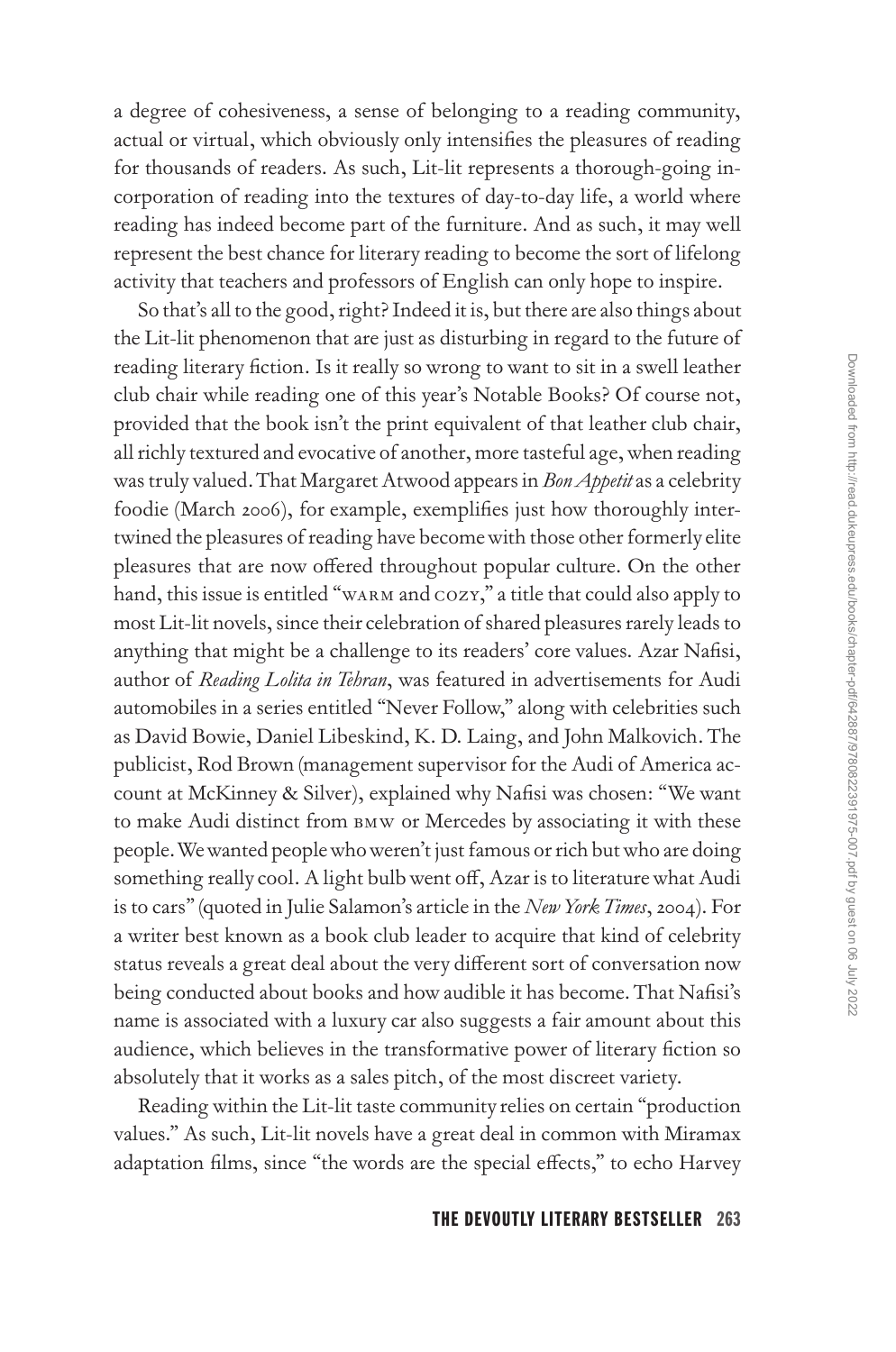Weinstein—but only if they're given the right mise-en-scène, and only if they're all about people just like us, only maybe more attractive and with a lot more time on their hands to read. I've used the term "Miramaxing" to describe a type of adaptation film, but it can also be just as descriptive of a particular form of literary fiction with the right sort of art direction and sensitive attractive characters, identified as a text-to-be-read for a particular quality audience. The conception and promotion of *The Thirteenth Tale* is pure Miramax, long before it ever becomes an adaptation film.

The best-friend coziness factor becomes especially pernicious when it is built on an ideology of reading that insists that the transformative power of words is available to all, but is really appreciated only by we few, we happy, tasteful few, who already know that power. At that point, the "we few" dimension of Lit-lit becomes a double-edged sword, frightening away as much as it safeguards. It undoubtedly provides a high degree of cohesiveness and a deep sense of belonging for those who affiliate with it, since that community of book lovers is imagined as such an imperiled group, clinging to genuine aesthetic values while the electronic culture that surrounds it threatens annihilation at any moment. This sort of us-versus-them opposition is all-pervasive throughout the NEA's *Reading at Risk* report, but the sanctification of this community of book lovers under siege, this ideology of the faithful remnant struggling to survive, is nowhere more obvious than in one of the novels chosen by the NEA for its community-wide Big Read projects in the spring of 2006—Ray Bradbury's *Fahrenheit 451* (1953). No other novel in the history of literature presents in more pristine form this scenario of the "we few, we happy few" readers imperiled by mass culture but all the happier for it. This is indeed a brilliant choice of reading material, if you're looking for converts to a cult of readers. They can identify with Montag, the brave, sensitive fireman who, though surrounded by electronic media when not otherwise burning books, eventually sees the light when he gets a load of what reading really involves, after he meets the wonderfully sensitive book people, at which point he's just "*Gotta* read, *gotta* read . . ." (Cut to Wide Shot of Montag dancing with his copy of Dickens and surrounded by banks of television monitors. Bring up music. Cue flames.) This conversion to the imperiled cult approach may indeed be a powerful rhetorical strategy for enlisting potential readers. In Althusserian terms, this is very skillful form of interpellation, since the Fireman as Noble Savage in the Electronic Jungle answers the call once he hears all those words. But is this 1950s fable about the evils of mass culture really the most effective way to convince people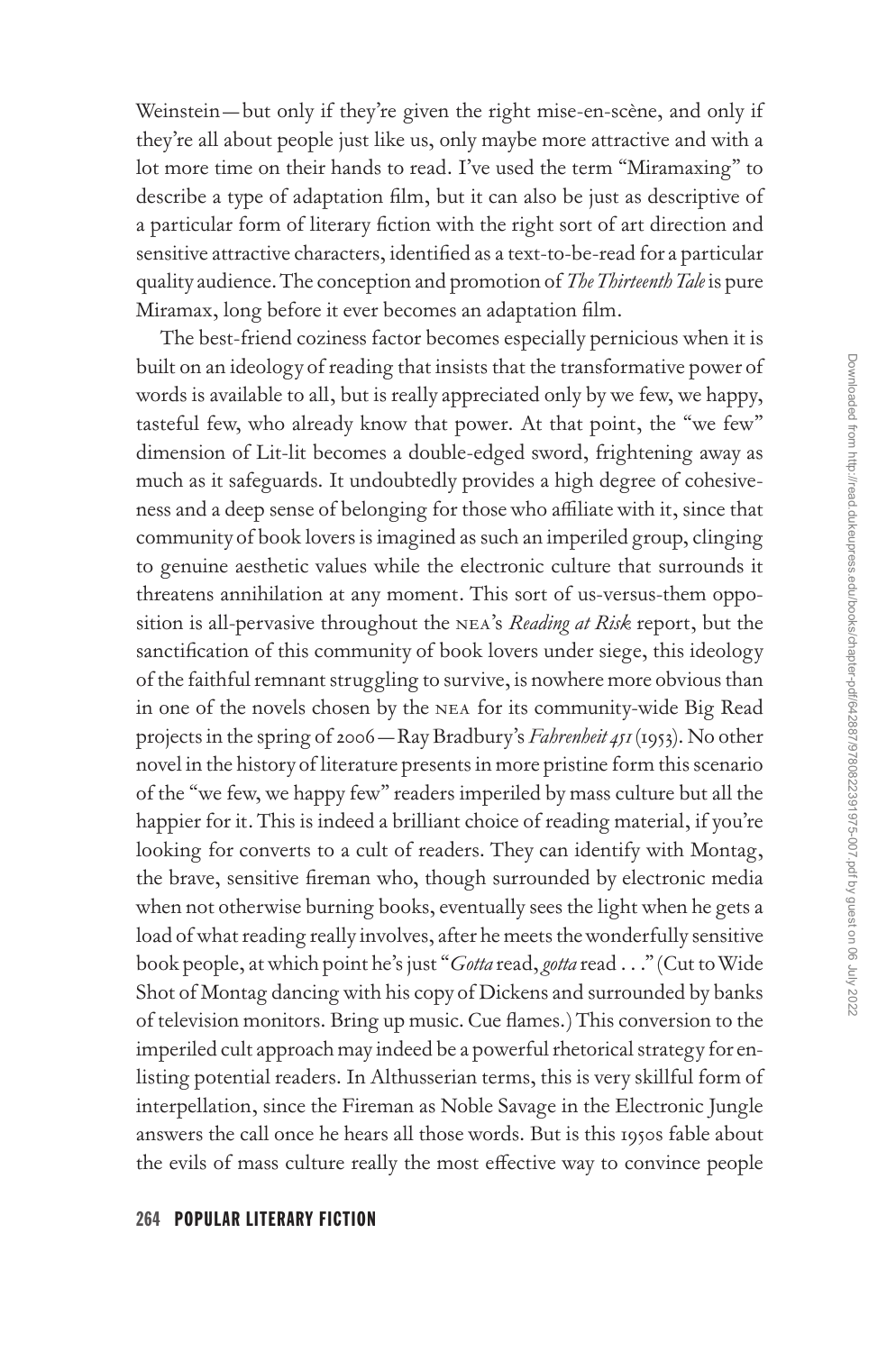that reading books is facing certain extinction when they are surrounded by television book clubs, literary adaptations at the multiplex, and superstore bookshops in practically every mall in America? When the Sundance catalogue, as well as posters in school libraries feature Orlando Bloom and company urge us to READ! at all costs, and the kids' drink cup at another chain store tells youthful customers to sign up now for the Target Kids Book Club—a message surrounded by a cluster of pandas, ducks, monkeys, and crocodiles, all avidly reading books? To employ the old "if-visitors-fromanother-planet-suddenly-arrived-they'd-think . . ." conceit, those newly arrived aliens would surmise that this society was one run by a tribe of Book People, hell-bent on eradicating all forms of electronic media (while a guerilla underground traded DVD copies of *The Sopranos* and *Mad Men* and walked through the woods, committing them to memory). And those aliens better be ready to read their Bradbury, or there's going to be trouble, . . . big trouble.

The imperiled clubbiness of the Devoutly Literary may consolidate a community of readers by validating their shared sensibilities, but it comes with an enormous risk—that potential readers may not answer the call because they don't want to affiliate with a club that gives no validity to any aspect of their cultural life other than literary reading. The noble savages will simply go elsewhere. Popular literary culture represents a powerful counterargument to the *Fahrenheit 451* scenario, since it is built, from the ground up, on the interdependency of the print and visual culture, not a world of books versus wall screens, which persists only within an ideology of reading that can accept just one form of literacy and, therefore, must demonize all electronic culture.

In order to visualize that interdependency, I want to return to the Authors Mural at my local Barnes & Noble café, which I discussed in the opening pages of this book, but update it so that it captures the current state of literary culture, not the retro diner version of all things literary. Imagine that mural as a wraparound diorama, complete with moving pictures and soundtrack. It would include many of the same figures but redeployed among a new cast of characters. Jane Austen would still be there, of course, but at a table with Helen Fielding, Colin Firth, and Kiera Knightly, all locked in conversation while Jane reads her copy of *The Jane Austen Book Club* on her Kindle and Kiera leafs through an issue of *Vogue* (December 2005), where she's featured in a photo retelling of *The Wizard of Oz*, costarring the likes of Jasper Johns as the Cowardly Lion, Brice Marsdan as the Scarecrow,